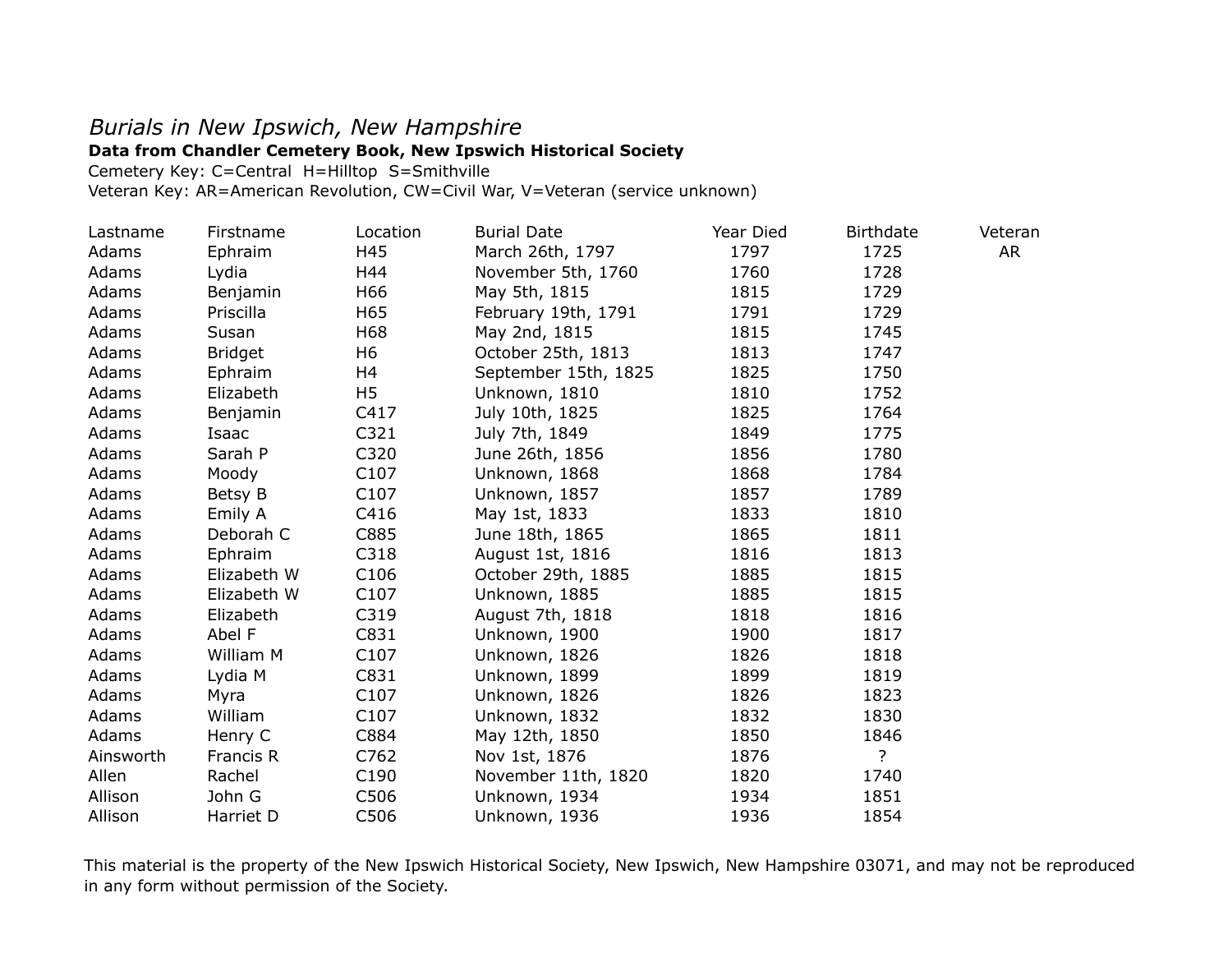| Lastname       | Firstname   | Location         | <b>Burial Date</b>   | Year Died      | <b>Birthdate</b>   | Veteran   |
|----------------|-------------|------------------|----------------------|----------------|--------------------|-----------|
| Ames           | Jacob       | C322             | June 20th, 1825      | 1825           | 1776               | $\vee$    |
| Ames           | Amelia      | C322             | January 13th, 1836   | 1836           | 1779               |           |
| Ames           | Hannah      | C630             | March 30th, 1862     | 1862           | 1798               |           |
| Ames           | Ann         | C630             | April 11th, 1834     | 1834           | 1802               |           |
| Ames           | Gilman      | C630             | March 27th, 1862     | 1862           | 1802               |           |
| Ames           | Martin      | C412             | April 1st, 1884      | 1884           | 1805               |           |
| Ames           | Mary C      | C411             | September 28th, 1841 | 1841           | 1807               |           |
| Ames           | Samuel T    | C338             | May 25th, 1897       | 1897           | 1810               |           |
| Ames           | George F    | C322             | September 12th, 1938 | 1938           | 1819               |           |
| Ames           | Mary H      | C338             | May 27th, 1893       | 1893           | 1825               |           |
| Ames           | Charles B   | C630             | August 13th, 1834    | 1834           | 1834               |           |
| Andrews        | Asa F.      | C881             | November 5th, 1906   | 1906           | 1822               |           |
| Appleton       | Isaac       | H95              | February 26th, 1806  | 1806           | 1732               |           |
| Appleton       | Hephzibah   | C136             | August 25th, 1838    | 1838           | 1759               |           |
| Appleton       | Isaac       | C137             | August 27th, 1838    | 1838           | 1761               |           |
| Appleton       | John        | C181             | February 16th, 1849  | 1849           | 1763               |           |
| Appleton       | Joseph      | H91              | December 2nd, 1791   | 1791           | 1764               |           |
| Appleton       | Mary        | C180             | Unknown, 1820        | 1820           | 1764               |           |
| Appleton       | Elizabeth   | C183             | November 27th, 1850  | 1850           | 1767               |           |
| Appleton       | Elizabeth P | C182             | October 28th, 1809   | 1809           | 1777               |           |
| Appleton       | Ebenezer    | H93              | July 7th, 1780       | 1780           | 1778               |           |
| Appleton       | Mary        | H93              | July 7th, 1780       | 1780           | 1778               |           |
| Appleton       | Emma        | H92              | December 30th, 1791  | 1791           | 1787               |           |
| Appleton       | Francis     | C184             | January 29th, 1876   | 1876           | 1794               | $\vee$    |
| Appleton       | Emily       | C416             | May 1st, 1833        | 1833           | 1810               |           |
| Appleton       | Eugene F    | C527             | March 11th, 1874     | 1874           | 1838               | <b>CW</b> |
| Atwood         | Susan       | C586a            | Unknown, 1929        | 1929           | 1858               |           |
| B              | М.          | C486             | ?                    | ?              | ?                  |           |
| <b>Babcock</b> | Effie G.    | C888             | August 29th, 1861    | 1861           | 1861               |           |
| Bacon          | Ester       | H87              | March 5th 1788       | 1788           | 1746               |           |
| <b>Bailey</b>  | Lorena      | S <sub>162</sub> | September 24th, 1863 | 1863           | 1829               |           |
| Baillargeon    | Francois E. | C682             | ?                    | ?              | ?                  |           |
| Baillargeon    | Juile       | C682             | Unknown, 1886        | 1886           | $\overline{\cdot}$ |           |
| Baillargeon    | Lazare W.   | C682             | ?                    | ?              | ?                  |           |
| Baillargeon    | Lisa        | C682             | $\overline{\cdot}$   | $\overline{?}$ | $\overline{?}$     |           |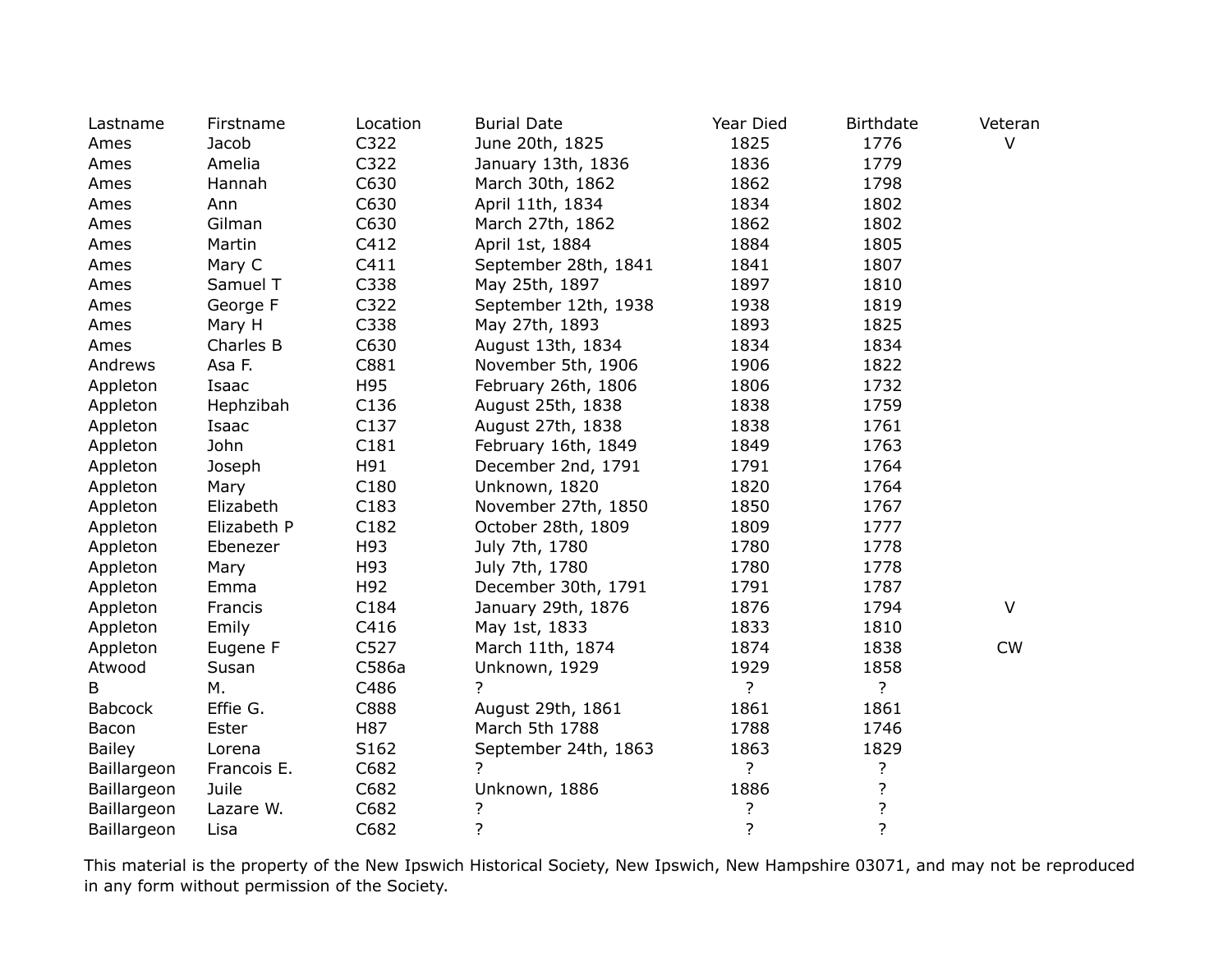| Lastname        | Firstname     | Location          | <b>Burial Date</b>   | Year Died          | <b>Birthdate</b> | Veteran |
|-----------------|---------------|-------------------|----------------------|--------------------|------------------|---------|
| <b>Ballard</b>  | Ettic S.      | C850              | July 9th, 1883       | 1883               | 1835             |         |
| <b>Ballard</b>  | Agnes         | C849              | ?                    | ?                  | ?                |         |
| <b>Ballard</b>  | <b>Bertic</b> | C848              | $\overline{?}$       | $\overline{\cdot}$ | $\overline{?}$   |         |
| <b>Ballard</b>  | Clarence      | C847              | $\overline{?}$       | $\overline{?}$     | $\overline{?}$   |         |
| <b>Bancroft</b> | Henry A.      | C572              | May 27th, 1848       | 1848               | 1832             |         |
| Barbour         | Clarissa P.   | C424              | October 31st, 1826   | 1826               | 1798             |         |
| Barbour         | Benjamin A.   | C423              | September 9th, 1825  | 1825               | 1825             |         |
| Barbour         | Hannah        | C425              | Jan 7th, 1916        | 1916               | 1827             |         |
| Barbour         | William A.    | C425              | March 22nd, 1899     | 1899               | 1871             |         |
| Barnard         | Loring        | C478              | February 13th, 1847  | 1847               | 1798             |         |
| Barnard         | Edward F.     | C477              | February 22nd, 1842  | 1842               | 1834             |         |
| Barnum          | Ann M.        | C370              | May 6th, 1893        | 1893               | 1821             |         |
| Barr            | James         | C201              | March 7th, 1829      | 1829               | 1752             |         |
| Barr            | Mary          | C <sub>200</sub>  | February 23rd, 1845  | 1845               | 1765             |         |
| Barr            | James         | C338              | June 6th, 1845       | 1846               | 1790             |         |
| Barr            | Robena        | C206              | December 20th, 1873  | 1873               | 1799             |         |
| Barr            | Charlotte     | C204              | August 27th, 1842    | 1842               | 1801             |         |
| Barr            | Laura L.      | C338              | January 9th, 1878    | 1878               | 1804             |         |
| Barr            | Mary W.       | C <sub>2</sub> 03 | November 19th, 1835  | 1835               | 1805             |         |
| Barr            | Ester J.      | C202              | July 26th, 1837      | 1937               | 1811             |         |
| Barr            | Sarah         | C338              | February 5th, 1907   | 1907               | 1827             |         |
| Barr            | James W.      | C338              | April 19th, 1834     | 1834               | 1833             |         |
| Barr            | C. Frances    | C338              | February 23rd, 1922  | 1922               | 1835             |         |
| Barr            | James Henry   | C338              | September 19th, 1838 | 1838               | 1837             |         |
| Barr            | Ellen M.      | C338              | February 7th, 1895   | 1895               | 1840             |         |
| Barr            | James C.      | C338              | Unknown, 1942        | 1942               | 1867             |         |
| Barr            | James M.      | C338              |                      | $\overline{?}$     | $\overline{?}$   |         |
| <b>Barrett</b>  | Charles       | H1                | Unknown 1808         | 1808               | 1740             |         |
| <b>Barrett</b>  | Rebecca       | H1                | Unknown 1838         | 1838               | 1745             |         |
| <b>Barrett</b>  | Charles       | H58               | June 10th, 1766      | 1766               | 1749             |         |
| <b>Barrett</b>  | Dorcas        | H1                | Unknown, 1808        | 1808               | 1767             |         |
| <b>Barrett</b>  | Martha        | H1                | Unknown, 1842        | 1842               | 1771             |         |
| <b>Barrett</b>  | Charles       | H1                | Unknown 1836         | 1836               | 1774             |         |
| <b>Barrett</b>  | Joseph        | C526              | October 31st, 1852   | 1852               | 1774             |         |
| Barrett         | Mary A.       | C525              | December 15th, 1853  | 1853               | 1775             |         |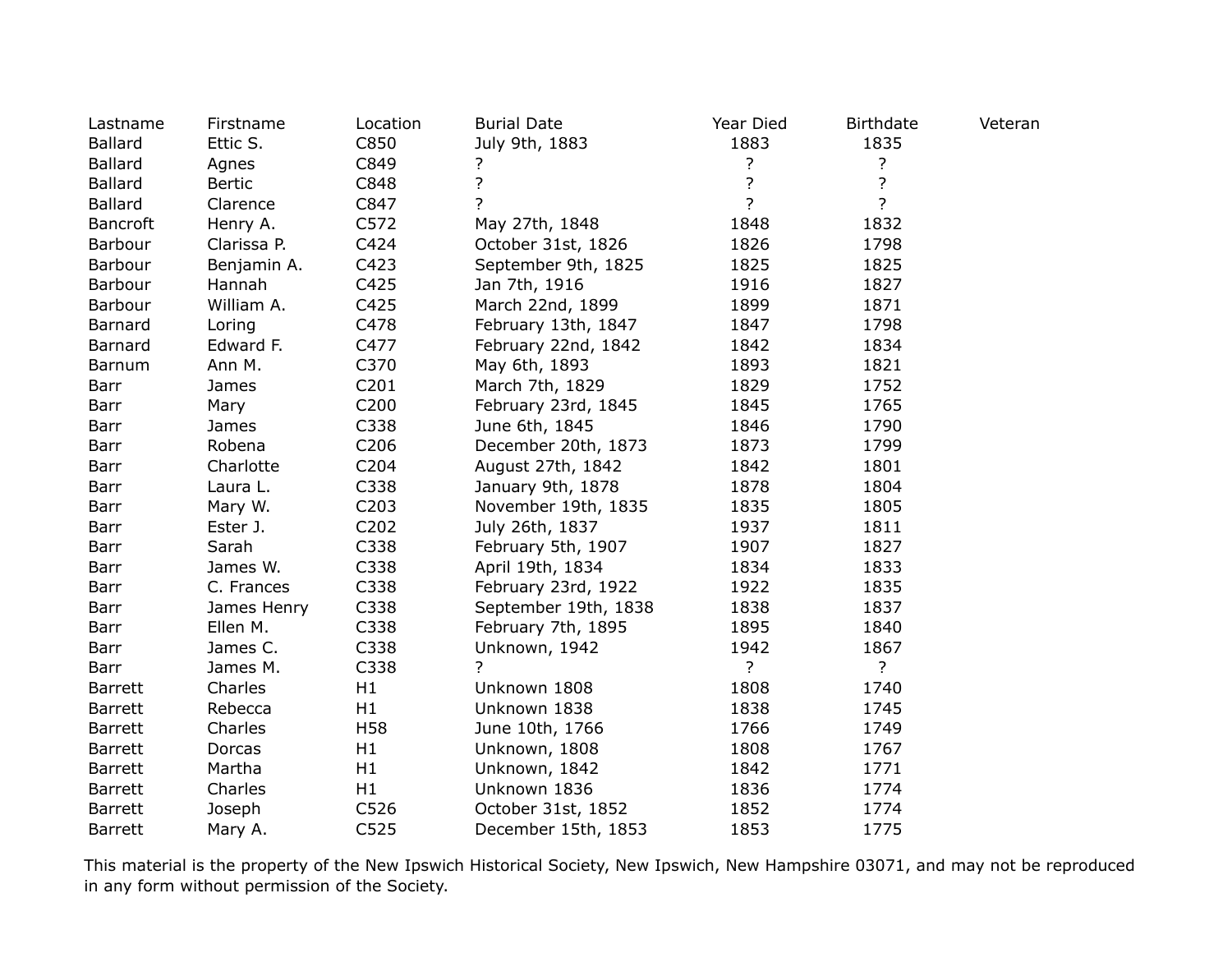| Lastname          | Firstname  | Location       | <b>Burial Date</b>   | Year Died | <b>Birthdate</b> | Veteran |
|-------------------|------------|----------------|----------------------|-----------|------------------|---------|
| <b>Barrett</b>    | Lucy       | C67            | April 30th, 1845     | 1845      | 1781             |         |
| <b>Barrett</b>    | Seth       | H59            | June 6th, 1793       | 1793      | 1785             |         |
| <b>Barrett</b>    | Hannah A.  | C528           | January 11th, 1891   | 1891      | 1801             |         |
| <b>Barrett</b>    | George     | H1             | October 4th, 1862    | 1862      | 1802             |         |
| <b>Barrett</b>    | George     | C4             | Unknown, 1862        | 1862      | 1802             |         |
| <b>Barrett</b>    | Nathaniel  | C685           | December 7th, 1868   | 1868      | 1804             |         |
| <b>Barrett</b>    | Eunice H.  | C685           | Feburary 23rd, 1876  | 1876      | 1808             |         |
| <b>Barrett</b>    | Frances A. | C <sub>5</sub> | Unknown, 1887        | 1887      | 1809             |         |
| <b>Barrett</b>    | Joseph A.  | C524           | April 20th, 1833     | 1833      | 1813             |         |
| <b>Barrett</b>    | Emily M.   | C523           | June 11th, 1833      | 1833      | 1815             |         |
| Barrett           | Levi W.    | C685           | June 21st, 1859      | 1859      | 1830             |         |
| Barrett           | Edward A.  | C <sub>3</sub> | Unknown, 1883        | 1883      | 1834             |         |
| <b>Barrett</b>    | Georgiana  | C <sub>2</sub> | Unknown, 1883        | 1883      | 1840             |         |
| <b>Barrett</b>    | Charles E. | C382b          | Unknown, 1931        | 1931      | 1865             |         |
| <b>Barrett</b>    | Blanche    | C1             | May 2nd, 1874        | 1874      | 1873             |         |
| <b>Barrett</b>    | Hildreth   | C382b          | Unknown, 1918        | 1918      | 1899             |         |
| <b>Bartlett</b>   | Samuel     | H115           | January 27th, 1812   | 1812      | 1733             |         |
| <b>Bartlett</b>   | Elizabeth  | H116           | May 4th, 1817        | 1817      | 1737             |         |
| <b>Bartlett</b>   | Noah       | H117           | September 14th, 1809 | 1809      | 1768             |         |
| <b>Bartlett</b>   | Mary       | H118           | October 23rd, 1806   | 1806      | 1774             |         |
| <b>Bartlett</b>   | George E.  | C59            | September 24th, 1820 | 1820      | 1801             |         |
| <b>Bartlett</b>   | Lydia      | H119           | November 11th, 1804  | 1804      | 1802             |         |
| <b>Bartlett</b>   | Noah S.    | H120           | January 22nd, 1808   | 1808      | 1806             |         |
| <b>Bartlett</b>   | John       | H121           | October 4th, 1802    | 1802      | $\overline{?}$   |         |
| Barton            | Sally      | S166           | October 10th, 1810   | 1810      | 1770             |         |
| Batchelder        | Samuel     | C159           | Febuary 17th, 1814   | 1814      | 1755             |         |
| Batchelder        | William    | C157           | November 18th, 1811  | 1811      | 1790             |         |
| Batchelder        | Edward E.  | C357           | September 24th, 1821 | 1821      | 1821             |         |
| <b>Batcheller</b> | Hannah     | C160           | January 2nd, 1827    | 1827      | 1744             |         |
| <b>Batcheller</b> | Abigail    | C166           | December 8th, 1838   | 1838      | 1750             |         |
| <b>Batcheller</b> | Elizabeth  | H177           | Feburary 1st, 1809   | 1809      | 1753             |         |
| <b>Batcheller</b> | Josiah     | C165           | May 2nd, 1827        | 1827      | 1755             |         |
| <b>Batcheller</b> | Eliza      | C462           | Feburary 6th, 1842   | 1842      | 1779             |         |
| <b>Batcheller</b> | Hannah     | C461           | Feburary 4th, 1838   | 1838      | 1780             |         |
| <b>Batcheller</b> | Ruth       | C164           | June 1st, 1811       | 1811      | 1789             |         |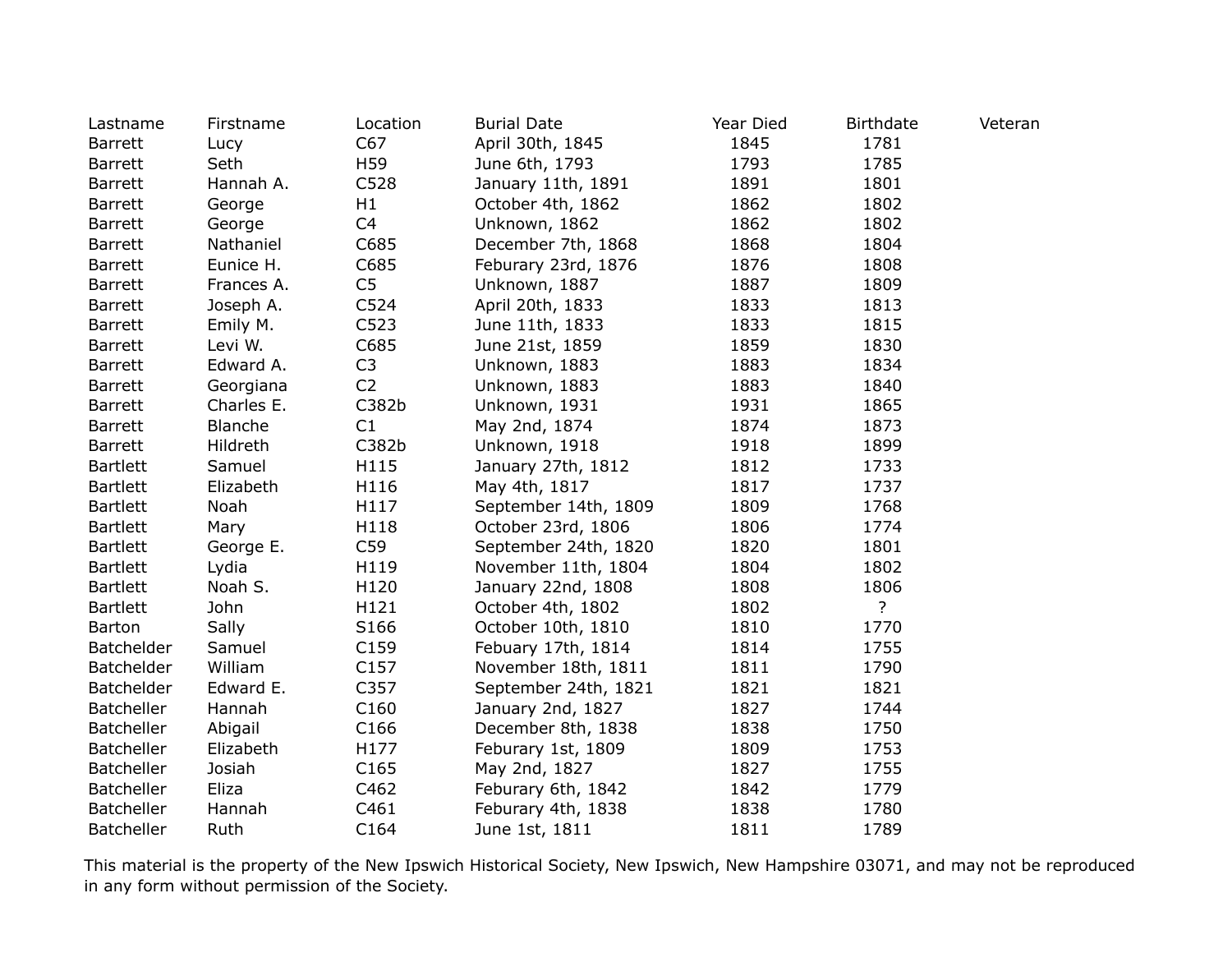| Lastname           | Firstname    | Location        | <b>Burial Date</b>   | Year Died      | <b>Birthdate</b>   | Veteran |
|--------------------|--------------|-----------------|----------------------|----------------|--------------------|---------|
| Batcheller         | Rebecca      | C162            | July 13th, 1835      | 1835           | 1792               |         |
| <b>Batcheller</b>  | Henrey       | C334            | September 16th, 1857 | 1857           | 1796               |         |
| Batcheller         | Frederick M. | C460            | September 19th, 1830 | 1830           | 1805               |         |
| <b>Batcheller</b>  | Harvey B.    | C332b           | January 28th 1912    | 1912           | 1836               |         |
| <b>Batcheller</b>  | Mary A.      | C332            | March 9th, 1842      | 1842           | 1838               |         |
| Batcheller         | Oliver M.    | C332a           | June 19th, 1920      | 1920           | 1840               |         |
| <b>Batcheller</b>  | Sarah E.     | C332c           | August 20th, 1909    | 1909           | 1833               |         |
| Batchellor         | Oliver       | H176            | July 1st, 1816       | 1816           | 1791               |         |
| <b>Batechellor</b> | William H.   | C163            | August 4th, 1811     | 1811           | 1798               |         |
| Batechellor        | Sally        | C333            | June 10th, 1865      | 1865           | 1805               |         |
| Batechellor        | Sarah E.     | C332c           | August 20th, 1909    | 1909           | 1833               |         |
| Bateman            | Lydia        | C372            | March 9th, 1845      | 1845           | 1764               |         |
| Bateman            | Jonas        | C373            | October 17th, 1824   | 1824           | 1769               |         |
| Bateman            | Charles      | C371            | May 7th, 1861        | 1861           | 1793               |         |
| Bateman            | Czarina T.   | C371            | May 17th, 1853       | 1853           | 1800               |         |
| Bateman            | Myra J.      | C371            | September 23rd, 1861 | 1861           | 1833               |         |
| Bateman            | Anabella S.  | C371            | Unknown              | ?              | ?                  |         |
| Bateman            | Charles J.   | C371            | Unknown              | ?              | $\overline{\cdot}$ |         |
| Bateman            | Josephine A. | C371            | Unknown              | $\overline{?}$ | $\overline{?}$     |         |
| <b>Bates</b>       | Sarah E.     | C129            | April 10th, 1842     | 1842           | 1809               |         |
| <b>Baxter</b>      | Charles      | C899            | June 22nd, 1866      | 1866           | 1808               |         |
| Baxter             | Sophia A.    | C899            | April 19th, 1880     | 1880           | 1813               |         |
| <b>Baxter</b>      | Annie W.     | C898            | November 30th, 1885  | 1885           | 1846               |         |
| Baxter             | Joseph E.    | C598            | September 29th, 1858 | 1858           | 1854               |         |
| Begelow            | Mehitable    | C113            | June 24th, 1840      | 1840           | 1783               |         |
| <b>Bellows</b>     | Abby P.G     | C41             | October 14th, 1894   | 1894           | 1813               |         |
| <b>Bellows</b>     | Charles G.   | C <sub>41</sub> | September 7th, 1872  | 1872           | 1813               |         |
| <b>Bellows</b>     | Mary N.      | C <sub>41</sub> | July 15th, 1842      | 1842           | 1841               |         |
| <b>Bellows</b>     | Richard M.   | C41             | July 18th, 1857      | 1857           | 1843               |         |
| <b>Bellows</b>     | Charles P.   | C <sub>41</sub> | October 1st, 1863    | 1863           | 1848               |         |
| <b>Bellows</b>     | Ellen P.     | C <sub>41</sub> | March 8th, 1864      | 1864           | 1852               |         |
| Bennett            | James M.     | C954            | Unknown, 1891        | 1891           | 1809               |         |
| Bennett            | Sarah H.     | C953            | Unknown, 1899        | 1899           | 1811               |         |
| Bennett            | Harlan F.    | C951            | Unknown, 1882        | 1882           | 1833               |         |
| <b>Bennett</b>     | Josephine J. | C952            | Unknown, 1896        | 1896           | 1841               |         |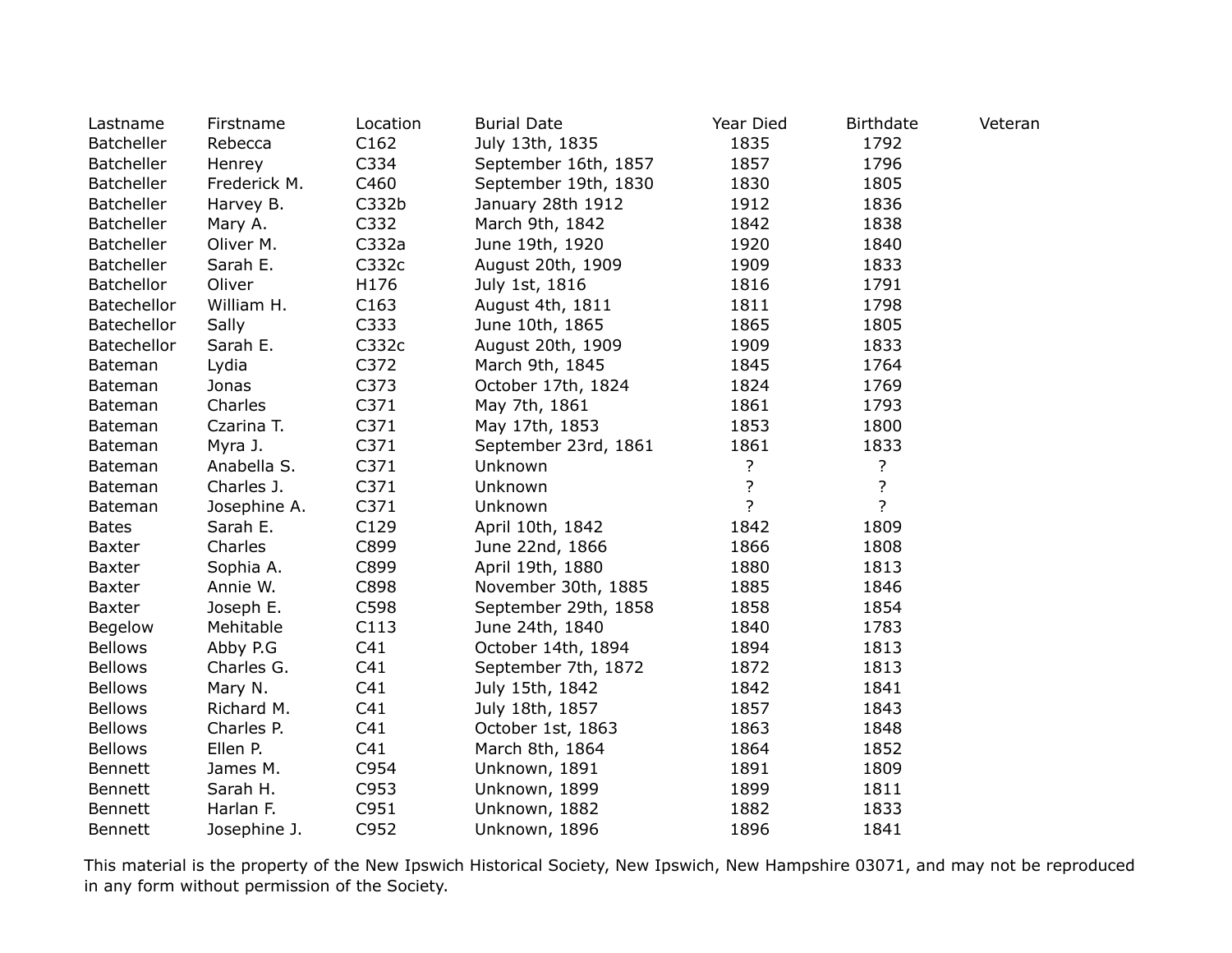| Lastname        | Firstname      | Location         | <b>Burial Date</b>  | Year Died | <b>Birthdate</b> | Veteran |
|-----------------|----------------|------------------|---------------------|-----------|------------------|---------|
| Bent            | Samuel W.      | C172             | February 6th, 1861  | 1861      | 1812             |         |
| <b>Billings</b> | Susan W.       | C279             | Feb 6th, 1876       | 1876      | 1782             |         |
| <b>Billings</b> | Benjamin A.    | C278             | August 15th, 1847   | 1847      | 1783             |         |
| <b>Billings</b> | Mercy C.       | C277             | October 11th, 1858  | 1858      | 1787             |         |
| <b>Billings</b> | Infant         | C <sub>275</sub> | August 20th, 1814   | 1814      | 1814             |         |
| <b>Billings</b> | Lydia          | C281             | December 21st, 1815 | 1815      | 1815             |         |
| <b>Billings</b> | Caleb          | C275             | November 29th, 1824 | 1824      | 1823             |         |
| <b>Billings</b> | Joseph         | C <sub>275</sub> | Feburary 22nd, 1827 | 1827      | 1826             |         |
| <b>Billings</b> | Jonas          | C276             | July 13th, 1835     | 1835      | 1827             |         |
| <b>Binney</b>   | Dinah          | H160             | December 24th, 1791 | 1791      | 1728             |         |
| <b>Binney</b>   | John           | H160             | January 23rd, 1784  | 1784      | 1728             |         |
| <b>Binney</b>   | Anna           | S <sub>4</sub>   | August 11th 1814    | 1814      | 1767             |         |
| <b>Binney</b>   | Polly          | S <sub>2</sub>   | October 11th, 1795  | 1795      | 1795             |         |
| <b>Blake</b>    | Eliza          | C15              | April 13th, 1848    | 1848      | 1812             |         |
| <b>Blake</b>    | Elizabeth S.W. | C299             | Unknown, 1899       | 1899      | 1815             |         |
| <b>Blakey</b>   | Mary G.        | C <sub>217</sub> | ?                   | ?         | ?                |         |
| Blanchard       | Simeon         | S161             | June 22nd, 1822     | 1822      | 1747             |         |
| Blanchard       | Elizabeth      | S160             | February 9th, 1844  | 1844      | 1752             |         |
| Blanchard       | Levi           | S84              | March 12th, 1857    | 1857      | 1781             |         |
| Blanchard       | Susan          | S164             | December 23rd, 1873 | 1873      | 1787             |         |
| Blanchard       | William        | S <sub>165</sub> | March 31st, 1869    | 1869      | 1788             |         |
| Blanchard       | Hannah         | S83              | Oct 28th, 1871      | 1871      | 1791             |         |
| Blanchard       | Hannah G.      | S <sub>169</sub> | July 16th, 1866     | 1866      | 1815             |         |
| Blanchard       | Elizabeth S.   | S13              | Nov 28th, 1881      | 1881      | 1816             |         |
| Blanchard       | William H.     | S168             | November 1st, 1859  | 1859      | 1816             |         |
| Blanchard       | Gilman         | S177             | March 28th, 1894    | 1894      | 1818             |         |
| Blanchard       | S. Elizabeth   | S176             | October 23rd, 1904  | 1904      | 1824             |         |
| Blanchard       | Juila A.       | S82              | March 31st, 1845    | 1845      | 1828             |         |
| Blanchard       | Josephine L.   | S170             | December 16th, 1854 | 1854      | 1841             |         |
| Blanchard       | Julia E.       | S174             | May 1st, 1847       | 1847      | 1845             |         |
| Blanchard       | George C.      | S175             | August 14th, 1872   | 1872      | 1849             |         |
| Blanchard       | Susie L.       | S170             | Apr 16th, 1863      | 1863      | 1858             |         |
| <b>Bliss</b>    | James W.       | C79              | June 17th, 1867     | 1867      | 1793             |         |
| <b>Bliss</b>    | James W.       | C77              | March 29th, 1826    | 1826      | 1797             |         |
| <b>Bliss</b>    | Dolly          | C78              | May 16th, 1870      | 1870      | 1798             |         |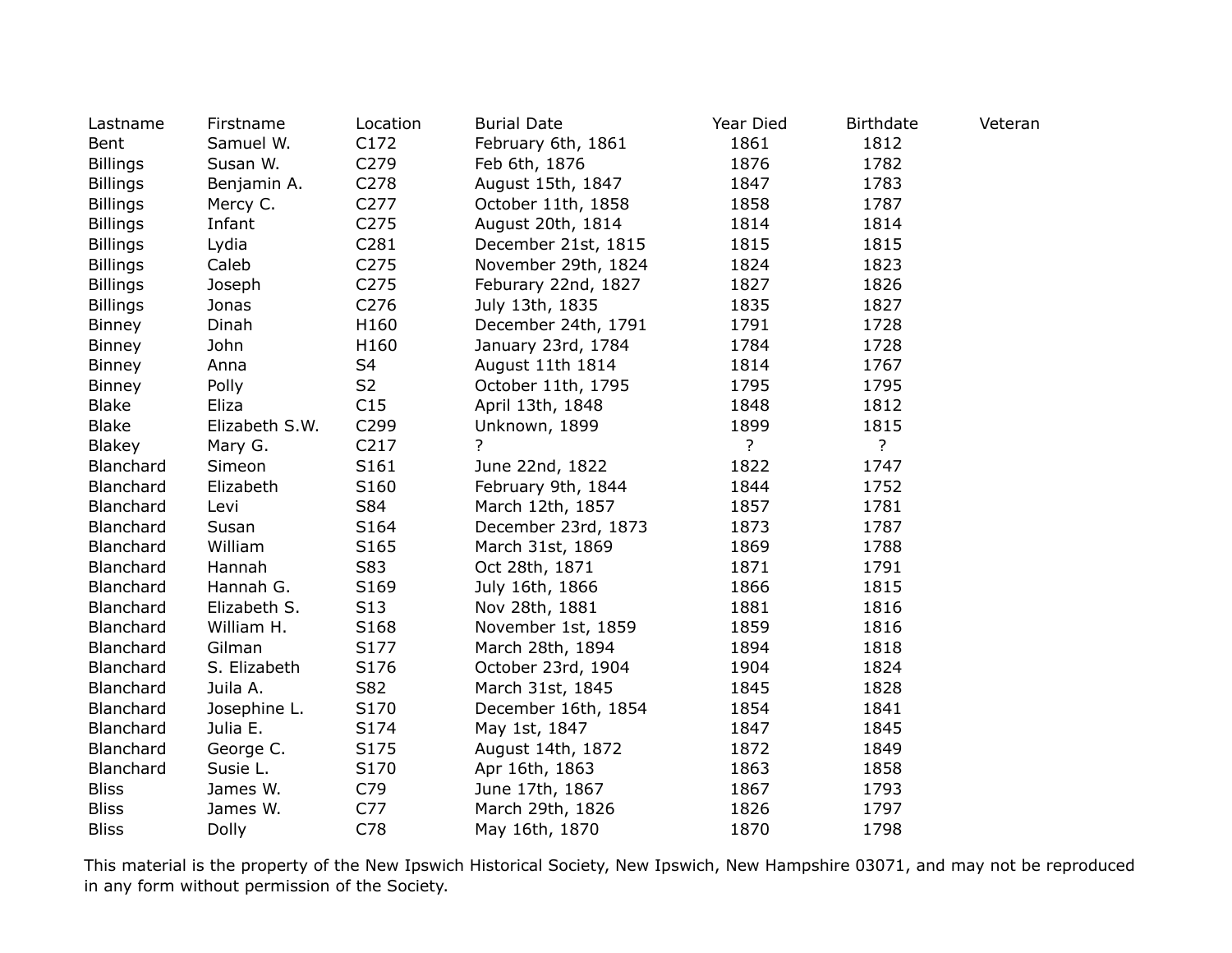| Lastname      | Firstname   | Location         | <b>Burial Date</b>   | Year Died | <b>Birthdate</b> | Veteran   |
|---------------|-------------|------------------|----------------------|-----------|------------------|-----------|
| <b>Bliss</b>  | Martha A.   | C77              | October 29th, 1828   | 1828      | 1828             |           |
| Blodgett      | George A.   | C631             | November 22nd, 1869  | 1869      | 1833             |           |
| <b>Blood</b>  | Amelia      | C322             | January 13th, 1836   | 1836      | 1779             |           |
| <b>Blood</b>  | Rebecca     | C310             | June 22nd, 1824      | 1824      | 1779             |           |
| <b>Blood</b>  | Sally       | C309             | October 2nd, 1825    | 1835      | 1797             |           |
| <b>Blood</b>  | Lavinia     | C322             | June 6th, 1870       | 1870      | 1805             |           |
| <b>Blood</b>  | Henry A.    | C938             | Unknown, 1900        | 1900      | 1836             |           |
| <b>Blood</b>  | George A.   | C942             | Sept 12th, 1897      | 1897      | 1875             |           |
| <b>Blood</b>  | Royal H.    | C938             | Unknown, 1892        | 1892      | 1884             |           |
| <b>Bolton</b> | James       | C859             | March 21st, 1874     | 1874      | ?                |           |
| <b>Bolton</b> | Margaret    | C859             | March 27th, 1874     | 1874      | $\overline{?}$   |           |
| Boodry        | Leonard     | C382             | January 19th, 1866   | 1866      | 1826             |           |
| <b>Boodry</b> | Hannah M.   | C381             | July 15th, 1900      | 1900      | 1827             |           |
| <b>Boodry</b> | Alonzo      | C380             | May 12th, 1888       | 1888      | 1846             |           |
| Boushway      | Juila       | C878             | February 27th, 1882  | 1882      | 1846             |           |
| <b>Boyce</b>  | Paul        | C717             | May 30th, 1850       | 1850      | 1804             |           |
| Boyce         | Hannah R.   | C716             | May 10th, 1889       | 1889      | 1808             |           |
| Boyce         | Harriet N.  | C715             | March 14th, 1860     | 1860      | 1830             |           |
| <b>Boyce</b>  | Sarah A.    | C846             | Dec 20th, 1893       | 1893      | 1833             |           |
| Boyce         | Moses A.    | C714             | May 19th, 1839       | 1839      | 1838             |           |
| Boyce         | James L.    | C713             | August 21st, 1863    | 1863      | 1840             | <b>CW</b> |
| Boyce         | Jacob J.    | C714             | October 20th, 1843   | 1843      | 1842             |           |
| Boyce         | Charles A.  | C712             | July 15th 1876       | 1876      | 1847             |           |
| Boyce         | Frederic P. | C845             | Unknown, 1858        | 1858      | 1857             |           |
| Boyden        | Eliza P.    | C104             | July 7th, 1869       | 1869      | 1798             |           |
| Boyden        | Oliver      | C <sub>105</sub> | December 11th, 1854  | 1854      | 1798             |           |
| Boynton       | Sarah       | C273             | September 27th, 1863 | 1863      | 1787             |           |
| Boynton       | Earle       | C273             | August 25th, 1871    | 1871      | 1788             |           |
| Boynton       | Sally       | C273             | March 1st, 1815      | 1815      | 1814             |           |
| Boynton       | Martha A.   | C <sub>273</sub> | July 19th, 1827      | 1827      | 1826             |           |
| Boynton       | George H.   | C273             | September 19th, 1870 | 1870      | 1832             |           |
| <b>Breed</b>  | John        | S105             | July 25th, 1780      | 1780      | 1720             |           |
| <b>Breed</b>  | Lydia       | S104             | August 1st, 1828     | 1828      | 1736             |           |
| <b>Breed</b>  | Allen       | S103             | April 16th, 1806     | 1806      | 1743             |           |
| <b>Breed</b>  | John        | S111             | June 28th, 1807      | 1807      | 1768             |           |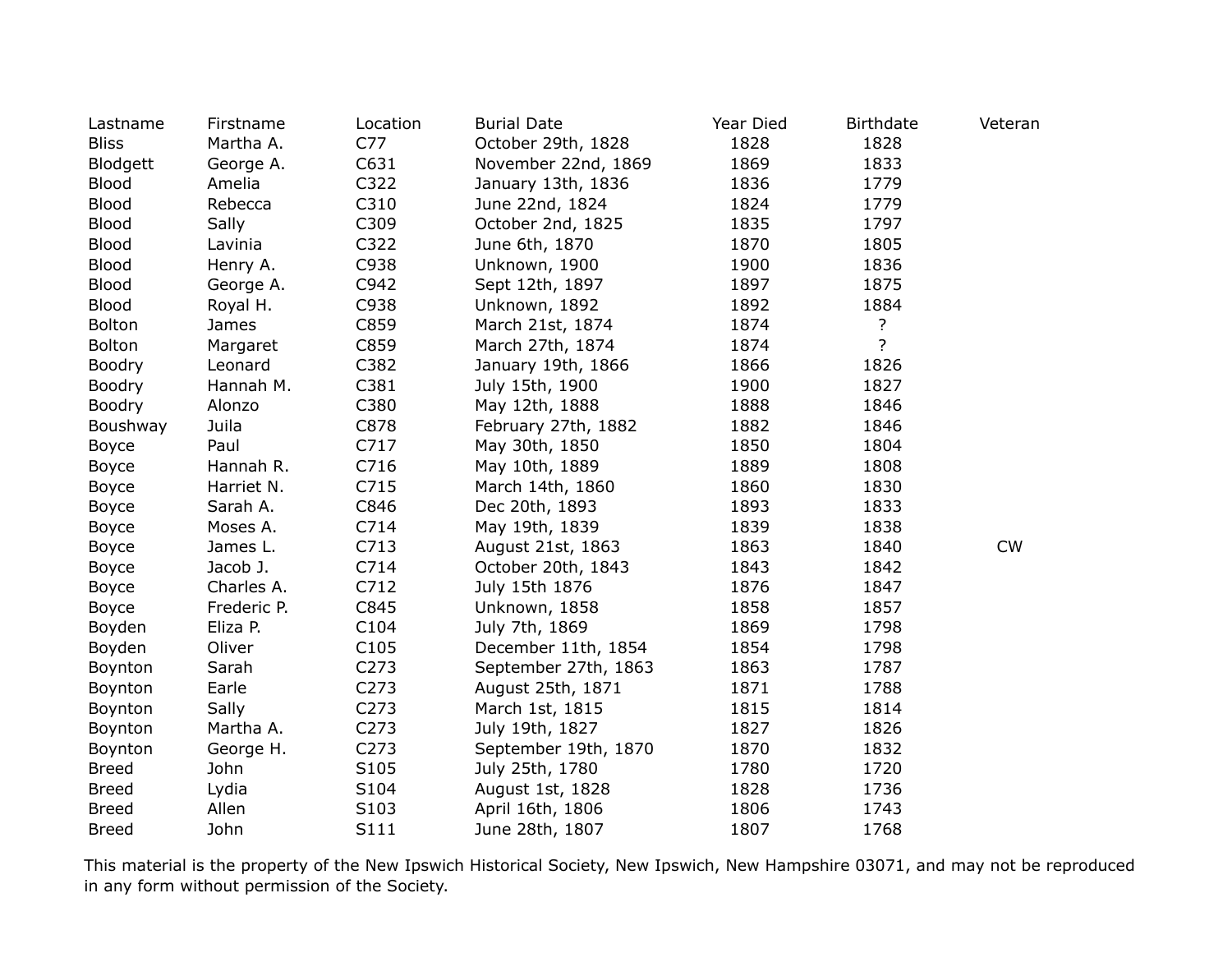| Lastname      | Firstname   | Location         | <b>Burial Date</b>   | Year Died | <b>Birthdate</b> | Veteran   |
|---------------|-------------|------------------|----------------------|-----------|------------------|-----------|
| <b>Breed</b>  | Lydia       | S110             | Feburary 1st, 1807   | 1807      | 1768             |           |
| <b>Breed</b>  | Elisha N.   | S107             | March 6th, 1802      | 1802      | 1772             |           |
| <b>Breed</b>  | Aliah Mrs.  | S112             | April 14th, 1808     | 1808      | 1777             |           |
| <b>Breed</b>  | Aliah       | S113             | September 1st, 1883  | 1883      | 1779             |           |
| <b>Breed</b>  | Rebecca     | S109             | October 14th, 1806   | 1806      | 1779             |           |
| <b>Breed</b>  | Elisha N.   | S108             | September 20th, 1805 | 1805      | 1802             |           |
| <b>Breed</b>  | William     | C504             | Unknown, 1905        | 1905      | 1813             |           |
| <b>Briant</b> | Abigail     | H32              | August 12th, 1778    | 1778      | 1739             |           |
| <b>Briant</b> | Edmund      | H34              | September 28th, 1786 | 1786      | 1744             | <b>AR</b> |
| <b>Briant</b> | Hannah      | H33              | September 7th, 1830  | 1830      | 1748             |           |
| <b>Brooks</b> | Louisa      | C377             | May 24th, 1826       | 1826      | 1759             |           |
| <b>Brooks</b> | Stephen     | S40              | January 30th, 1848   | 1848      | 1760             |           |
| <b>Brooks</b> | Rachel      | S41              | March 5th, 1853      | 1853      | 1771             |           |
| <b>Brooks</b> | William     | C376             | November 4th, 1865   | 1865      | 1785             |           |
| <b>Brooks</b> | Lavina      | C375             | April 7th, 1876      | 1876      | 1788             |           |
| <b>Brooks</b> | Walton      | S38              | May 5th, 1881        | 1881      | 1801             |           |
| <b>Brooks</b> | Arthusa P.  | S37              | April 30th, 1895     | 1895      | 1803             |           |
| <b>Brooks</b> | Newton      | C611             | Feb 28th, 1898       | 1898      | 1812             |           |
| <b>Brooks</b> | Harriet A.  | C611             | July 31st, 1879      | 1879      | 1815             |           |
| <b>Brooks</b> | Harriet     | C374             | May 16th, 1819       | 1819      | 1817             |           |
| <b>Brooks</b> | Hannah M.P. | C586             | May 6th, 1881        | 1881      | 1826             |           |
| <b>Brooks</b> | Harriet J.  | S39              | November 3rd, 1831   | 1831      | 1828             |           |
| <b>Brooks</b> | Albert N.   | S57              | September 25th, 1881 | 1881      | 1836             |           |
| <b>Brooks</b> | Fred A.     | C <sub>6</sub>   | April 18th, 1882     | 1882      | 1836             |           |
| <b>Brooks</b> | Helen       | C <sub>6</sub>   | August 4th, 1921     | 1921      | 1840             |           |
| <b>Brooks</b> | Charles E.  | C585             | July 27th, 1873      | 1873      | 1856             |           |
| <b>Brooks</b> | Anna S.     | C584a            | Unknown, 1955        | 1955      | 1864             |           |
| Brown         | Mary        | H41              | October 13th, 1781   | 1781      | 1714             |           |
| Brown         | Ebenezer    | C236             | June 7th, 1813       | 1813      | 1745             |           |
| Brown         | Hannah      | C <sub>22</sub>  | Febuary 15th, 1852   | 1852      | 1767             |           |
| <b>Brown</b>  | Aaron       | C <sub>23</sub>  | Feburary 15th, 1828  | 1828      | 1772             |           |
| <b>Brown</b>  | Abner       | C <sub>245</sub> | April 4th, 1824      | 1824      | 1776             |           |
| Brown         | Polly       | C244             | July 3rd, 1814       | 1814      | 1776             |           |
| <b>Brown</b>  | Aaron       | H179             | May 22nd, 1798       | 1798      | 1797             |           |
| Brown         | George      | H178             | May 20th, 1798       | 1798      | 1797             |           |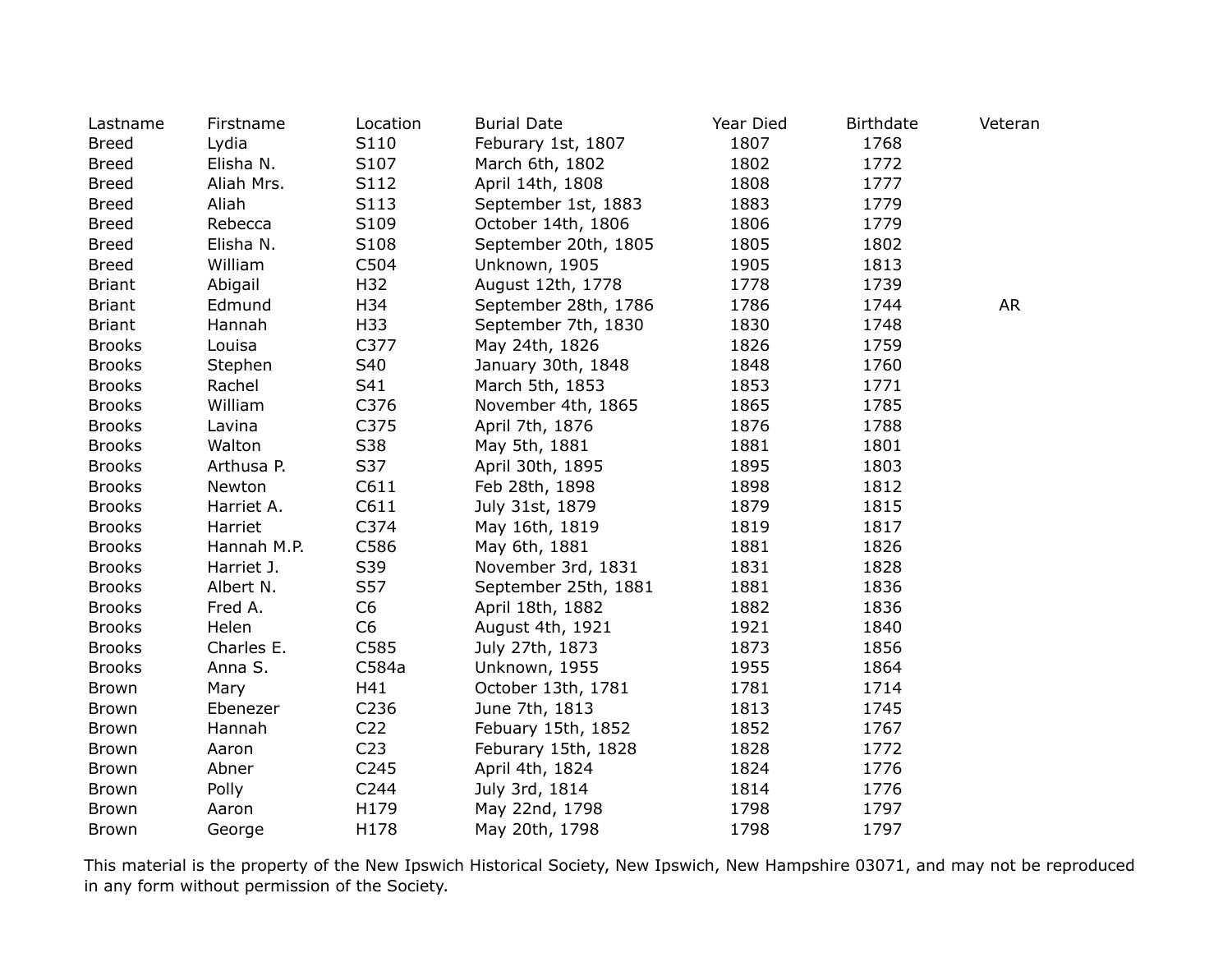| Lastname       | Firstname    | Location        | <b>Burial Date</b>   | Year Died      | <b>Birthdate</b> | Veteran |
|----------------|--------------|-----------------|----------------------|----------------|------------------|---------|
| <b>Brown</b>   | George       | C555            | June 18th, 1846      | 1846           | 1800             |         |
| Brown          | Hermon       | C18             | August 23rd, 1876    | 1876           | 1800             |         |
| <b>Brown</b>   | Sophronia    | C18             | April 21st, 1894     | 1894           | 1802             |         |
| Brown          | Abby P.      | C610            | Feburary 15th, 1886  | 1886           | 1807             |         |
| Brown          | Benjamin B.  | C610            | May 13th, 1832       | 1832           | 1807             |         |
| <b>Brown</b>   | H. Maria     | C83             | Feburary 10th, 1819  | 1819           | 1807             |         |
| <b>Brown</b>   | Elvira       | C81             | March 11th, 1809     | 1809           | 1808             |         |
| <b>Brown</b>   | Elvira       | C81             | April 10th, 1810     | 1810           | 1810             |         |
| Brown          | Lurena       | C242            | July 16th, 1833      | 1833           | 1813             |         |
| <b>Brown</b>   | Samuel S.    | C829            | September 7th, 1876  | 1876           | 1814             |         |
| <b>Brown</b>   | George       | C82             | March 24th, 1816     | 1816           | 1815             |         |
| <b>Brown</b>   | John         | C667            | August 11th, 1857    | 1857           | 1815             | $\vee$  |
| <b>Brown</b>   | Marshall H.  | C243            | September 17th, 1834 | 1834           | 1818             |         |
| <b>Brown</b>   | Hannah E.    | C19             | September 14th, 1831 | 1831           | 1829             |         |
| <b>Brown</b>   | Augustus     | C <sub>75</sub> | April 13th, 1832     | 1832           | 1830             |         |
| Brown          | B. Brigham   | C609            | November 4th, 1851   | 1851           | 1832             |         |
| Brown          | John H.      | C <sub>20</sub> | Feburary 23rd, 1845  | 1845           | 1834             |         |
| Brown          | Charlotte R. | S167            | August 21st, 1886    | 1886           | 1836             |         |
| <b>Brown</b>   | George S.    | C19             | December 11th, 1840  | 1840           | 1840             |         |
| Brown          | Sophronia E. | C19             | September 16th, 1842 | 1842           | 1842             |         |
| <b>Brown</b>   | Hannah E.    | C <sub>21</sub> | September 13th, 1845 | 1845           | 1843             |         |
| <b>Brown</b>   | James E.     | C828            | June 12th, 1851      | 1851           | 1851             |         |
| <b>Bruce</b>   | Leiler M.    | C757            | 2                    | $\overline{?}$ | $\overline{?}$   | $\vee$  |
| <b>Buckman</b> | Benori       | C440            | September 8th, 1833  | 1833           | 1766             |         |
| <b>Buckman</b> | Elizabeth F. | C440            | April 19th, 1855     | 1855           | 1772             |         |
| <b>Buckman</b> | John         | C443            | April 28th, 1877     | 1877           | 1800             |         |
| <b>Buckman</b> | Ruth T.      | C789            | July 24th, 1882      | 1882           | 1802             |         |
| <b>Buckman</b> | Sarah W.     | C442            | June 22nd, 1889      | 1889           | 1804             |         |
| Buckman        | William      | C790            | August 11th, 1871    | 1871           | 1806             |         |
| <b>Buckman</b> | Susan        | C438            | February 24th, 1883  | 1883           | 1807             |         |
| <b>Buckman</b> | Aaron S.     | C643            | March 13th, 1889     | 1889           | 1810             |         |
| <b>Buckman</b> | Alice M.     | C439            | April 21st, 1856     | 1856           | 1813             |         |
| <b>Buckman</b> | Mary A.R.P   | C642            | May 22nd, 1865       | 1865           | 1814             |         |
| <b>Buckman</b> | Susan M.     | C441            | October 20th, 1842   | 1842           | 1831             |         |
| <b>Buckman</b> | H. Asenath   | C788            | March 15th, 1856     | 1856           | 1844             |         |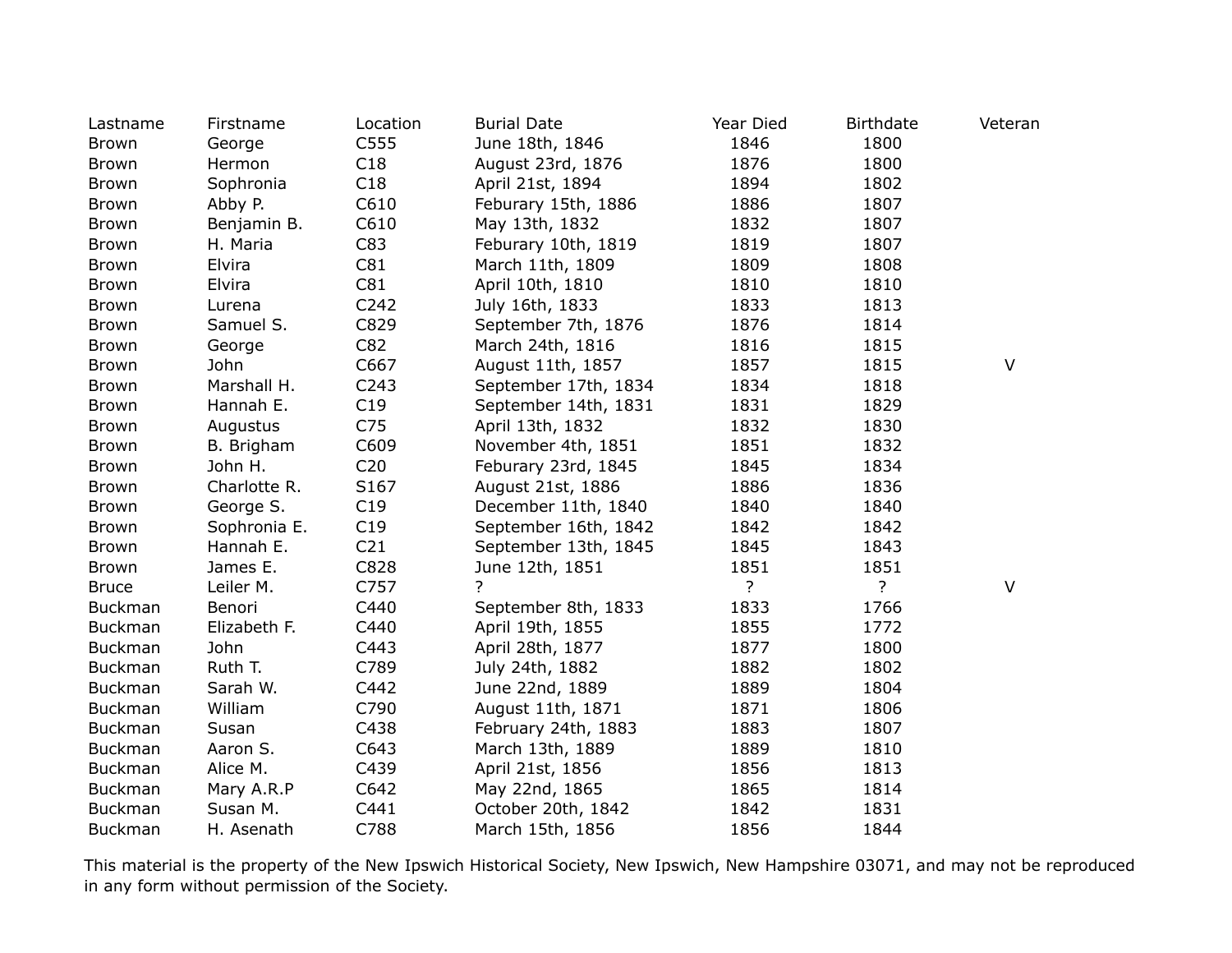| Lastname       | Firstname  | Location        | <b>Burial Date</b>   | Year Died | <b>Birthdate</b> | Veteran |
|----------------|------------|-----------------|----------------------|-----------|------------------|---------|
| <b>Buckman</b> | Mary J.    | C640            | April 9th, 1898      | 1898      | 1845             |         |
| <b>Buckman</b> | James P.   | C641            | January 19th, 1859   | 1859      | 1850             |         |
| <b>Bullard</b> | Jane W.    | $C21-1$         | Unknown, 1904        | 1904      | 1898             |         |
| <b>Burdick</b> | Sarah P.S. | C882            | Unknown, 1904        | 1904      | 1834             |         |
| <b>Burdick</b> | Willard G. | C882            | Unknown, 1906        | 1906      | 1834             |         |
| <b>Burgess</b> | Harriet    | C435            | October 30th, 1841   | 1841      | 1818             |         |
| <b>Burgess</b> | Charles    | C435a           | Unknown, 1869        | 1869      | ?                |         |
| <b>Burgess</b> | Martha     | C435a           | Unknown, 1846        | 1846      | $\overline{?}$   |         |
| <b>Burr</b>    | Mary A.    | C338            | Unknown, 1907        | 1907      | 1856             |         |
| <b>Burr</b>    | Francis H. | C338            | Unknown, 1910        | 1910      | 1886             |         |
| <b>Burrows</b> | William    | H77             | March 10th, 1807     | 1807      | 1766             |         |
| <b>Burrows</b> | Sarah      | C87             | December 25th, 1847  | 1847      | 1771             |         |
| <b>Burrows</b> | Laura      | C85             | March 6th, 1820      | 1820      | 1799             |         |
| <b>Butler</b>  | Jacob      | C583            | January 26th, 1867   | 1867      | 1782             |         |
| <b>Butler</b>  | Abigail D. | C584            | March 15th, 1869     | 1869      | 1791             |         |
| <b>Butman</b>  | John       | C80             | Unknown, 1840        | 1840      | 1774             |         |
| <b>Butman</b>  | Betsy W.   | C80             | Unknown, 1849        | 1849      | 1776             |         |
| Campbell       | Margarett  | H152            | November 1st, 1810   | 1810      | 1753             |         |
| Campbell       | Caleb      | C221            | February 5th, 1863   | 1863      | 1791             |         |
| Campbell       | Lucy       | C220            | November 30th, 1882  | 1882      | 1798             |         |
| Campbell       | George C.  | C218            | May 12th, 1885       | 1885      | 1823             |         |
| Campbell       | Mary J.    | C219            | February 9th, 1892   | 1892      | 1823             |         |
| Campbell       | George L.  | C328            | February 18th, 1828  | 1828      | 1826             |         |
| Carlton        | Timothy    | S28             | October 17th, 1847   | 1847      | 1800             |         |
| Carlton        | Mary       | S27             | June 9th, 1847       | 1847      | 1806             |         |
| Carlton        | Samuel W.  | C479            | September 13th, 1826 | 1826      | 1824             |         |
| Carlton        | Infant     | S <sub>26</sub> | Feb 26th, 1831       | 1831      | 1831             |         |
| Carlton        | Mary R.    | S <sub>25</sub> | Feb 17th, 1842       | 1842      | 1834             |         |
| Carr           | Belinda W. | C626            | October 13th, 1873   | 1873      | 1801             |         |
| Chamberlain    | Aaron      | H102            | Nov 1st, 1797        | 1797      | 1747             |         |
| Chamberlain    | Aaron      | H103            | Aug 29th, 1803       | 1803      | 1778             |         |
| Chamberlain    | Joseph     | C389            | Nov 29th, 1835       | 1835      | 1780             |         |
| Chamberlain    | Lydia      | H105            | Dec 7th, 1810        | 1810      | 1791             |         |
| Chamberlain    | Sally      | H104            | March 31st, 1798     | 1798      | 1796             |         |
| Chamberlin     | Edward     | C389a           | Nov 27th, 1903       | 1903      | 1822             |         |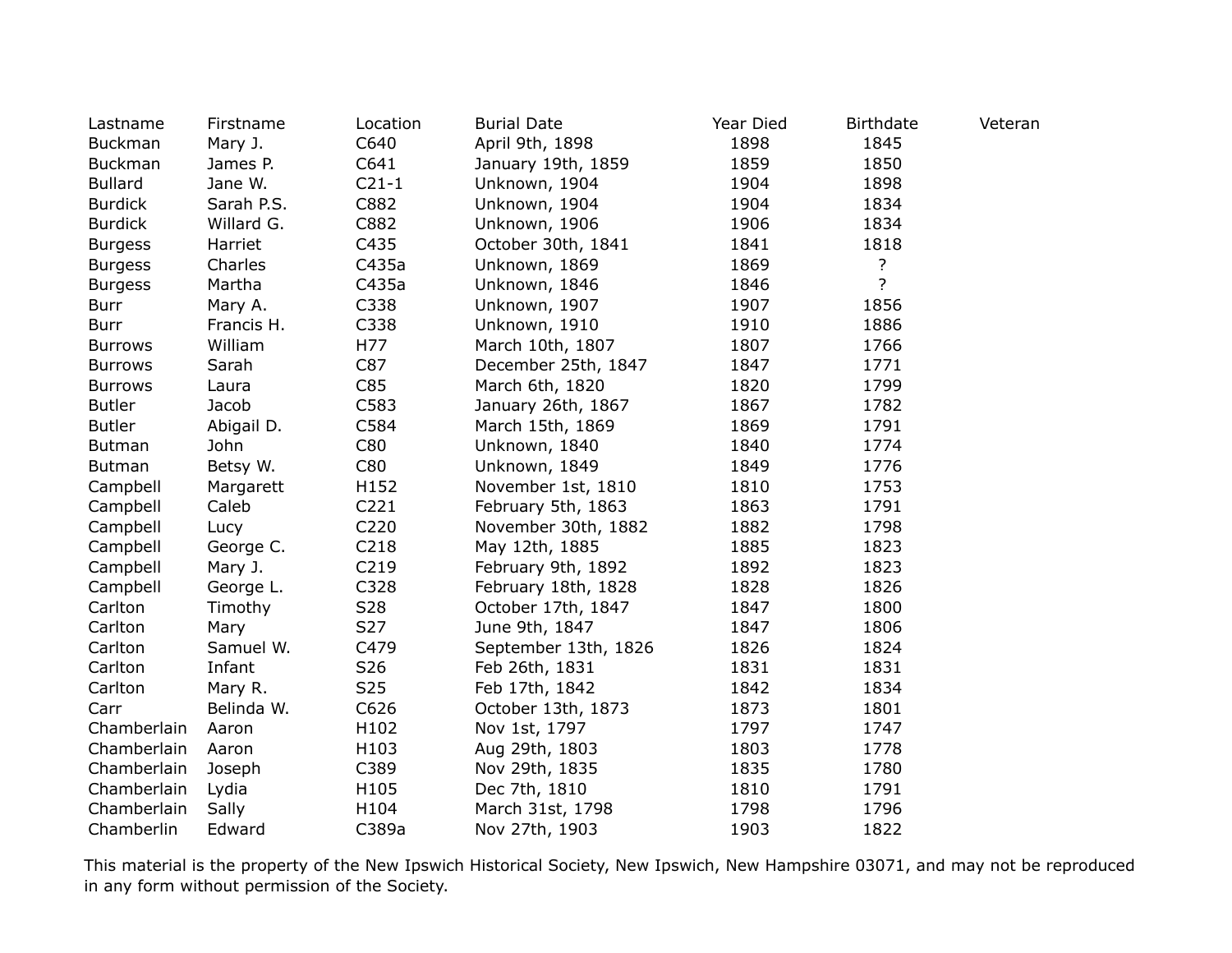| Lastname   | Firstname   | Location | <b>Burial Date</b> | Year Died      | <b>Birthdate</b> | Veteran |
|------------|-------------|----------|--------------------|----------------|------------------|---------|
| Chamberlin | John        | C882     | 7                  | $\overline{?}$ | ?                |         |
| Champney   | Abigail     | H174     | Jan 18th, 1785     | 1785           | 1709             |         |
| Champney   | Ebenezer    | H175     | Sept 10th, 1810    | 1810           | 1743             |         |
| Champney   | Abigail     | H172     | Feb 11th, 1790     | 1790           | 1752             |         |
| Champney   | Benjamin    | C120     | May 12th, 1827     | 1827           | 1765             |         |
| Champney   | Mercy       | H171     | April 4th, 1795    | 1795           | 1766             |         |
| Champney   | Ebenezer    | C114     | Nov 16th, 1820     | 1820           | 1780             |         |
| Champney   | Rebecca     | C119     | Aug 15th, 1849     | 1849           | 1782             |         |
| Champney   | Jonas C     | C109     | Feb 7th, 1824      | 1824           | 1783             |         |
| Champney   | Sarah       | C118     | July 15th, 1864    | 1864           | 1792             |         |
| Champney   | Maria       | H170     | Nov 1st, 1796      | 1796           | 1793             |         |
| Champney   | Benjamin    | C117     | Nov 13th, 1813     | 1813           | 1795             |         |
| Champney   | Ebenezer N  | C112     | July 21st, 1807    | 1807           | 1804             |         |
| Champney   | Frederic W  | C111     | April 16th, 1810   | 1810           | 1809             |         |
| Champney   | Horatio N   | C108     | May 10th, 1849     | 1849           | 1810             |         |
| Champney   | Mary J      | C116     | March 2nd, 1827    | 1827           | 1810             |         |
| Champney   | Mary        | C110     | Unknown, 1816      | 1816           | 1816             |         |
| Champney   | Georgiana   | C115     | Aug 27th, 1838     | 1838           | 1837             |         |
| Champney   | George E    | C115     | April 20th, 1842   | 1842           | 1839             |         |
| Chandler   | James       | S53      | May 10th, 1824     | 1824           | 1740             |         |
| Chandler   | Mary        | S54      | Mar 22nd, 1807     | 1807           | 1745             |         |
| Chandler   | Delia       | H114     | August 21th, 1845  | 1845           | 1760             |         |
| Chandler   | Hannah      | S52      | April 16th, 1807   | 1807           | 1789             |         |
| Chandler   | James       | S35      | Jan 30th, 1879     | 1879           | 1796             |         |
| Chandler   | Nancy       | S34      | Mar 27th, 1853     | 1853           | 1796             |         |
| Chandler   | Lucy R.     | S36      | June 9th, 1878     | 1878           | 1800             |         |
| Chandler   | Mary P.     | C632     | Dec 20th, 1893     | 1893           | 1803             |         |
| Chandler   | Rebecca     | C633     | Sept 28th, 1850    | 1850           | 1803             |         |
| Chandler   | Jewel O.    | C634     | Aug 24th, 1877     | 1877           | 1805             |         |
| Chandler   | James L.    | S31      | Mar 21st, 1904     | 1904           | 1823             |         |
| Chandler   | Clarissa M. | S32      | Oct 26, 1854       | 1854           | 1827             |         |
| Chandler   | L. Edward   | S33      | Oct 2nd, 1838      | 1838           | 1830             |         |
| Chandler   | M. Anabella | C635     | Feb 15th, 1869     | 1869           | 1844             |         |
| Chandler   | Lyman M.    | S29      | May 7th, 1895      | 1895           | 1858             |         |
| Chandler   | George B.   | S56      | Unknown            | $\overline{?}$ | ?                |         |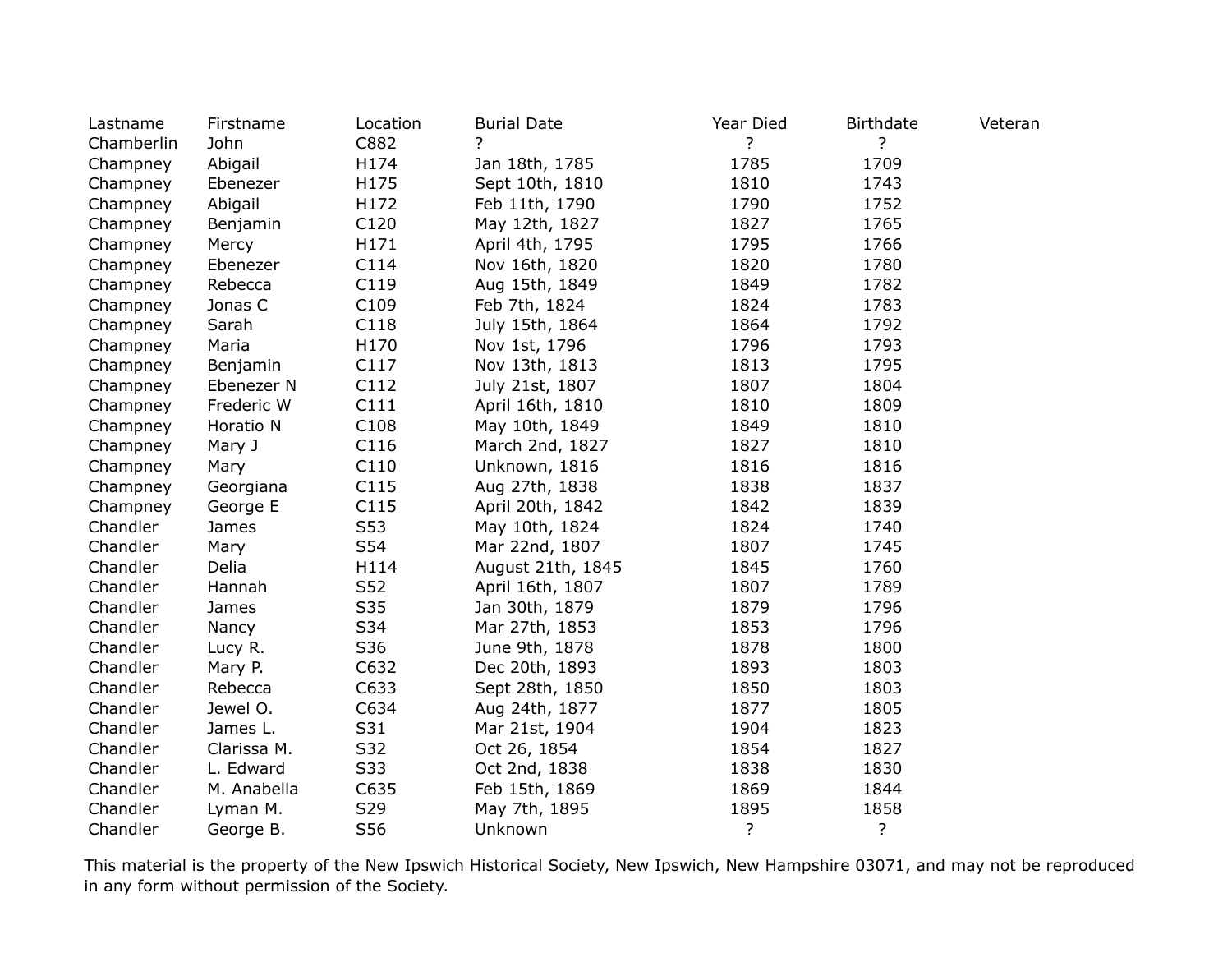| Lastname   | Firstname      | Location        | <b>Burial Date</b>   | Year Died      | <b>Birthdate</b>   | Veteran   |
|------------|----------------|-----------------|----------------------|----------------|--------------------|-----------|
| Chandler   | James G.       | S55             | Unknown              | ?              | ?                  |           |
| Chandler   | Roger          | S57             | ?                    | $\overline{?}$ | $\overline{?}$     |           |
| Chapman    | Gates          | C543            | March 23rd, 1873     | 1873           | 1798               |           |
| Chapman    | Mary B.        | C541            | Jan 14th, 1889       | 1889           | 1807               |           |
| Chapman    | Elvira         | C89             | April 28th, 1847     | 1847           | 1824               |           |
| Chapman    | Harriet A.     | C542            | May 19th, 1837       | 1837           | 1829               |           |
| Chapman    | Hattie M.      | C540            | Dec 13th, 1869       | 1869           | 1839               |           |
| Chapman    | Augusta E.     | C88             | June 17th, 1858      | 1858           | 1847               |           |
| Chapman    | Percy          | C539            | Sept 17th, 1869      | 1869           | 1866               |           |
| Cheborno   | Samuel         | C612            | Mar 17th, 1800       | 1800           | 1767               |           |
| Chickering | Abner          | C403            | July 25th, 1841      | 1841           | 1766               |           |
| Chickering | Samuel         | C402            | May 18th, 1836       | 1836           | 1792               |           |
| Chickering | "Father"       | C401            | ?                    | ?              | ?                  |           |
| Chickering | "Mother"       | C401            | ?                    | ?              | $\overline{\cdot}$ |           |
| Chickering | Abbie          | C401            | $\overline{?}$       | ?              | $\overline{?}$     |           |
| Chickering | Ellen          | C401            | $\overline{?}$       | $\overline{?}$ | $\overline{?}$     |           |
| Child      | Anne           | C379            | May 4th, 1827        | 1827           | 1757               |           |
| Child      | Elijah         | C378            | Dec 21st, 1825       | 1825           | 1760               |           |
| Christie   | John M.        | C804            | Nov 1st, 1859        | 1859           | 1824               |           |
| Clark      | Ebenezer       | C385            | Nov 24th, 1835       | 1835           | 1754               | <b>AR</b> |
| Clark      | Ruth           | C384            | Feb 4th, 1840        | 1840           | 1759               |           |
| Clark      | Elizabeth      | H <sub>29</sub> | Feb 13th, 1771       | 1771           | 1761               |           |
| Clark      | Robert         | H30             | September 17th, 1777 | 1777           | 1776               |           |
| Clark      | <b>Bridget</b> | H30             | April 22nd, 1778     | 1778           | 1778               |           |
| Clark      | Margaret       | C413            | Aug 31st, 1846       | 1846           | 1782               |           |
| Clark      | John           | C414            | Mar 19th, 1855       | 1855           | 1785               |           |
| Clark      | John P.        | C410            | March 3rd, 1889      | 1889           | 1814               |           |
| Clark      | Peter H.       | C886            | Unknown, 1891        | 1891           | 1816               |           |
| Clark      | Mary E.        | C409            | Unknown, 1904        | 1904           | 1821               |           |
| Clark      | George         | C387            | October 25th, 1825   | 1825           | 1824               |           |
| Clark      | Sarah R.       | C886            | Unknown, 1892        | 1892           | 1826               |           |
| Clark      | infant         | C388            | Mar 28th, 1829       | 1829           | 1829               |           |
| Clark      | John R.        | C404            | Mar 28th, 1841       | 1841           | 1841               |           |
| Clark      | John E.        | C487            | Unknown, 1889        | 1889           | 1842               |           |
| Clark      | M. Ellen       | C406            | Aug 14th 1878        | 1878           | 1844               |           |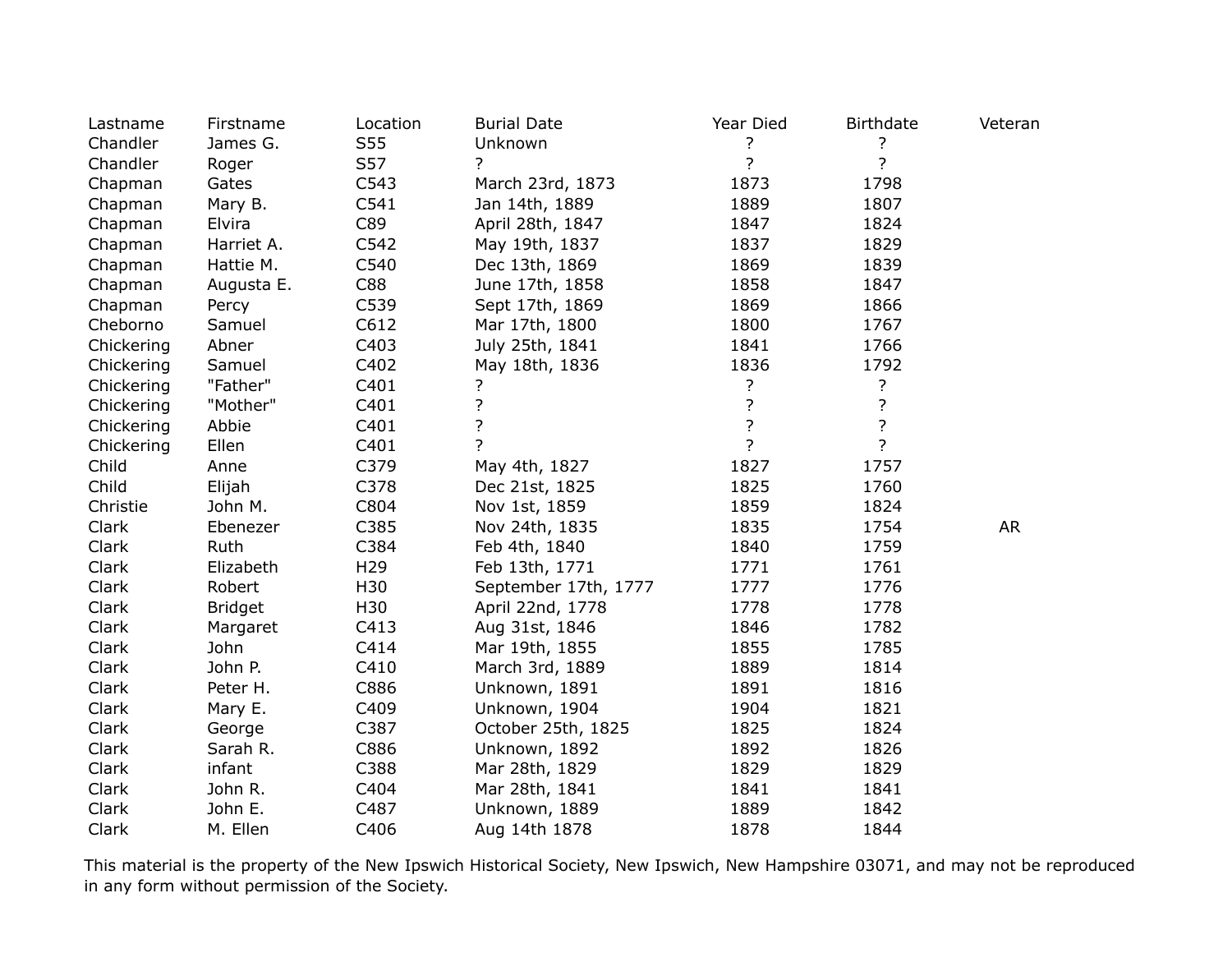| Lastname | Firstname    | Location        | <b>Burial Date</b> | Year Died      | <b>Birthdate</b> | Veteran |
|----------|--------------|-----------------|--------------------|----------------|------------------|---------|
| Clark    | Maggie B.    | C886            | May 26th, 1867     | 1867           | 1847             |         |
| Clark    | Annie        | C886            | March 16th, 1860   | 1860           | 1853             |         |
| Clark    | Henrietta    | C405            | Aug 14th, 1868     | 1868           | 1854             |         |
| Clark    | Ella E.      | C188            | Unknown            | $\overline{?}$ | 1868             |         |
| Clark    | William F.   | C188            | Unknown, 1902      | 1902           | 1868             |         |
| Cobb     | Sarah A.     | S142            | July 5th, 1886     | 1886           | 1823             |         |
| Cochran  | Thomas H.    | C <sub>55</sub> | Nov 12th, 1882     | 1882           | 1812             |         |
| Cochran  | Fred C.      | C <sub>55</sub> | June 13th, 1850    | 1850           | 1849             |         |
| Coffin   | Almira       | C437            | Sept 3rd, 1834     | 1834           | 1808             |         |
| Collins  | Lydia        | S114            | Dec 14th, 1835     | 1835           | 1744             |         |
| Collins  | Joseph       | S114            | Jan 10th, 1836     | 1836           | 1749             |         |
| Collins  | Nathan       | S116            | Sept 24th, 1867    | 1867           | 1784             |         |
| Collins  | Lucy D.      | S116            | Dec 28th, 1863     | 1863           | 1786             |         |
| Conant   | Annabel      | C353            | July 23rd, 1876    | 1876           | 1876             |         |
| Conant   | Clark C.     | C353            | Oct 18th, 1885     | 1885           | 1877             |         |
| Conant   | Claribel     | C353            | Oct 28th, 1885     | 1885           | 1884             |         |
| Corbett  | Lydia        | C591a           | Mar 15th, 1912     | 1912           | 1825             |         |
| Corbett  | Ransom       | C592            | March 5th, 1872    | 1872           | 1826             |         |
| Corbett  | William      | C587a           | Unknown, 1932      | 1932           | 1849             |         |
| Corbett  | Isabell      | C587a           | Unknown, 1936      | 1936           | 1850             |         |
| Corbett  | Mimmie E.    | C587            | Nov 3rd, 1879      | 1879           | 1872             |         |
| Corbin   | Stephen      | C448            | Jan 22nd, 1855     | 1855           | 1782             |         |
| Corbin   | Mary         | C449            | Jan 10th, 1883     | 1883           | 1785             |         |
| Corbin   | Stephen      | C627            | April 22nd, 1862   | 1862           | 1806             |         |
| Corbin   | Mary C.      | C627            | April 19th, 1892   | 1892           | 1810             |         |
| Corbin   | William W.   | C450            | May 2nd, 1847      | 1847           | 1820             |         |
| Cowdrey  | Jonas D.     | $C26-3$         | Unknown, 1904      | 1904           | 1825             |         |
| Cowdrey  | Adeliza W.   | C923            | April 30th, 1891   | 1891           | 1826             |         |
| Cowdrey  | Sarah J.     | $C26-3$         | Unknown, 1868      | 1868           | 1832             |         |
| Cowdrey  | George M.    | C867            | June 9th, 1858     | 1858           | 1853             |         |
| Cowdrey  | Romanzo S.   | C867            | July 15th, 1858    | 1858           | 1856             |         |
| Cragin   | Francis      | H125            | Aug 28th, 1826     | 1826           | 1743             |         |
| Cragin   | Sibel        | H126            | May 15th, 1809     | 1809           | 1749             |         |
| Cragin   | <b>Silas</b> | C58             | May 28th, 1849     | 1849           | 1775             |         |
| Cragin   | Anne P.      | C58             | August 14th, 1843  | 1843           | 1776             |         |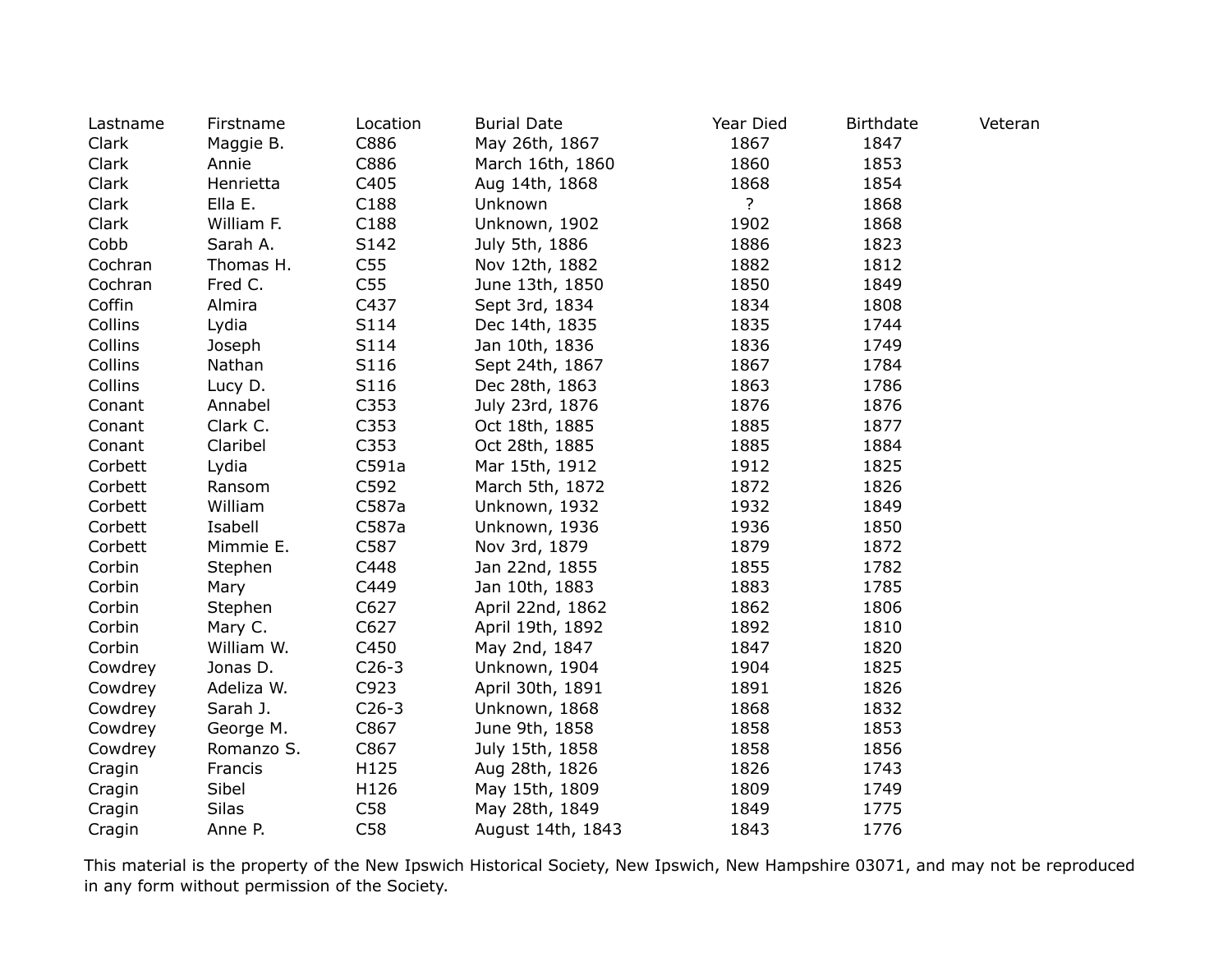| Lastname | Firstname     | Location         | <b>Burial Date</b> | Year Died | <b>Birthdate</b> | Veteran   |
|----------|---------------|------------------|--------------------|-----------|------------------|-----------|
| Cragin   | Joseph        | C270             | April 27th, 1863   | 1863      | 1783             |           |
| Cragin   | Hannah P.     | C270             | May 1st, 1833      | 1833      | 1785             |           |
| Cragin   | Sarah R.      | C270             | Feb 26th, 1863     | 1863      | 1787             |           |
| Cragin   | Hannah        | C <sub>271</sub> | Jan 3rd, 1823      | 1823      | 1792             |           |
| Cram     | Benjamin      | C459             | April 12th, 1835   | 1835      | 1774             |           |
| Cram     | Polly         | C458             | Jan 8th, 1836      | 1836      | 1781             |           |
| Cram     | Pharcellus P. | C688             | August 9th, 1852   | 1852      | 1852             |           |
| Cristy   | Harriet A.    | C798             | Mar 20th, 1849     | 1849      | 1826             |           |
| Cristy   | Ira B.        | C799             | Mar 1st, 1851      | 1851      | 1828             |           |
| Crosby   | <b>Otis</b>   | H169             | Oct 31st, 1802     | 1802      | 1802             |           |
| Cummings | Sarah         | H122             | April 4th, 1802    | 1802      | 1736             |           |
| Cummings | Eleazar       | H123             | Aug 3rd, 1815      | 1815      | 1749             | <b>AR</b> |
| Cummings | Sarah         | H129             | Mar 21st, 1827     | 1827      | 1765             |           |
| Cummings | Charles       | H130             | Oct 17th, 1809     | 1809      | 1770             | <b>AR</b> |
| Cummings | Barnard       | H124             | Feb 27th, 1777     | 1777      | 1777             |           |
| Cummings | Alanson       | H124             | Aug 27th, 1778     | 1778      | 1778             |           |
| Cummings | Martha        | C232             | Jan 13th, 1844     | 1844      | 1778             |           |
| Cummings | Seneca        | C50              | Aug 12th, 1855     | 1855      | 1817             |           |
| Cummings | Abigail M. S. | C49              | Nov 16th, 1895     | 1895      | 1822             |           |
| Cummings | George S.     | C48              | Sept 28th, 1857    | 1857      | 1852             |           |
| Cummings | John W.       | C47b             | Dec 7th, 1915      | 1915      | 1854             |           |
| Cummings | Harriet A.    | C47a             | June 8th, 1912     | 1912      | 1859             |           |
| Currier  | Louisa S.     | C63              | May 30th, 1849     | 1849      | 1844             |           |
| Cushing  | Samuel        | C605             | Nov 25th 1861      | 1861      | 1810             |           |
| Cushing  | Mary A.       | C604             | Sept 16th, 1886    | 1886      | 1816             |           |
| Cushing  | George W.     | C837             | April 12th, 1870   | 1870      | 1838             |           |
| Cushing  | Ann M.        | C603             | Nov 8th, 1861      | 1861      | 1839             |           |
| Cushing  | Ardella H.    | C602             | June 29th, 1870    | 1870      | 1854             |           |
| Cutler   | John          | H151             | Sept 27th, 1771    | 1771      | 1725             |           |
| Cutler   | Nathan        | H161             | March 6th, 1778    | 1778      | 1725             |           |
| Dady     | Susanna       | C359             | Feb 27th, 1830     | 1830      | 1734             |           |
| Darforth | Abigail       | C68              | April 17th, 1833   | 1833      | 1775             |           |
| Davis    | Jonathan      | H <sub>9</sub>   | Dec 7th, 1819      | 1819      | 1742             |           |
| Davis    | Sarah         | H <sub>8</sub>   | May 24th, 1814     | 1814      | 1743             |           |
| Davis    | Josiah        | C70              | Feb 17th, 1815     | 1815      | 1750             |           |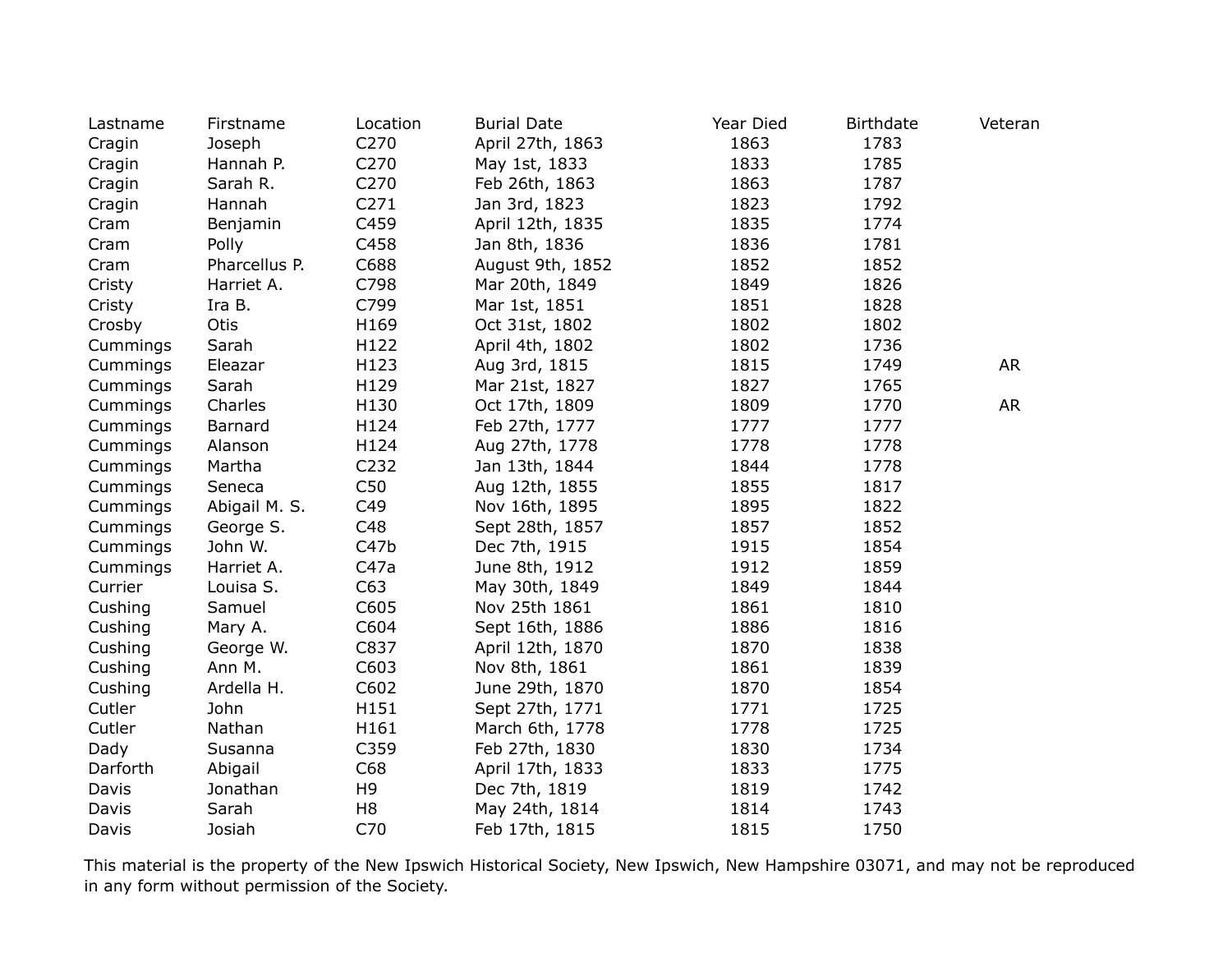| Lastname | Firstname   | Location         | <b>Burial Date</b>   | Year Died | <b>Birthdate</b> | Veteran |
|----------|-------------|------------------|----------------------|-----------|------------------|---------|
| Davis    | Mary        | H7               | Oct 26th, 1784       | 1784      | 1753             |         |
| Davis    | Abigail     | C69              | April 17th, 1833     | 1833      | 1754             |         |
| Davis    | Alice       | H162             | Oct 21st, 1780       | 1780      | 1754             |         |
| Davis    | Lucy        | H15              | Jan 18th, 1772       | 1772      | 1771             |         |
| Davis    | Esther      | H11              | Nov 11th, 1840       | 1840      | 1773             |         |
| Davis    | Mary        | H17              | June 14th, 1807      | 1807      | 1775             |         |
| Davis    | Soloman     | H10              | Nov 11th, 1850       | 1850      | 1775             | V       |
| Davis    | Mary B.     | H17              | Jan 15th, 1805       | 1805      | 1777             |         |
| Davis    | Joesph      | C296             | Mar 10th, 1876       | 1876      | 1778             |         |
| Davis    | Benjamin    | C556             | June 4th, 1881       | 1881      | 1782             |         |
| Davis    | Nancy       | C422             | April 19th, 1859     | 1859      | 1783             |         |
| Davis    | Hannah      | C296             | Oct 23rd, 1835       | 1835      | 1784             |         |
| Davis    | Abagail     | C556             | Jan 11th, 1879       | 1879      | 1786             |         |
| Davis    | Moses       | C64              | Feb 25th, 1847       | 1847      | 1788             |         |
| Davis    | Clarissa H. | C61              | Feb 14th, 1815       | 1815      | 1789             |         |
| Davis    | Orpah S.    | C469             | Mar 9th, 1866        | 1866      | 1790             |         |
| Davis    | Clarissa    | C66              | September 19th, 1815 | 1815      | 1793             |         |
| Davis    | James       | C196             | May 29th, 1865       | 1865      | 1793             |         |
| Davis    | Thomas      | C <sub>253</sub> | July 15th, 1869      | 1869      | 1795             |         |
| Davis    | George      | C65              | May 10th, 1812       | 1812      | 1796             |         |
| Davis    | Nancy F.    | C253             | April 21st, 1885     | 1885      | 1797             |         |
| Davis    | Mary P.     | C102             | Oct 23rd, 1881       | 1881      | 1798             |         |
| Davis    | Patty       | C192             | April 4th, 1827      | 1827      | 1798             |         |
| Davis    | Cyrene P.   | C193             | Sept 2nd, 1834       | 1834      | 1803             |         |
| Davis    | Benjamin L. | H18              | May 2nd, 1814        | 1814      | 1807             |         |
| Davis    | Jonah       | H18              | May 2nd, 1814        | 1814      | 1807             |         |
| Davis    | Anna        | C195             | Jan 10th, 1874       | 1874      | 1808             |         |
| Davis    | Relief      | H12              | Oct 4th, 1831        | 1831      | 1812             |         |
| Davis    | Thomas H.   | C62              | Feb 21st, 1814       | 1814      | 1812             |         |
| Davis    | Walter      | C494             | Dec 9th, 1845        | 1845      | 1813             |         |
| Davis    | George      | C295             | Feb 24th, 1816       | 1816      | 1816             |         |
| Davis    | Samuel      | $\overline{?}$   | Unknown, 1906        | 1906      | 1818             |         |
| Davis    | Mary B.     | C <sub>253</sub> | April 30th, 1819     | 1819      | 1819             |         |
| Davis    | Ebenezer    | C <sub>253</sub> | Nov 29th, 1821       | 1821      | 1820             |         |
| Davis    | Nancy A.    | C421             | Mar 25th, 1854       | 1854      | 1820             |         |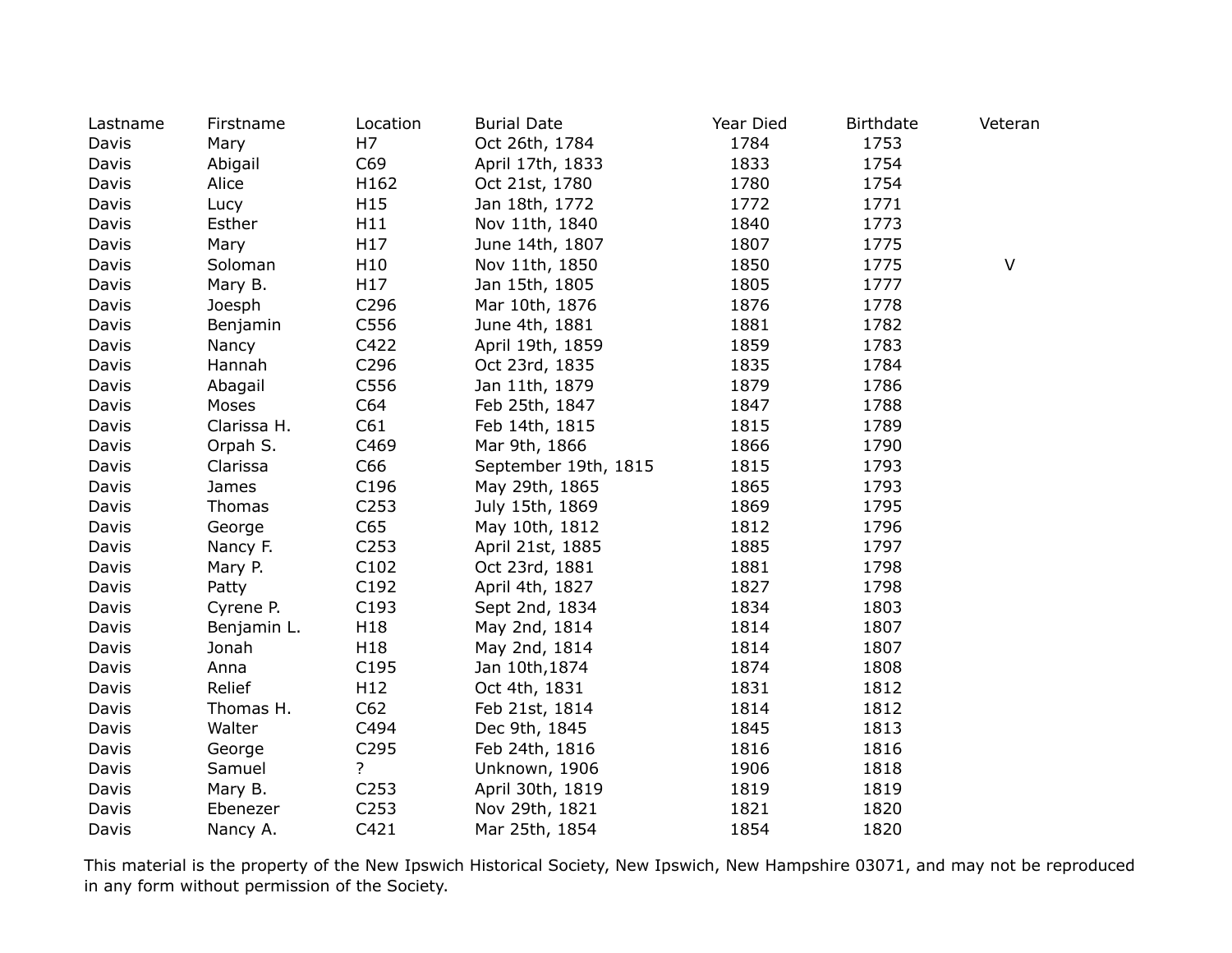| Lastname | Firstname    | Location         | <b>Burial Date</b> | Year Died      | <b>Birthdate</b> | Veteran |
|----------|--------------|------------------|--------------------|----------------|------------------|---------|
| Davis    | Charles S.   | C419             | Unknown, 1907      | 1907           | 1821             |         |
| Davis    | Sironia      | C742             | Dec 4th, 1879      | 1879           | 1821             |         |
| Davis    | May          | ?                | Unknown, 1912      | 1912           | 1822             |         |
| Davis    | Betsy R.     | C419             | April 13th, 1857   | 1857           | 1826             |         |
| Davis    | Jerome       | C476             | June 7th, 1890     | 1890           | 1828             |         |
| Davis    | James B.     | ?                | March, 1915        | 1915           | 1830             |         |
| Davis    | Anna E.F.P.  | C57              | Oct 13th 1857      | 1857           | 1832             |         |
| Davis    | Helen M.     | $\overline{?}$   | Unknown, 1912      | 1912           | 1838             |         |
| Davis    | Mary L.      | C476             | April 17th, 1909   | 1909           | 1842             |         |
| Davis    | George H.    | C194             | April 25th, 1866   | 1866           | 1845             |         |
| Davis    | Henrietta R. | C418             | Sept 10th, 1846    | 1846           | 1846             |         |
| Davis    | Infant son   | C420             | Mar 26th, 1857     | 1857           | 1857             |         |
| Davis    | Anne E.      | C836             | April 15th, 1893   | 1893           | 1859             |         |
| Davis    | Etta         | C835             | Mar 2nd, 1883      | 1883           | 1882             |         |
| Davis    | Agnes N.     | C419             | Unknown            | ?              | ?                |         |
| Davis    | Anna         | C57              | Mar 4th, 1858      | 1858           | $\overline{?}$   |         |
| Davis    | Charles A.   | C419             | Unknown            | ?              | $\overline{?}$   |         |
| Davis    | Infants 3    | C <sub>192</sub> | Unknown            | $\overline{?}$ | $\overline{?}$   |         |
| Deane    | Mary T.      | $C22-1$          | Unknown, 1902      | 1902           | 1832             |         |
| Dibell   | John R.      | C866             | Jan 10th, 1858     | 1858           | 1856             |         |
| Dibell   | Rosy         | C866             | Mar 18th, 1858     | 1858           | 1858             |         |
| Dibell   | Lily M.      | C866             | June 4th, 1859     | 1859           | 1859             |         |
| Donley   | Michael F.   | C529             | Unknown, 1910      | 1910           | 1835             | CW      |
| Donley   | Harriet A.   | C529             | Unknown, 1898      | 1898           | 1847             |         |
| Donley   | Wm T.        | C529             | Unknown, 1948      | 1948           | 1868             |         |
| Doran    | Sophie       | C939             | March 19th, 1890   | 1890           | 1867             |         |
| Dorr     | Mary         | S20              | Nov 10th, 1898     | 1898           | 1819             |         |
| Dunn     | Lydia A.     | C840             | Sept 14th, 1855    | 1855           | 1834             |         |
| Durant   | Peter        | C755             | March 25th, 1834   | 1834           | 1801             |         |
| Durant   | Mary         | C755             | November 3rd, 1850 | 1850           | 1804             |         |
| Durant   | Mary         | C755             | August 1st, 1835   | 1835           | 1831             |         |
| Duren    | Nathaniel    | H86              | March 26th, 1804   | 1804           | 1804             |         |
| Dutton   | Elijah       | H100             | Dec 24th, 1764     | 1764           | 1740             |         |
| Dutton   | Milly        | H48              | July 30th, 1848    | 1848           | 1760             |         |
| Dutton   | Ruth         | C84              | May 7th, 1830      | 1830           | 1795             |         |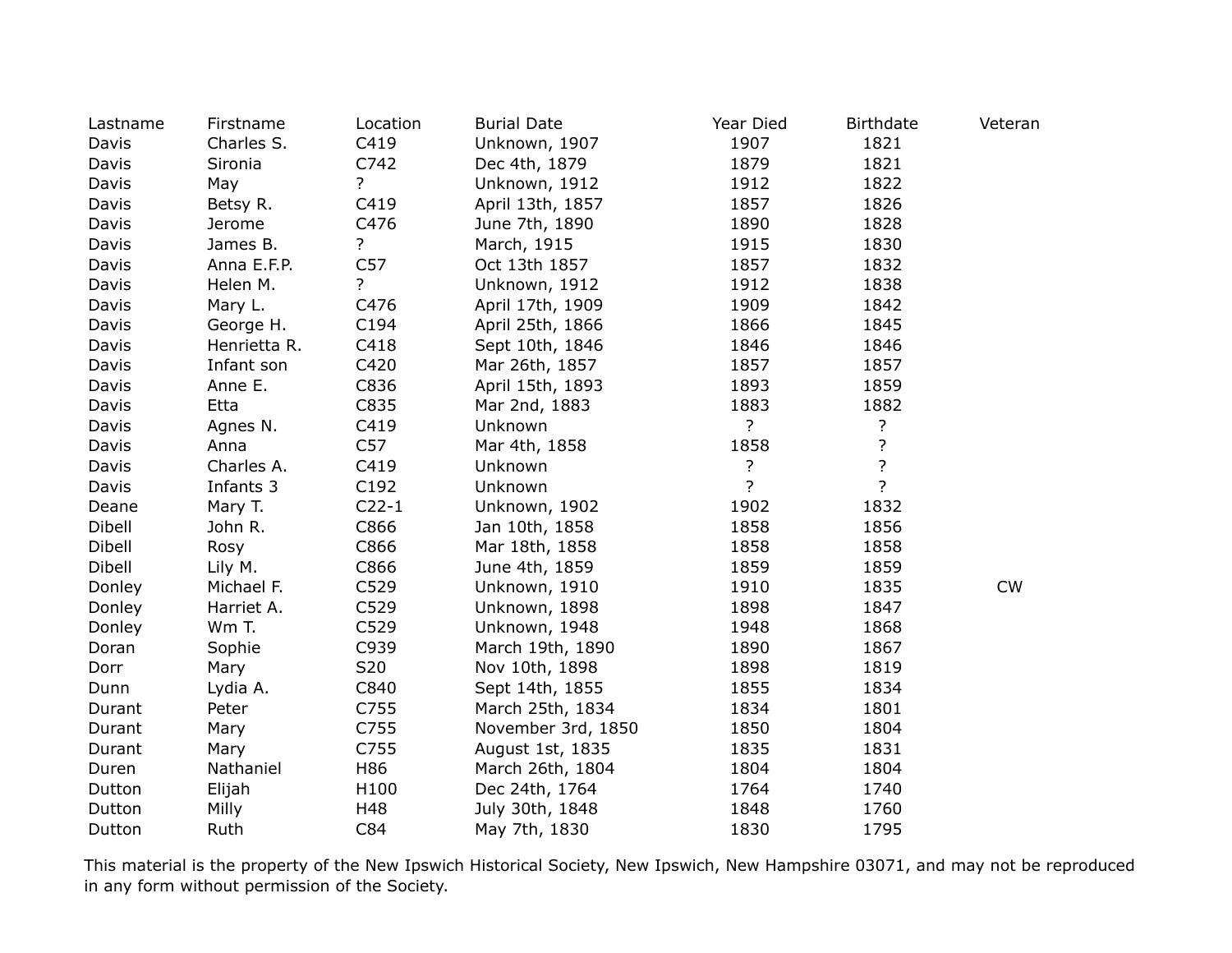| Lastname   | Firstname    | Location | <b>Burial Date</b> | Year Died      | <b>Birthdate</b> | Veteran   |
|------------|--------------|----------|--------------------|----------------|------------------|-----------|
| Dutton     | John         | C84      | May 10th, 1830     | 1830           | 1824             |           |
| Eastman    | Horace M.    | C505     | Mar 2nd, 1845      | 1845           | 1843             |           |
| Eastman    | H. Adelaide  | C505     | April 22nd, 1842   | 1842           | 1877             |           |
| Eddy       | J.V. (John)  | C457     | Unknown            | $\overline{?}$ | 1823             | <b>CW</b> |
| Edwards    | Ebenezer P.  | C520     | Feb 11th, 1857     | 1857           | 1801             |           |
| Edwards    | Lucinda S.   | C520     | May 7th, 1891      | 1891           | 1806             |           |
| Edwards    | Emily E.     | C520     | Dec 5th, 1847      | 1847           | 1833             |           |
| Emerson    | Ira          | C824     | Mar 8th, 1853      | 1853           | 1825             |           |
| Emerson    | Jane E.      | C823     | Oct 23rd, 1848     | 1848           | 1847             |           |
| Emerson    | Henrietta M. | C821     | Feb 27th, 1870     | 1870           | 1850             |           |
| Emerson    | Ida L.       | C822     | June 27th, 1853    | 1853           | 1852             |           |
| Emery      | Thomas       | C341     | Dec 22nd, 1840     | 1840           | 1747             |           |
| Emery      | Mary         | C340     | Sept 21st, 1850    | 1850           | 1762             |           |
| Emery      | William      | C730     | August 9th, 1862   | 1862           | 1794             |           |
| Emery      | Thomas       | C749     | June 2nd, 1860     | 1860           | 1795             |           |
| Emery      | Hannah       | C748     | Oct 22nd, 1876     | 1876           | 1799             |           |
| Emery      | John         | C339     | Mar 8th, 1882      | 1882           | 1800             |           |
| Emery      | Abigail      | C339     | Nov 22nd, 1884     | 1884           | 1803             |           |
| Emery      | William G.   | C700     | Oct 8th, 1884      | 1884           | 1819             |           |
| Emery      | Hiram B.     | C749     | Sept 17th, 1852    | 1852           | 1830             |           |
| Emery      | John B.      | C415     | May 22nd, 1896     | 1896           | 1830             |           |
| Emery      | Laura        | C415     | May 4th, 1910      | 1910           | 1833             |           |
| Emery      | Fanny J.     | C728     | May 26th, 1859     | 1859           | 1837             |           |
| Emery      | Mary         | C747     | Nov 2nd, 1870      | 1870           | 1840             |           |
| Emery      | Mary         | C729     | Mar 3rd, 1862      | 1862           | 1894             |           |
| Emery      | John C.      | C339     | April 23rd, 1915   | 1915           | ?                |           |
| Emery      | Thomas       | C746     | Unknown            | $\overline{?}$ | $\overline{?}$   |           |
| Estabrook  | Emily        | C324     | Sept 9th, 1842     | 1842           | 1794             |           |
| Estabrook  | John G.      | C10      | August 14th, 1825  | 1825           | 1822             |           |
| Estabrook  | Infant son   | C323     | Oct 29th 1832      | 1832           | 1832             |           |
| Estabrook  | Infant dau   | C323     | Sept 7th, 1836     | 1836           | 1836             |           |
| Everett    | Dolly        | H94      | Jan 16th, 1859     | 1859           | 1771             |           |
| Everett    | Hannah B.    | C74      | March 19th, 1783   | 1783           | 1775             |           |
| Farnsworth | Harbor       | S159     | Mar 5th, 1826      | 1826           | 1757             |           |
| Farnsworth | Lucy         | S158     | Jan 29th, 1838     | 1838           | 1758             |           |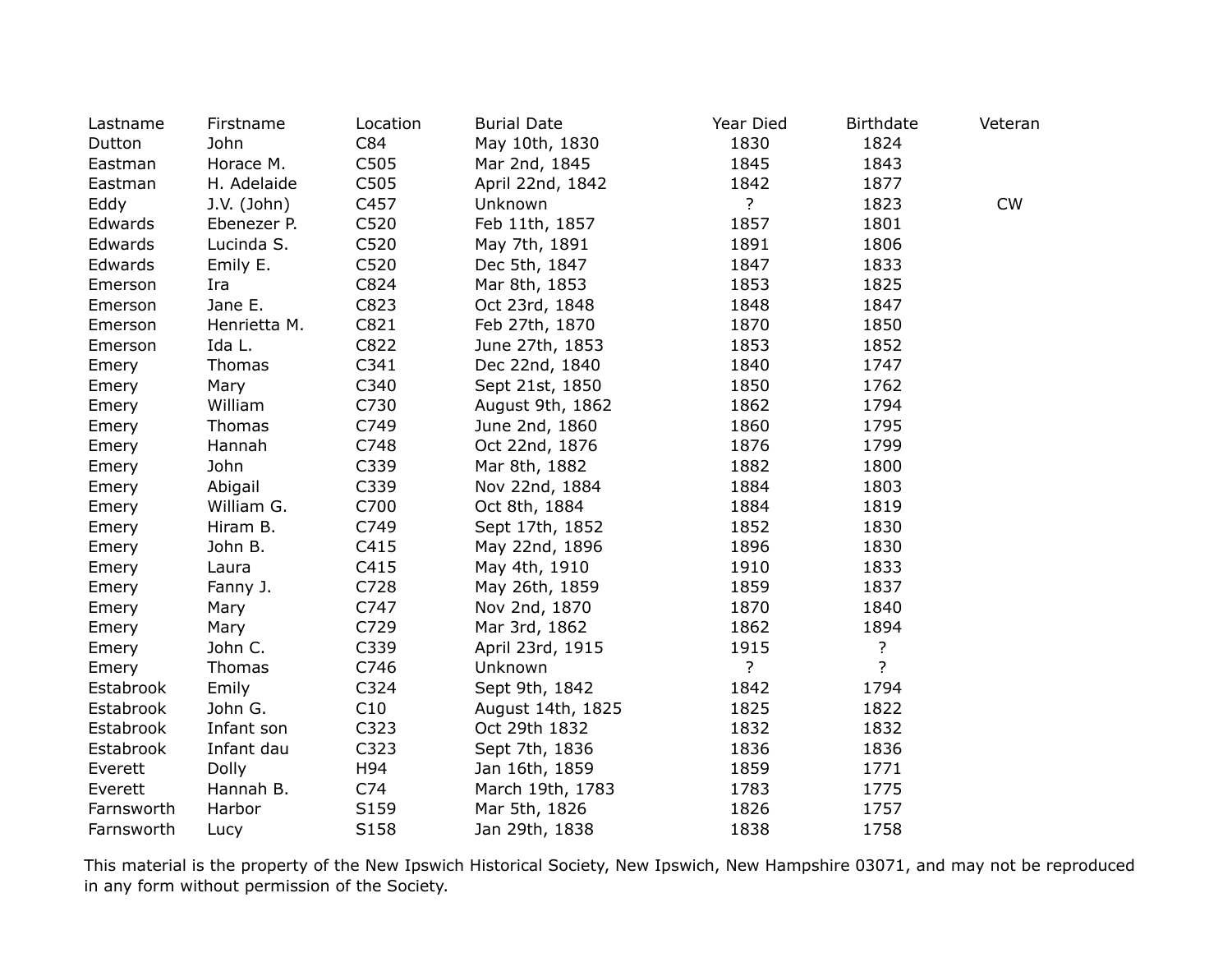| Lastname     | Firstname   | Location         | <b>Burial Date</b> | Year Died | <b>Birthdate</b> | Veteran |
|--------------|-------------|------------------|--------------------|-----------|------------------|---------|
| Farrar       | James       | H50              | July 11th, 1767    | 1767      | 1741             |         |
| Farrar       | Eunice      | H <sub>2</sub>   | Sept 9th, 1818     | 1818      | 1744             |         |
| Farrar       | Stephen     | H <sub>3</sub>   | June 23rd, 1809    | 1809      | 1760             |         |
| Farrar       | Stephen     | C467             | Oct 14th, 1829     | 1829      | 1766             |         |
| Farrar       | Phebe       | C154             | Nov 20th, 1848     | 1848      | 1782             |         |
| Farrar       | Anna        | H51              | Oct 17th, 1789     | 1789      | 1784             |         |
| Farrar       | Ephraim H.  | C <sub>155</sub> | Jan 8th, 1851      | 1851      | 1784             |         |
| Farrar       | Mark        | C770             | May 8th, 1888      | 1888      | 1804             |         |
| Farrar       | Sarah E.    | C41              | Mar 18th, 1867     | 1867      | 1828             |         |
| Farrar       | Charles H.  | C769             | Sept 20th, 1855    | 1855      | 1840             |         |
| Farrar       | Ann         | C768             | May 29th, 1870     | 1870      | 1859             |         |
| Farwell      | Daniel      | C209             | July 19th, 1825    | 1825      | 1780             |         |
| Farwell      | Susan       | C209             | Sept 14th, 1853    | 1853      | 1786             |         |
| Farwell      | Russell     | C911             | Unknown, 1899      | 1899      | 1813             |         |
| Farwell      | Lucy T.     | C911             | Unknown, 1896      | 1896      | 1816             |         |
| Farwell      | Daniel      | S8               | Feb 4th, 1892      | 1892      | 1820             |         |
| Farwell      | Lucinda G.  | S8               | August 3rd, 1893   | 1893      | 1823             |         |
| Farwell      | Emily       | C911             | Jan 27th, 1895     | 1895      | 1839             |         |
| Fay          | Ira         | C <sub>269</sub> | July 21st, 1842    | 1842      | 1819             |         |
| Felt         | Jeremiah A. | C60              | July 23rd, 1816    | 1816      | 1814             |         |
| Fisher       | Mary G.     | C500             | May 21st, 1892     | 1892      | 1810             |         |
| Fisher       | William J.  | C501             | August 10th, 1873  | 1873      | 1811             |         |
| Fisher       | Albert G.   | C499             | Sept 11th, 1871    | 1871      | 1837             | CW      |
| Fisk         | Betsy H.    | C362             | June 21st, 1866    | 1866      | 1786             |         |
| Fisk         | Jeremiah    | C361             | Jan 28th, 1830     | 1830      | 1807             |         |
| Fisk         | George H.   | C360             | Oct 10th, 1849     | 1849      | 1813             |         |
| <b>Fitts</b> | Tryphena    | C490             | Oct 17th, 1842     | 1842      | 1800             |         |
| <b>Fitts</b> | Maria L.    | C488             | Mar 9th, 1850      | 1850      | 1821             |         |
| <b>Fitts</b> | George W.   | C489             | Mar 20th, 1837     | 1837      | 1835             |         |
| <b>Fitts</b> | Honoria     | C489             | Sept 28th, 1840    | 1840      | 1839             |         |
| Flagg        | Albert J.   | C779             | May 10th, 1888     | 1888      | 1842             |         |
| Flagg        | Mary A. H.  | C780             | June 18th, 1871    | 1871      | 1848             |         |
| Flagg        | Albert H.   | C780             | Aug 25th, 1871     | 1871      | 1871             |         |
| Fletcher     | Abigail     | H31              | Sept 28th, 1778    | 1778      | 1690             |         |
| Fletcher     | Simon       | H168             | Sept 7th, 1773     | 1773      | 1727             |         |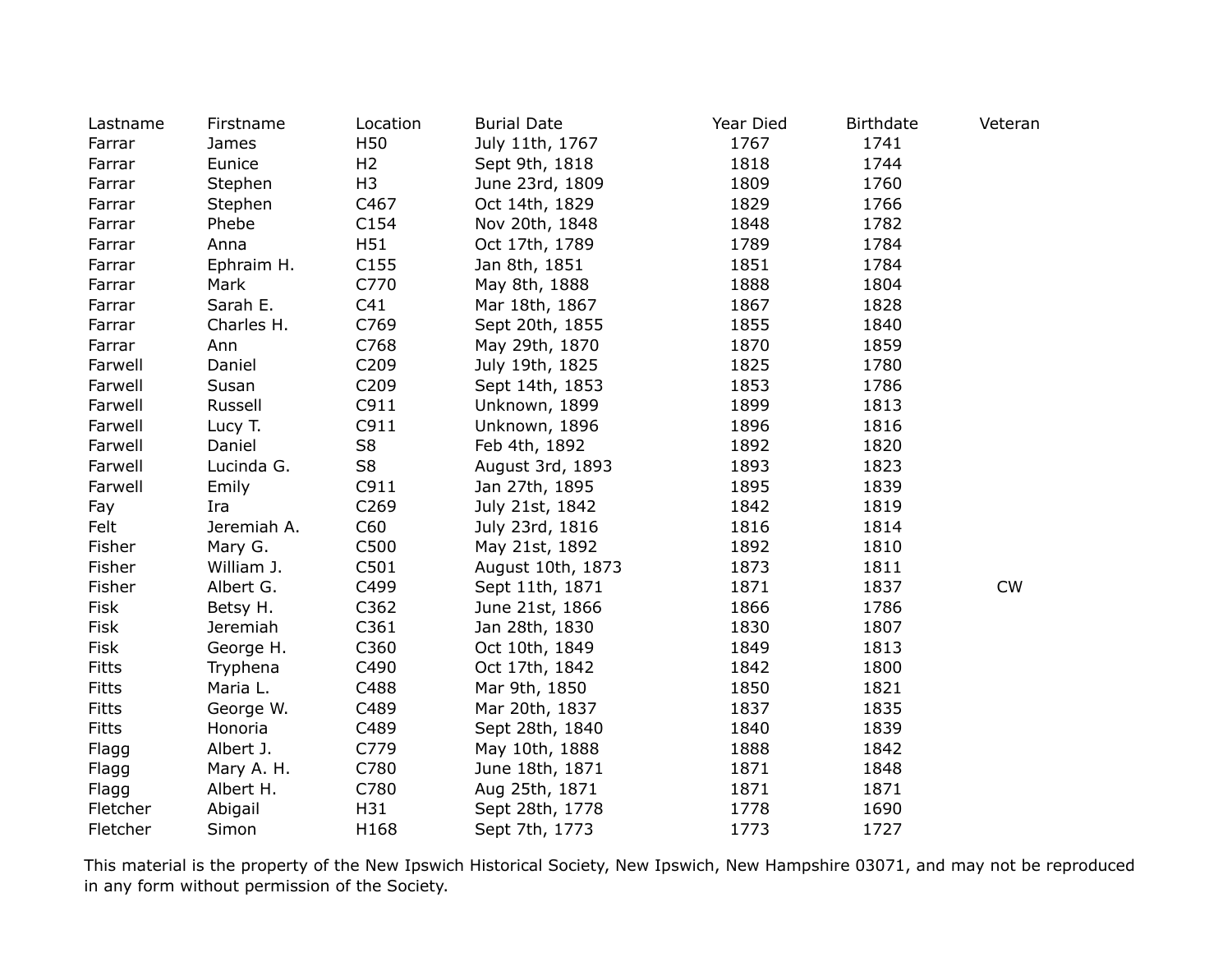| Lastname | Firstname    | Location        | <b>Burial Date</b> | Year Died | <b>Birthdate</b> | Veteran |
|----------|--------------|-----------------|--------------------|-----------|------------------|---------|
| Fletcher | Esther       | H98             | March 5th, 1812    | 1812      | 1729             |         |
| Fletcher | Thomas       | H97             | March 16th, 1811   | 1811      | 1729             | AR      |
| Fletcher | Mary         | S151            | Feb 26th, 1812     | 1812      | 1758             |         |
| Fletcher | Thomas       | H71             | May 7th, 1813      | 1813      | 1760             |         |
| Fletcher | Ebenezer     | S152            | May 8th, 1831      | 1831      | 1761             | AR      |
| Fletcher | Esther       | H74             | March 19th, 1783   | 1783      | 1762             |         |
| Fletcher | <b>Betsy</b> | H75             | Sept 15th, 1802    | 1802      | 1764             |         |
| Fletcher | Grace        | H <sub>69</sub> | July 16th, 1789    | 1789      | 1764             |         |
| Fletcher | Lilpah       | S <sub>1</sub>  | July 4th, 1824     | 1824      | 1774             |         |
| Fletcher | William      | H70             | May 8th, 1790      | 1790      | 1789             |         |
| Fletcher | Joseph       | S153            | Feb 18th, 1862     | 1862      | 1790             |         |
| Fletcher | Milly        | S150            | July 11th, 1797    | 1797      | 1794             |         |
| Fletcher | Benjamin     | H73             | Jan 11th, 1795     | 1795      | 1795             |         |
| Fletcher | Nancy H.     | S154            | April 10th, 1875   | 1875      | 1795             |         |
| Fletcher | Sampson      | C358            | Jan 24th, 1847     | 1847      | 1796             |         |
| Fletcher | <b>Betsy</b> | H72             | Dec 16th, 1810     | 1810      | 1801             |         |
| Fletcher | <b>Betsy</b> | S149            | August 12th, 1803  | 1803      | 1801             |         |
| Fletcher | Sarah W.     | C358            | Jan 10th, 1841     | 1841      | 1803             |         |
| Fletcher | Lavinia      | C322            | June 6th, 1870     | 1870      | 1805             |         |
| Fletcher | William      | H76             | March 26th, 1811   | 1811      | 1808             |         |
| Fletcher | John A.      | C358            | Sept 15th, 1902    | 1902      | 1825             |         |
| Fletcher | Helen S.     | C623            | May 1st, 1880      | 1880      | 1827             |         |
| Fletcher | Charles R.   | C656            | May 15th, 1895     | 1895      | 1828             |         |
| Fletcher | Mary J.      | C736            | Sept 25th, 1861    | 1861      | 1829             |         |
| Fletcher | William H.   | C737            | Feb 23rd, 1886     | 1886      | 1830             |         |
| Fletcher | Sarah J.     | C655            | July 6th, 1886     | 1886      | 1831             |         |
| Fletcher | Samuel H.    | C358            | Feb 28th, 1832     | 1832      | 1832             |         |
| Fletcher | Mary A.      | C358            | Sept 30th, 1908    | 1908      | 1834             |         |
| Fletcher | George H.    | S148            | Feb 23rd, 1845     | 1845      | 1842             |         |
| Fletcher | William H.   | C735            | Dec 14th, 1880     | 1880      | 1850             |         |
| Fletcher | Hatie M.T.   | C653            | Oct 24th, 1883     | 1883      | 1860             |         |
| Fletcher | Charles E.   | C654            | Mar 4th, 1850      | 1850      | ?                |         |
| Fletcher | Edward R.    | C654            | Oct 16th, 1854     | 1854      | ?                |         |
| Fletcher | Herbert L.   | C654            | April 27th, 1851   | 1851      | $\overline{?}$   |         |
| Forbes   | Margaret     | C709            | April 12th, 1863   | 1863      | 1853             |         |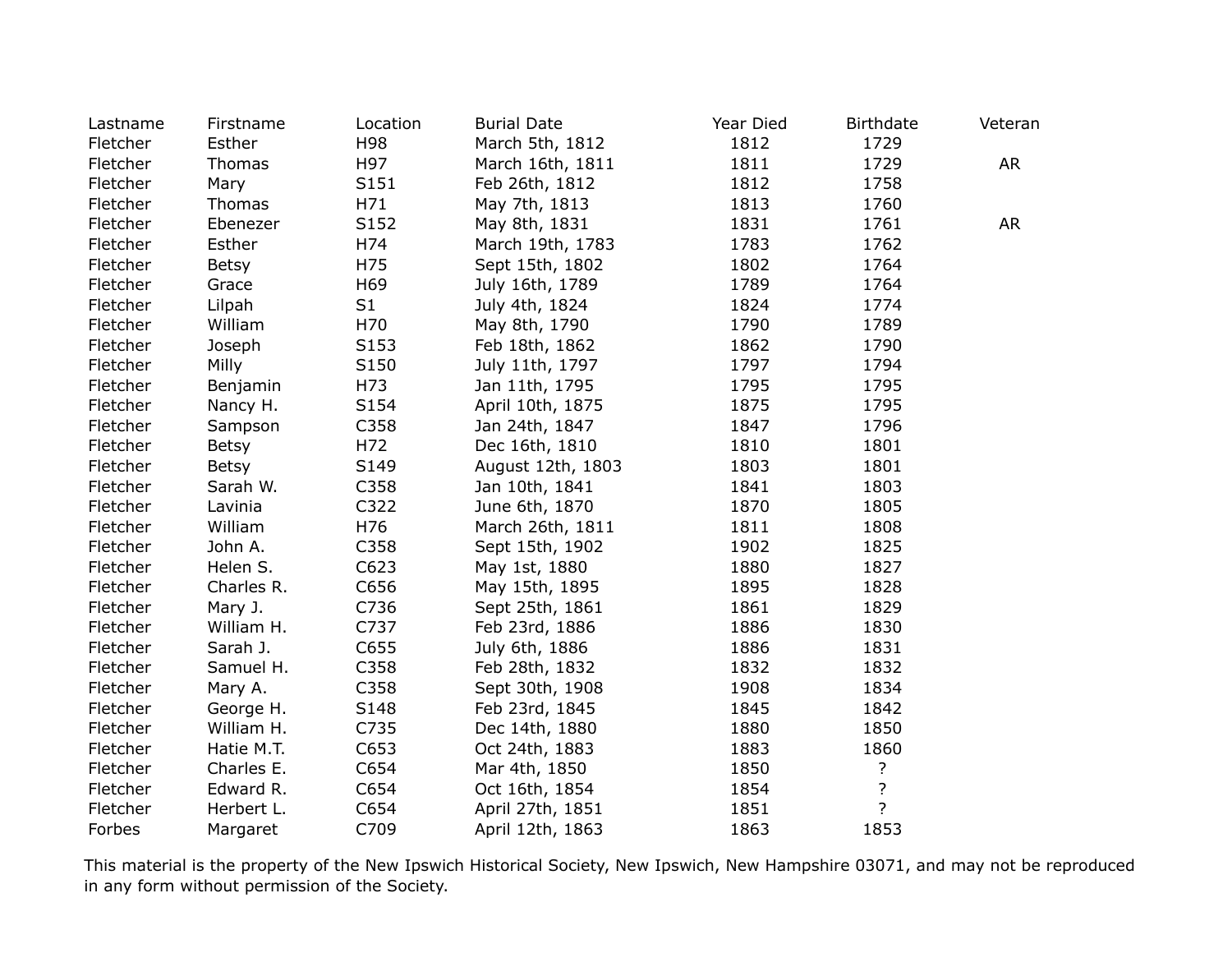| Lastname  | Firstname        | Location | <b>Burial Date</b>   | Year Died      | <b>Birthdate</b> | Veteran   |
|-----------|------------------|----------|----------------------|----------------|------------------|-----------|
| Ford      | Abby C.          | C407     | Unknown, 1903        | 1903           | 1847             |           |
| Ford      | Charles R.       | C408     | September 23rd, 1886 | 1886           | 1848             |           |
| Foskett   | Issac B.         | C935     | Sept 13th, 1899      | 1899           | 1824             |           |
| Foskett   | Baby             | C936     | Unknown              | $\overline{?}$ | $\overline{?}$   |           |
| Foster    | Albert G.        | C913     | Dec 25th, 1890       | 1890           | 1812             |           |
| Foster    | Silas M.         | C355     | July 27th, 1833      | 1833           | 1833             |           |
| Foster    | Silas L.B.       | C356     | Mar 10th, 1837       | 1837           | 1836             |           |
| Foulds    | Emily            | C476     | Unknown, 1903        | 1903           | 1835             |           |
| Fowler    | A.C. (Archibald) | C483     | Unknown              | $\overline{?}$ | 1843             | <b>CW</b> |
| Fox       | George           | C103     | Dec 16th, 1895       | 1895           | 1816             |           |
| Frederick | Elisha           | C188     | Unknown              | $\overline{?}$ | 1840             |           |
| Frederick | Emeline          | C188     | Nov 13th, 1915       | 1915           | 1848             |           |
| Frederick | Effie            | C188     | Unknown              | ?              | 1870             |           |
| French    | David            | C475     | Mar 26th, 1827       | 1827           | 1799             |           |
| Fuller    | Nancy J.         | C557     | Mar 4th, 1892        | 1892           | 1812             |           |
| Fullum    | Martha M.        | C624     | July 10th, 1866      | 1866           | 1849             |           |
| Fullum    | Thomas J.        | C624     | Nov 30th, 1850       | 1850           | 1849             |           |
| Gibb      | Cathrine         | C657     | June 29th, 1856      | 1856           | 1854             |           |
| Gibbs     | Benjamin         | H99      | Feb 23rd, 1805       | 1805           | 1732             |           |
| Gibson    | Rebecca C.       | C679     | July 2nd, 1870       | 1870           | 1779             |           |
| Gibson    | Charles S.       | C681     | June 17th, 1867      | 1867           | 1805             |           |
| Gibson    | Adeline A.       | C680     | Sept 13th, 1858      | 1858           | 1806             |           |
| Gibson    | George C.        | C675     | Jan 29th, 1875       | 1875           | 1806             |           |
| Gibson    | Elvira A.        | C675     | April 24th, 1852     | 1852           | 1807             |           |
| Gibson    | John             | S50      | Nov 1st, 1811        | 1811           | 1807             |           |
| Gibson    | John             | C679     | Nov 11th, 1811       | 1811           | 1807             |           |
| Gibson    | Joseph A.        | C678     | Feb 22nd, 1875       | 1875           | 1813             |           |
| Gibson    | Miranda M.       | C677     | Unknown, 1903        | 1903           | 1813             |           |
| Gibson    | Henry            | C466     | July 25th, 1844      | 1844           | 1819             |           |
| Gibson    | Sarah M.         | C465     | July 23rd, 1847      | 1847           | 1820             |           |
| Gibson    | John             | C674     | Sept 8th, 1837       | 1837           | 1837             |           |
| Gibson    | Henry            | C676     | Mar 9th, 1841        | 1841           | 1840             |           |
| Gibson    | Elsie E.         | C676     | June 27th, 1874      | 1874           | 1852             |           |
| Gibson    | Frankie          | C674     | April 19th, 1861     | 1861           | 1861             |           |
| Gibson    | Charles B.       | C902     | Jan 28th, 1875       | 1875           | 1875             |           |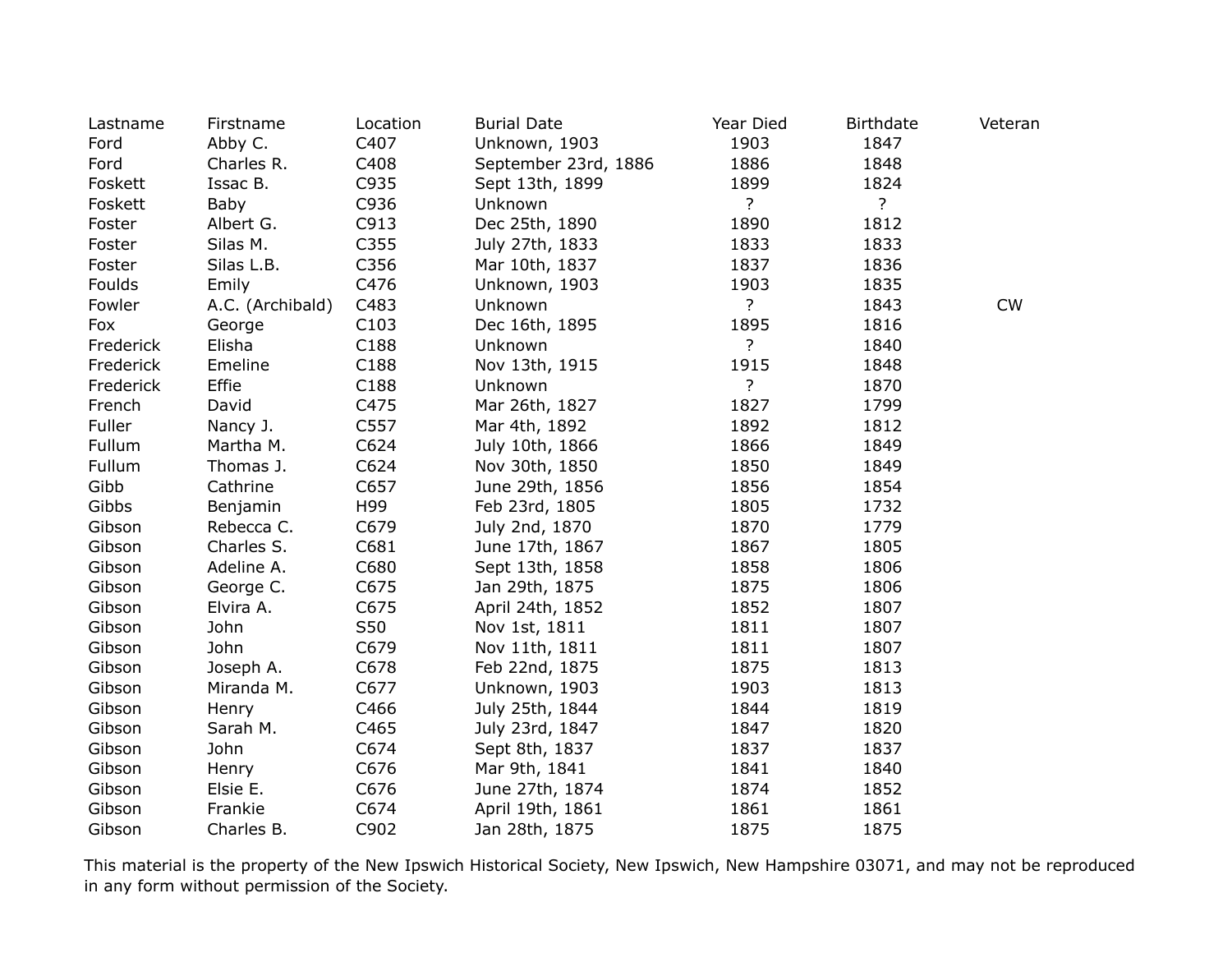| Lastname  | Firstname    | Location         | <b>Burial Date</b>   | Year Died      | <b>Birthdate</b> | Veteran |
|-----------|--------------|------------------|----------------------|----------------|------------------|---------|
| Gibson    | Charles O.   | C902             | Jan 21st, 1878       | 1878           | 1876             |         |
| Gibson    | Stillman     | C679             | September 4th, 1864  | 1864           | 1881             |         |
| Gibson    | Twins        | C679             | Unknown              | $\overline{?}$ | $\overline{?}$   |         |
| Giles     | Joseph       | C <sub>241</sub> | May 30th, 1813       | 1813           | 1744             |         |
| Giles     | Nancy        | C <sub>239</sub> | September 23rd, 1816 | 1816           | 1776             |         |
| Giles     | Daniel       | C240             | Dec 31st, 1829       | 1829           | 1777             |         |
| Giles     | Mary         | C <sub>238</sub> | Dec 28th, 1825       | 1825           | 1783             |         |
| Giles     | Daniel       | C237             | Dec 8th, 1883        | 1883           | 1807             |         |
| Goddard   | David        | C695             | July 4th, 1854       | 1854           | 1779             |         |
| Goddard   | Elizabeth    | C694             | April 6th, 1863      | 1863           | 1779             |         |
| Goddard   | Charles H.   | C827             | May 16th, 1896       | 1896           | 1814             |         |
| Goddard   | Jane E.      | C825             | Oct 6th, 1863        | 1863           | 1828             |         |
| Goddard   | Abby J.      | C826             | Feb 15th, 1856       | 1856           | 1856             |         |
| Godding   | Martha E.    | S78              | Feb 6th, 1870        | 1870           | 1840             |         |
| Godding   | Harry G.     | S78              | Feb 23rd, 1870       | 1870           | 1861             |         |
| Goen      | Noah         | S146             | Feb 13th, 1873       | 1873           | 1786             |         |
| Goen      | Eunice       | S145             | May 5th, 1869        | 1869           | 1793             |         |
| Goen      | <b>Betsy</b> | S144             | Dec 8th, 1816        | 1816           | 1794             |         |
| Goen      | John B.      | S143             | Nov 12th, 1874       | 1874           | 1820             |         |
| Goen      | Andrew J.    | S127             | Jan 1st, 1901        | 1901           | 1830             |         |
| Goen      | Eddie        | S126             | Unknown              | $\overline{?}$ | $\overline{?}$   |         |
| Goen      | Mary         | S126             | Unknown              | $\overline{?}$ | $\overline{?}$   |         |
| Goldsmith | Jeffard E    | C76              | Sept 28th, 1843      | 1843           | 1817             |         |
| Goldsmith | Harriet      | C76              | Feb 26th, 1907       | 1907           | 1821             |         |
| Goldsmith | Anna A.      | C76a             | Unknown, 1919        | 1919           | 1843             |         |
| Gordon    | Nancy        | C508             | Dec 21st, 1900       | 1900           | 1824             |         |
| Gordon    | Robert       | C509             | April 2nd, 1895      | 1895           | 1827             |         |
| Gordon    | Alexander J. | C507             | August 24th, 1874    | 1874           | 1856             |         |
| Gould     | Simon        | H145             | Jan 15th, 1827       | 1827           | 1733             |         |
| Gould     | Elizabeth    | H144             | Dec 20th, 1778       | 1778           | 1734             |         |
| Gould     | Nathaniel    | H147             | April 29th, 1808     | 1808           | 1741             |         |
| Gould     | Hannah       | H146             | Sept 10th, 1828      | 1828           | 1742             |         |
| Gould     | John         | H143             | Sept 22nd, 1858      | 1858           | 1763             |         |
| Gould     | Susanna      | H142             | July 16th, 1855      | 1855           | 1764             |         |
| Gould     | Nathaniel D. | C773             | May 28th, 1864       | 1864           | 1781             |         |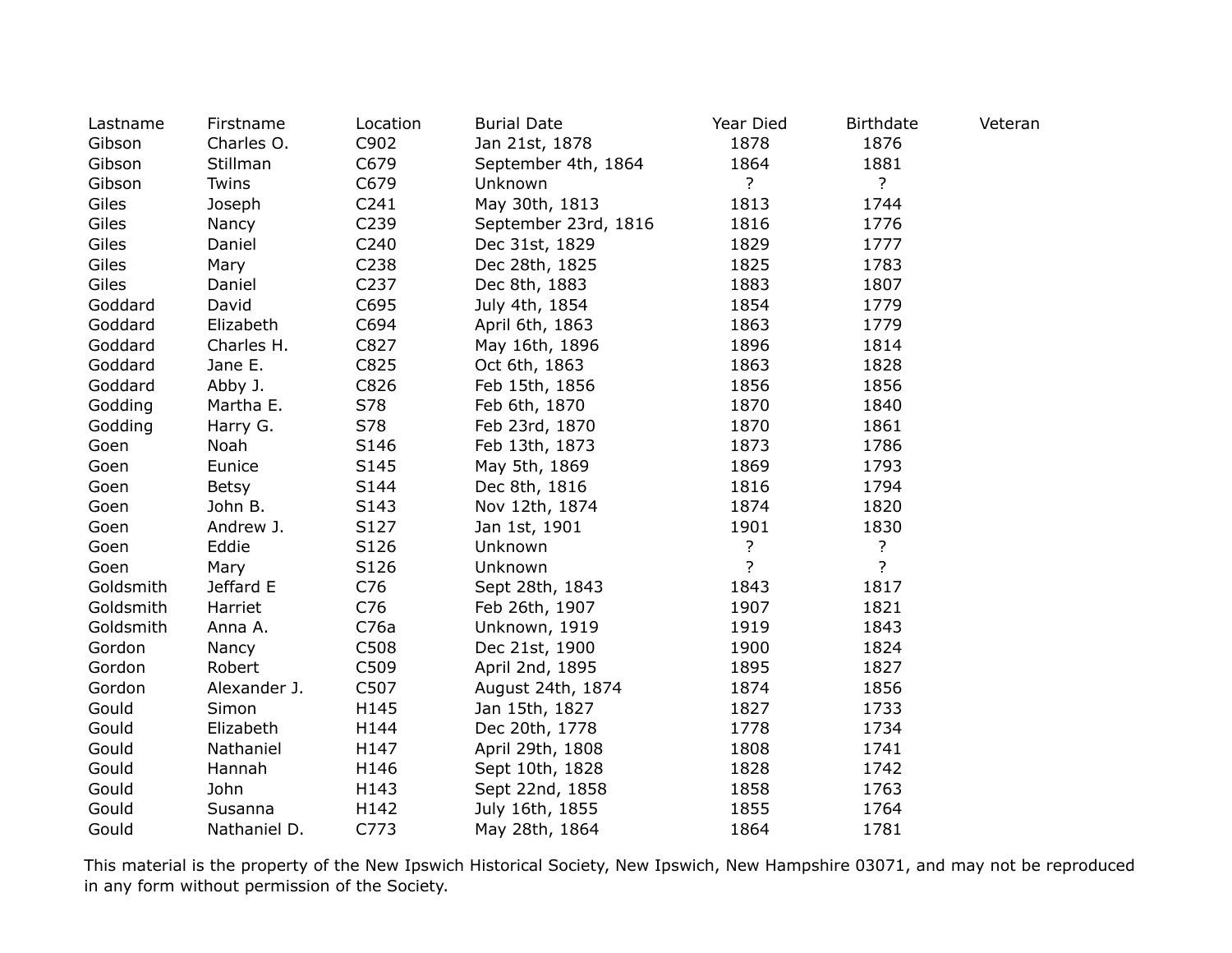| Lastname   | Firstname     | Location       | <b>Burial Date</b> | Year Died | <b>Birthdate</b> | Veteran |
|------------|---------------|----------------|--------------------|-----------|------------------|---------|
| Gould      | Sally P.      | C773           | Feb 14th, 1863     | 1863      | 1782             |         |
| Gould      | Reuben K.     | H141           | Dec 19th, 1870     | 1870      | 1795             |         |
| Gould      | Nathaniel P.  | C773           | Mar 22nd, 1804     | 1804      | 1803             |         |
| Gould      | Infant        | C773           | Nov 17th, 1813     | 1813      | 1813             |         |
| Gould      | Infant        | C773           | Nov 28th, 1813     | 1813      | 1813             |         |
| Gould      | Sarah P.      | C773           | July 25th, 1820    | 1820      | 1818             |         |
| Gould      | George S.     | C903           | Nov 30th, 1890     | 1890      | 1852             |         |
| Granger    | Charles       | C622           | Nov 21st, 1865     | 1865      | 1799             |         |
| Granger    | Clarissa      | C622           | Aug 8th, 1879      | 1879      | 1802             |         |
| Granger    | James W.      | C622           | Jan 24th, 1864     | 1864      | 1828             |         |
| Granger    | George E.     | C622           | Aug 5th, 1832      | 1832      | 1832             |         |
| Greenman   | Harriet L. E. | C869           | Unknown, 1896      | 1896      | 1820             |         |
| Greenman   | William J.    | C869           | Unknown, 1909      | 1909      | 1821             |         |
| Greenman   | Georgiana     | C870           | Feb 26th, 1850     | 1850      | 1848             |         |
| Greenman   | Willie S.     | C869           | Unknown, 1875      | 1875      | 1852             |         |
| Griswold   | Almisa        | C354           | August 29th, 1829  | 1829      | 1805             |         |
| Hall       | John          | S147           | Aug 4th, 1834      | 1834      | 1753             |         |
| Hall       | Richard       | C170           | Dec 31st, 1815     | 1815      | 1815             |         |
| Hall       | William       | C170           | June 15th, 1845    | 1845      | 1821             |         |
| Hammond    | Permelia      | C426           | Feb 20th, 1826     | 1826      | 1799             |         |
| Hanson     | Vernon        | C594           | July 20th, 1898    | 1898      | 1822             |         |
| Hanson     | Helen         | $\overline{?}$ | Feb 6th, 1915      | 1915      | 1823             |         |
| Hapgood    | Lavina        | S14            | Oct 31st, 1892     | 1892      | 1813             |         |
| Harden     | Francis       | C338           | Dec 4th, 1910      | 1910      | 1886             |         |
| Harding    | Mary L.       | C619           | May 8th, 1880      | 1880      | 1802             |         |
| Hardy      | Clarence W.   | C947           | Unknown, 1905      | 1905      | 1905             |         |
| Hardy      | Louise M.     | $C30-23$       | Jan 14th, 1916     | 1916      | 1915             |         |
| Hargreaves | Annie M.G.    | C926           | Unknown, 1899      | 1899      | 1842             |         |
| Hargreaves | Richard J.    | C926           | Unknown            | ?         | 1847             |         |
| Harris     | Mary          | S102           | May 1st, 1814      | 1814      | 1748             |         |
| Harris     | Oliver        | S101           | Oct 30th, 1824     | 1824      | 1752             |         |
| Harris     | Mary          | C445           | Feb 19th, 1835     | 1935      | 1916             |         |
| Hartwell   | Ephriam       | C519           | May 30th, 1816     | 1816      | 1746             |         |
| Hartwell   | Mary          | C518           | May 30th, 1824     | 1824      | 1749             |         |
| Hassall    | William       | C537           | Mar 3rd, 1874      | 1874      | 1800             |         |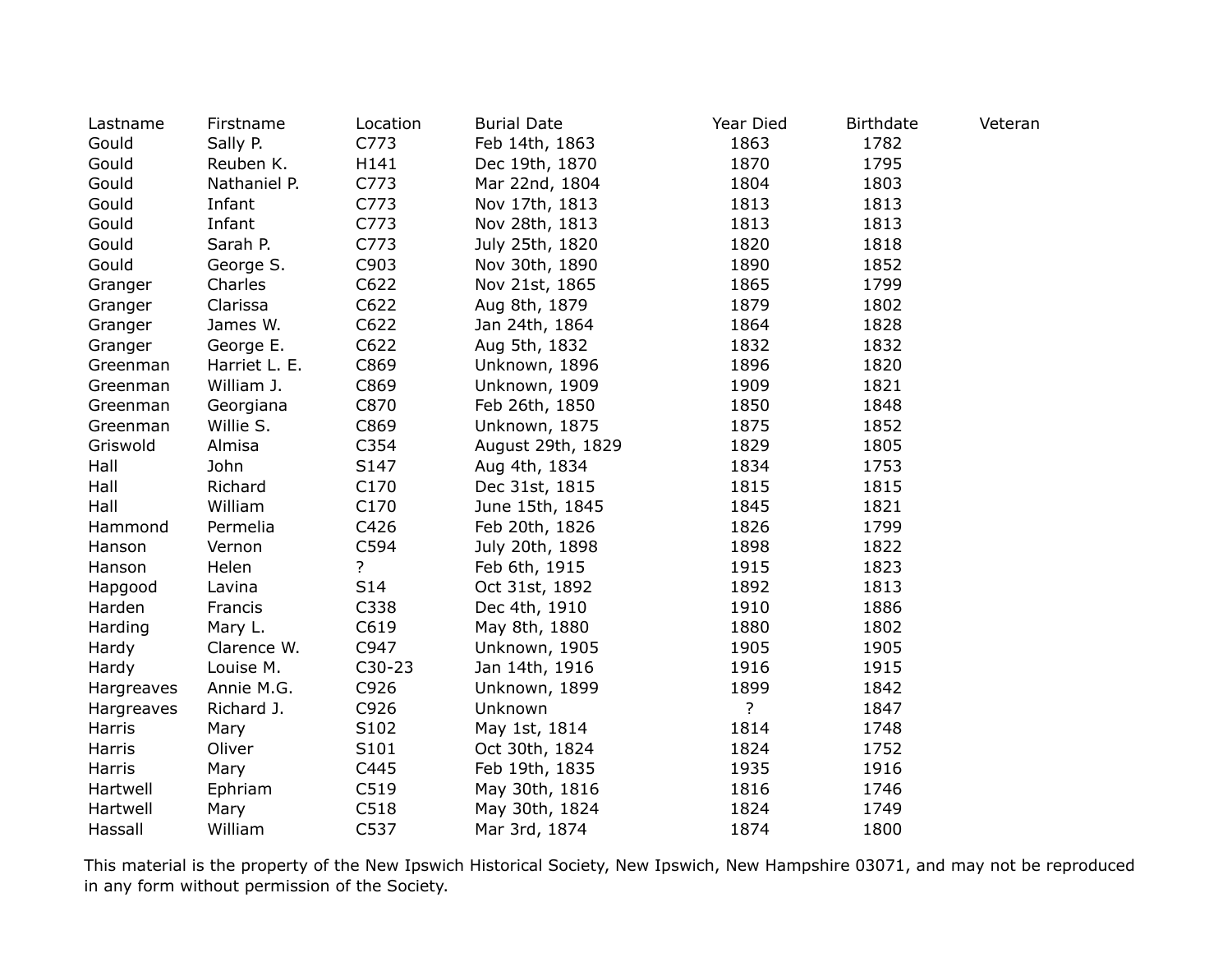| Lastname | Firstname    | Location       | <b>Burial Date</b> | Year Died | <b>Birthdate</b> | Veteran   |
|----------|--------------|----------------|--------------------|-----------|------------------|-----------|
| Hassall  | Betsy H.     | C536           | Sept 21st, 1868    | 1868      | 1806             |           |
| Hassall  | Elizabeth J. | C535           | Nov 29th, 1870     | 1870      | 1823             |           |
| Hassall  | James L.     | C550           | Dec 1st, 1880      | 1880      | 1828             |           |
| Hassall  | Emeline      | C550           | Feb 16th, 1893     | 1893      | 1831             |           |
| Hassall  | George A.    | C534           | Apr 11th, 1842     | 1842      | 1837             |           |
| Hastings | Leonard W.   | C659           | April 11th, 1883   | 1883      | 1804             |           |
| Hastings | Elvira       | C659           | Feb 28th, 1850     | 1850      | 1807             |           |
| Hastings | Harriet A.   | C659           | August 1st, 1854   | 1854      | 1833             |           |
| Hastings | Emma A.      | C659           | Jan 31st, 1865     | 1865      | 1842             |           |
| Hatch    | Lucinda      | C877           | August 27th, 1888  | 1888      | 1805             |           |
| Hatch    | Amos         | C877           | August 9th, 1878   | 1878      | 1807             |           |
| Hatch    | Amos         | C877           | Mar 18th, 1832     | 1832      | 1831             |           |
| Hatch    | Eddie        | C877           | June 28th, 1836    | 1836      | 1835             |           |
| Hatch    | Sadie        | C877           | April 17th, 1872   | 1872      | 1855             |           |
| Hayden   | Peter        | C908           | Nov 16th, 1882     | 1882      | 1793             |           |
| Hayden   | Jane         | C908           | Nov 22nd, 1882     | 1882      | 1794             |           |
| Hayden   | Mary J.A.    | C908           | Nov 26th, 1904     | 1904      | 1823             |           |
| Heald    | Thomas       | H114           | August 20th, 1805  | 1805      | 1732             | <b>AR</b> |
| Heald    | Eben         | H113           | June 1st, 1863     | 1863      | 1801             |           |
| Herrick  | Benjamin     | C711           | May 27th, 1855     | 1855      | 1780             |           |
| Herrick  | Anna M.      | C710           | June 7th, 1868     | 1868      | 1864             |           |
| Heywood  | Joseph       | C569           | April 19th, 1874   | 1874      | 1793             |           |
| Heywood  | Fidelia      | C568           | Feb 1st, 1873      | 1873      | 1794             |           |
| Heywood  | J. Emery     | C567           | July 6th, 1846     | 1846      | 1821             |           |
| Heywood  | Issac B.     | C564           | Unknown, 1913      | 1913      | 1828             |           |
| Heywood  | Susan M.     | C567a          | May 15th, 1915     | 1915      | 1830             |           |
| Heywood  | Charles      | C566           | Feb 15th, 1872     | 1872      | 1833             |           |
| Heywood  | Mary H.S.    | C564           | Unknown, 1902      | 1902      | 1833             |           |
| Heywood  | Lydia A.     | C567b          | Feb 28th, 1907     | 1907      | 1837             |           |
| Heywood  | Anabelle S.  | C565           | April 6th, 1866    | 1866      | 1844             |           |
| Hildreth | Stephen      | S <sub>3</sub> | October 26th, 1800 | 1800      | 1742             |           |
| Hildreth | Rebecca      | C558           | Jan 10th, 1861     | 1861      | 1776             |           |
| Hildreth | James        | C559           | Sept 10th, 1844    | 1844      | 1777             |           |
| Hildreth | John C.      | S128           | June 17th, 1905    | 1905      | 1808             |           |
| Hildreth | Harriet M.   | S129           | Sept 7th, 1900     | 1900      | 1814             |           |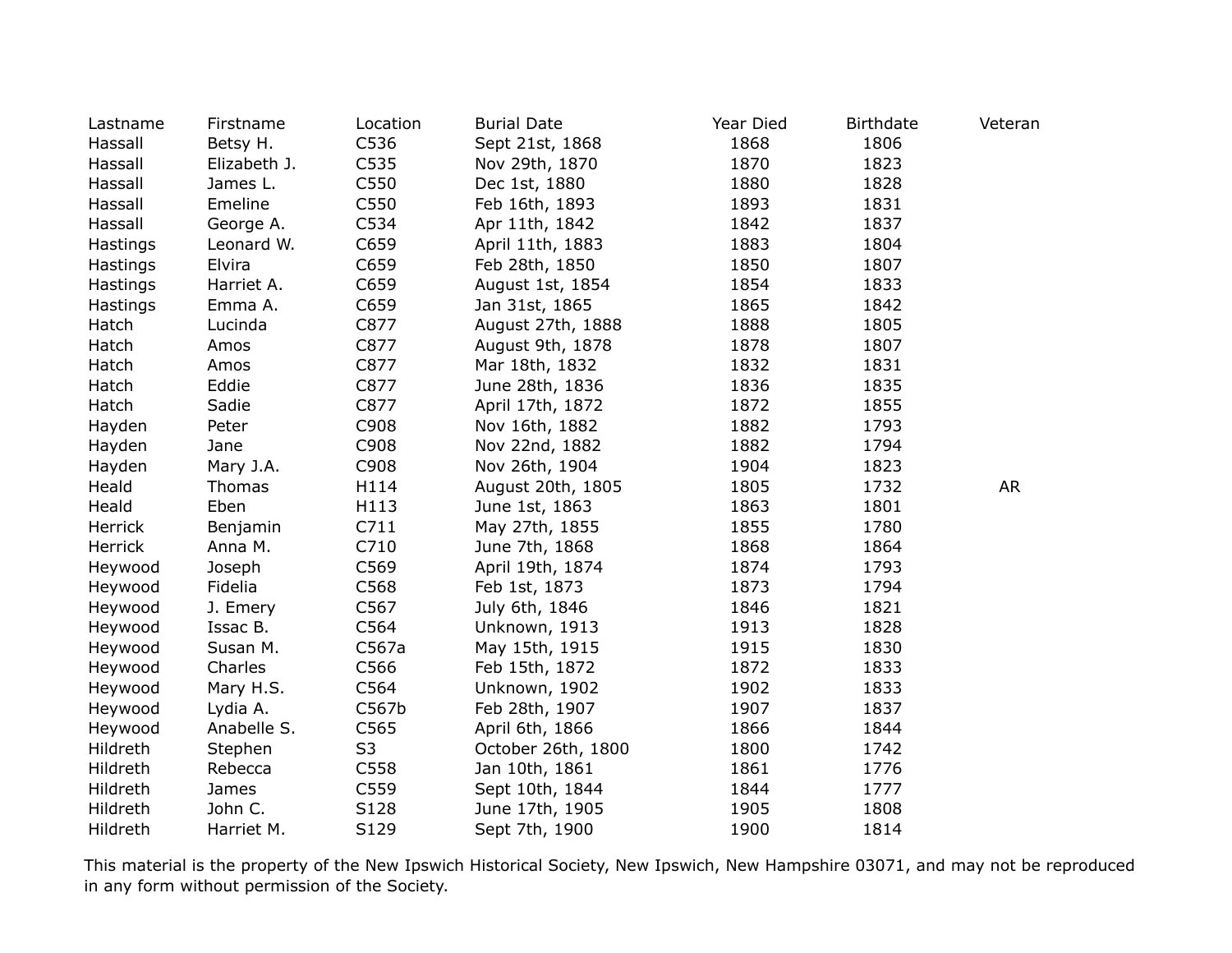| Lastname     | Firstname    | Location         | <b>Burial Date</b> | Year Died | <b>Birthdate</b> | Veteran |
|--------------|--------------|------------------|--------------------|-----------|------------------|---------|
| Hildreth     | Asaph B.     | C382a            | Feb 22nd, 1916     | 1916      | 1837             |         |
| Hildreth     | John Lewis   | C382a            | Nov 27th, 1925     | 1925      | 1838             |         |
| Hildreth     | George C.    | ?                | August 5th, 1916   | 1916      | 1855             |         |
| Hill         | Almon A.     | S76              | Mar 8th, 1898      | 1898      | 1820             |         |
| <b>Hills</b> | David        | H <sub>20</sub>  | Dec 18th, 1815     | 1815      | 1736             |         |
| <b>Hills</b> | Abigail      | H <sub>21</sub>  | Dec 4th, 1815      | 1815      | 1744             |         |
| <b>Hills</b> | Hannah       | H <sub>23</sub>  | Sept 12th, 1777    | 1777      | 1745             |         |
| <b>Hills</b> | Sarah        | H <sub>22</sub>  | Oct 2nd, 1803      | 1803      | 1755             |         |
| <b>Hills</b> | Meletiah     | H <sub>24</sub>  | Aug 13th, 1778     | 1778      | 1776             |         |
| <b>Hills</b> | John F.      | C171             | Oct 31st, 1819     | 1819      | 1780             |         |
| <b>Hills</b> | David        | H <sub>26</sub>  | April 2nd, 1789    | 1789      | 1781             |         |
| <b>Hills</b> | Meletiah     | H <sub>25</sub>  | Jan 13th, 1784     | 1784      | 1783             |         |
| <b>Hills</b> | Susanna      | H19              | Sept 16th, 1864    | 1861      | 1784             |         |
| <b>Hills</b> | Samuel       | H <sub>27</sub>  | Aug 9th, 1791      | 1791      | 1789             |         |
| <b>Hills</b> | Nabby        | C171             | July 6th, 1815     | 1815      | 1793             |         |
| <b>Hills</b> | Myra         | C169             | Mar 15th, 1820     | 1820      | 1818             |         |
| Hinds        | Abner        | C521             | Jan 15th, 1828     | 1828      | 1784             |         |
| Hinds        | <b>Betsy</b> | C521             | Dec 14th, 1848     | 1848      | 1788             |         |
| Hinds        | Elvira W.    | C521             | Nov 26th, 1833     | 1833      | 1817             |         |
| Hinds        | Benjamin F.  | C521             | Jan 15th, 1828     | 1828      | $\overline{?}$   |         |
| Hoar         | Anna         | H90              | March 17th, 1755   | 1755      | 1748             |         |
| Hoar         | Benjamin     | H88              | Dec 13th, 1752     | 1752      | 1751             |         |
| Hoar         | Benjamin     | H89              | Sept 28th, 1753    | 1753      | 1753             |         |
| Hobart       | Ellen        | C274             | May 29th, 1832     | 1832      | 1809             |         |
| Holden       | Samuel       | C254             | Mar 18th, 1820     | 1820      | 1741             |         |
| Holden       | Sarah        | C254             | Dec 31st, 1814     | 1814      | 1744             |         |
| Holden       | Reuben       | C <sub>254</sub> | Nov 10th, 1813     | 1813      | 1773             |         |
| Holden       | <b>Betsy</b> | C254             | Nov 15th, 1868     | 1868      | 1782             |         |
| Holden       | Samuel       | C254             | Mar 4th, 1860      | 1860      | 1809             |         |
| Holden       | Edward H.    | C <sub>254</sub> | Mar 25th, 1842     | 1842      | 1811             |         |
| Holman       | Helen E.G.   | C506             | Mar 13th, 1894     | 1894      | 1860             |         |
| Holton       | Thankful     | C191             | Nov 2nd, 1842      | 1842      | 1771             |         |
| Hood         | Asa          | C580             | Jan 11th, 1883     | 1883      | 1812             |         |
| Hood         | Sarah        | C579             | Aug 10th, 1873     | 1873      | 1816             |         |
| Hood         | Charles A.   | C578             | Dec 12th, 1895     | 1895      | 1859             |         |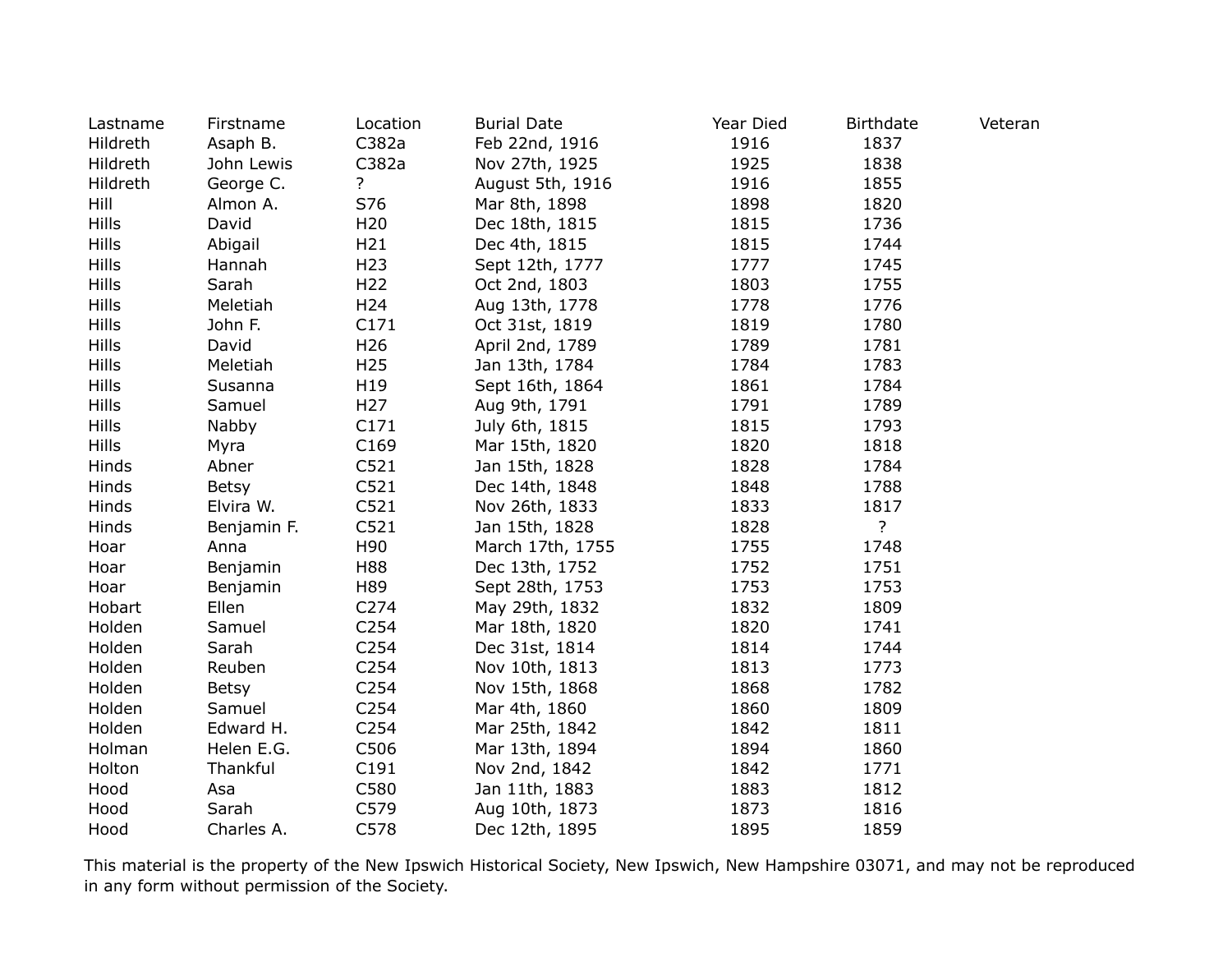| Lastname    | Firstname    | Location | <b>Burial Date</b> | Year Died | <b>Birthdate</b> | Veteran   |
|-------------|--------------|----------|--------------------|-----------|------------------|-----------|
| Hosmer      | Ames         | C482     | June 3rd, 1842     | 1842      | 1777             |           |
| Hosmer      | Lydia        | C482     | April 10th, 1863   | 1863      | 1787             |           |
| Hosmer      | Nathan M.    | C684     | Dec 22nd, 1854     | 1854      | 1808             |           |
| Hosmer      | Mary T.      | C684     | Aug 1st, 1863      | 1863      | 1816             |           |
| Hosmer      | Walter       | C429     | Oct 1st, 1817      | 1817      | 1816             |           |
| Hosmer      | William      | C481     | April 8th, 1842    | 1842      | 1816             |           |
| Hosmer      | William      | C683     | Sept 18th, 1848    | 1848      | 1843             |           |
| Hougthton   | Stedman      | C58      | May 9th, 1888      | 1888      | 1800             |           |
| Hougthton   | Ann C.       | C58      | Aug 14th, 1843     | 1843      | 1801             |           |
| Hougthton   | Maria H.     | C58      | Oct 31st, 1890     | 1890      | 1804             |           |
| Hougthton   | Elizabeth P. | C58      | Mar 26th, 1850     | 1850      | 1811             |           |
| Hougthton   | Elvria E.    | C472     | Sept 7th, 1827     | 1827      | 1826             |           |
| Hougthton   | Louisa M.    | C56      | Mar 24thm 1870     | 1870      | 1834             |           |
| Hougthton   | Alvan N.     | C473     | April 5th, 1842    | 1842      | 1839             |           |
| Howe        | Issac        | H36      | Oct 16th, 1800     | 1800      | 1744             |           |
| Howe        | Joseph       | H37      | Sept 17th, 1772    | 1772      | 1769             |           |
| Howe        | Emerson      | C830     | Aug 7th, 1896      | 1896      | 1810             |           |
| Howe        | Louisa C.    | C830     | Oct 16th, 1892     | 1892      | 1812             |           |
| Howe        | Silvester    | H35      | April 17th, 1813   | 1813      | 1812             |           |
| Howe        | Sarah A.     | C830     | Oct 26th, 1853     | 1853      | 1816             |           |
| Hubbard     | John         | C876     | Aug 4th, 1860      | 1860      | 1792             | <b>CW</b> |
| Hubbard     | Mary         | C875     | May 25th, 1884     | 1884      | 1802             |           |
| Hubbard     | George H.    | C623     | Unknown, 1897      | 1897      | 1830             |           |
| Hubbard     | Sarah B.     | C623     | Unknown, 1902      | 1902      | 1832             |           |
| <b>Hyrk</b> | F.H.         | S92      | Feb 3rd, 1906      | 1906      | 1904             |           |
| Issacs      | Henry        | C468     | July 19th, 1840    | 1840      | 1784             |           |
| Issacs      | Clarissa     | C468     | Dec 16th, 1868     | 1868      | 1790             |           |
| Issacs      | Henry A.     | C468     | Aug 26th, 1856     | 1856      | 1816             |           |
| Issacs      | Edward M.    | C468     | Sept 5th, 1858     | 1858      | 1818             |           |
| Issacs      | Charles E.   | C468     | Sept 21st, 1828    | 1828      | 1826             |           |
| Jackson     | Belle C.     | C906     | Aug 17th, 1881     | 1881      | 1851             |           |
| Jacquith    | Susannah     | S106     | May 23rd, 1804     | 1804      | 1781             |           |
| Jacquith    | George D.    | C742     | Dec 4th, 1879      | 1879      | 1821             |           |
| Jacquith    | Willie S.    | C740     | Sept 6th, 1859     | 1859      | 1859             |           |
| Jacquith    | Freddie      | C741     | Unknown            | ?         | ?                |           |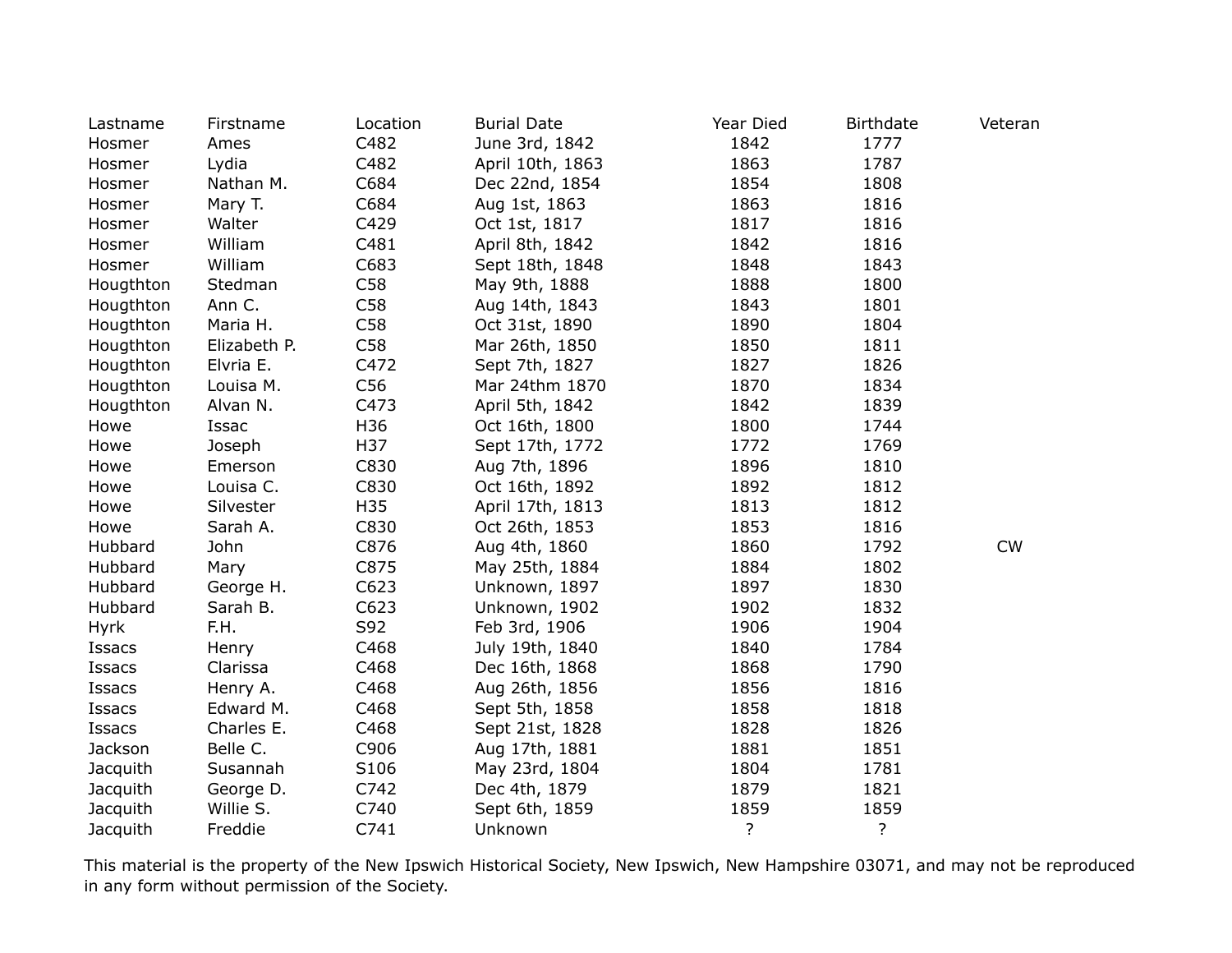| Lastname       | Firstname    | Location | <b>Burial Date</b> | Year Died | <b>Birthdate</b> | Veteran |
|----------------|--------------|----------|--------------------|-----------|------------------|---------|
| <b>Jefts</b>   | Daniel       | C93      | Aug 17th, 1862     | 1862      | 1779             |         |
| <b>Jefts</b>   | Susan        | C92      | June 27th, 1852    | 1852      | 1782             |         |
| <b>Jefts</b>   | Anson        | C91      | June 28th, 1831    | 1831      | 1806             |         |
| <b>Jefts</b>   | John P.      | C90      | Sept 9th, 1834     | 1834      | 1810             |         |
| <b>Jefts</b>   | Clarissa     | C91      | Nov 19th, 1830     | 1830      | 1813             |         |
| <b>Jefts</b>   | Clara M.     | C820     | June 30th, 1854    | 1854      | 1850             |         |
| <b>Jefts</b>   | Lucius W.    | C820     | May 12th, 1854     | 1854      | 1852             |         |
| <b>Jefts</b>   | Carrie A.    | C819     | Aug 20th, 1856     | 1856      | 1855             |         |
| <b>Jefts</b>   | Nellie M.    | C819     | Sept 7th, 1856     | 1856      | 1856             |         |
| <b>Jefts</b>   | Julia E.     | C820     | July 27th, 1854    | 1854      | 1879             |         |
| Johnson        | Deidamia     | C11      | Mar 11th, 1849     | 1849      | 1797             |         |
| Johnson        | William W.   | C621     | August 16th, 1892  | 1893      | 1807             |         |
| Johnson        | Hannah       | C621     | Mar 18th, 1843     | 1843      | 1809             |         |
| Johnson        | Lizzie A.    | C621     | Feb 22nd, 1865     | 1865      | 1827             |         |
| Johnson        | Hannah A.    | C621     | Mar 25th, 1842     | 1842      | 1833             |         |
| Johnson        | Mary W.      | C621     | Mar 3rd, 1843      | 1843      | 1843             |         |
| Johnson        | Harriet J.   | C621     | Aug 26th, 1852     | 1852      | 1851             |         |
| Johnson        | Jane T.      | C17      | Feb 8th, 1892      | 1892      | 1853             |         |
| Jones          | Jonas        | H165     | July 15th, 1817    | 1817      | 1736             |         |
| Jones          | Ebenezer     | S178     | Aug, 1784          | 1784      | 1741             |         |
| Jones          | Abigail      | H166     | Mar 8th, 1809      | 1809      | 1744             |         |
| Jones          | Sarah        | S178     | Sept 29th, 1821    | 1821      | 1744             |         |
| Jones          | Issac        | H167     | Jan 16th, 1806     | 1806      | 1780             |         |
| Jones          | Sally        | S178     | Oct 12th, 1862     | 1862      | 1784             |         |
| Jones          | Frederick    | C910     | Unknown, 1892      | 1892      | 1813             |         |
| Jones          | George W.    | C589     | Unknown, 1882      | 1882      | 1813             |         |
| Jones          | Lorina S.    | C589     | Unknown, 1903      | 1903      | 1822             |         |
| Joslin         | Edwin R.W.   | C395     | Nov 29th, 1830     | 1830      | 1828             |         |
| Jowders        | Alexander J. | C914     | June 26th, 1896    | 1896      | 1830             |         |
| Jowders        | Aunie M.     | C914     | Jan 10th, 1916     | 1916      | 1836             |         |
| <b>Judkins</b> | Joel         | C777     | Aug 5th, 1855      | 1855      | 1778             |         |
| <b>Judkins</b> | Sylvia M.L.  | C776     | Oct 5th, 1871      | 1871      | 1795             |         |
| Keary          | John F.      | C950     | April 13th, 1889   | 1889      | 1825             |         |
| Keary          | Lucinda A.   | C950     | Mar 24th, 1898     | 1898      | 1841             |         |
| Kesson         | Mary         | C620     | Oct 7th, 1860      | 1860      | 1780             |         |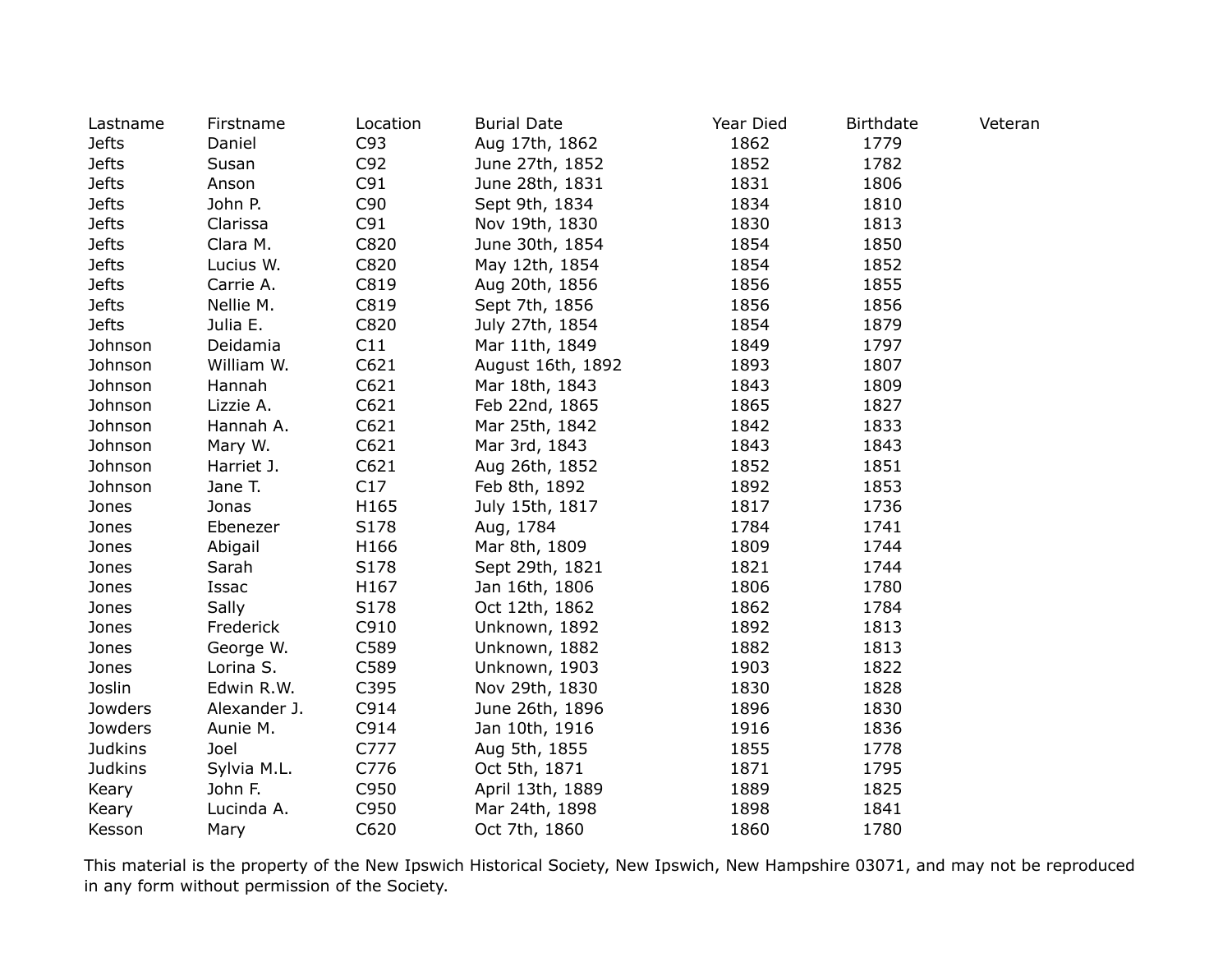| Lastname | Firstname  | Location         | <b>Burial Date</b> | Year Died      | <b>Birthdate</b> | Veteran   |
|----------|------------|------------------|--------------------|----------------|------------------|-----------|
| Keugh    | George E.  | C791             | Oct 6th, 1849      | 1849           | 1846             |           |
| Keugh    | Eugene     | C791             | Oct 8th, 1849      | 1849           | 1849             |           |
| Keugh    | Rebecca L. | C782             | 2                  | ?              | ?                |           |
| Keyes    | Mary S.    | C600             | Feb 27th, 1870     | 1870           | 1808             |           |
| Keyes    | George W.  | C601             | May 6th, 1876      | 1876           | 1814             |           |
| Kidder   | Aaron      | H63              | Nov 16th, 1769     | 1769           | 1713             | <b>AR</b> |
| Kidder   | Rachel     | H64              | May 5th, 1815      | 1815           | 1725             |           |
| Kidder   | Abigail    | H47              | Dec 1st, 1853      | 1853           | 1766             |           |
| Kidder   | Isaiah     | H49              | April 28th, 1811   | 1811           | 1770             |           |
| Kidder   | Joanna     | H40              | July 3rd, 1796     | 1796           | 1777             |           |
| Kidder   | George     | H <sub>52</sub>  | March 7th, 1815    | 1815           | 1808             |           |
| Kimball  | Maria C.   | C627             | May, 1902          | 1902           | 1829             |           |
| King     | Seth       | C156             | July 12th, 1851    | 1851           | 1772             |           |
| King     | Mary R.    | C156             | Nov 5th, 1853      | 1853           | 1777             |           |
| King     | Anna       | C <sub>156</sub> | Sept 3rd, 1863     | 1863           | 1784             |           |
| King     | Harriet H. | C156             | Oct 21st, 1903     | 1903           | 1820             |           |
| King     | Fannie L.  | C156             | Oct 30th, 1900     | 1900           | 1825             |           |
| King     | Rebecca P. | C <sub>156</sub> | May 28th, 1908     | 1908           | 1829             |           |
| King     | Infant     | C156             | Unknown            | ?              | ?                |           |
| King     | Infant     | C156             | Unknown            | $\overline{?}$ | $\overline{?}$   |           |
| Knight   | Louis      | H134             | Dec 21st, 1788     | 1788           | 1726             |           |
| Knight   | Enos       | H132             | June 24th, 1804    | 1804           | 1729             |           |
| Knight   | Hannah     | H133             | July 23rd, 1802    | 1802           | 1732             |           |
| Knight   | Mary       | H135             | June 23rd, 1797    | 1797           | 1740             |           |
| Knight   | Elijah     | H127             | Nov 26th, 1808     | 1808           | 1787             |           |
| Knowlton | Esther     | H13              | Sept 14th, 1777    | 1777           | 1761             |           |
| Knowlton | Bethia     | H14              | Sept 16th, 1777    | 1777           | 1771             |           |
| Knowlton | Joseph     | C663             | May 2nd, 1867      | 1867           | 1796             |           |
| Knowlton | Harriet    | C662             | Oct 4th, 1855      | 1855           | 1799             |           |
| Knowlton | Sarah      | C660             | July 8th, 1863     | 1863           | 1800             |           |
| Knowlton | Sarah W.   | S71              | Aug 17th, 1892     | 1892           | 1819             |           |
| Knowlton | William R. | S72              | Nov 11th, 1895     | 1895           | 1822             | CW        |
| Knowlton | Sophronia  | C15a2            | Unknown            | ?              | 1831             |           |
| Knowlton | Elvira J.  | C661             | June 25th, 1855    | 1855           | 1832             |           |
| Knowlton | John F.    | S70              | Mar 4th, 1863      | 1863           | 1843             | CW        |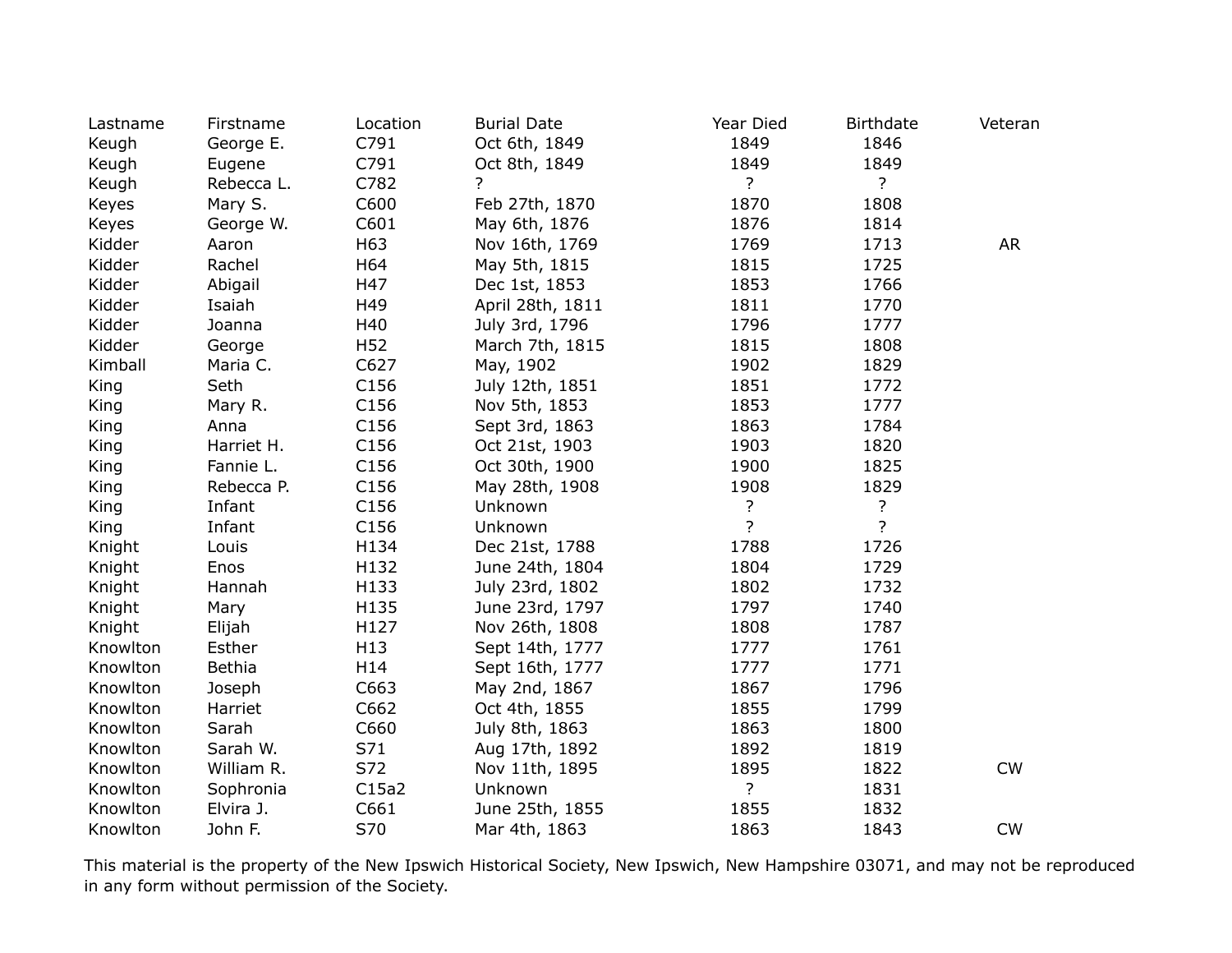| Lastname | Firstname       | Location         | <b>Burial Date</b> | Year Died | <b>Birthdate</b> | Veteran |
|----------|-----------------|------------------|--------------------|-----------|------------------|---------|
| Knowlton | Laura M.        | S71              | Unknown 1858       | 1858      | 1858             |         |
| Knowlton | Lillian C.      | $\ddot{?}$       | Unknown, 1912      | 1912      | 1865             |         |
| Korke    | Ammi            | C3a              | Nov 28th, 1915     | 1915      | 1904             |         |
| Langley  | Mary T.         | C492             | Nov 20th, 1846     | 1846      | 1818             |         |
| Langly   | Ames M.         | C727             | Jan 14th, 1863     | 1863      | 1846             |         |
| Lawrence | Ames            | C497             | Jan 12th, 1844     | 1844      | 1770             |         |
| Lawrence | Abigail         | C497             | April 12th, 1857   | 1857      | 1776             |         |
| Lawrence | S. Georgiana    | C672             | Sept 22nd, 1846    | 1846      | 1846             |         |
| Lawrence | J. Medora       | C672             | Mar 23rd, 1851     | 1851      | 1848             |         |
| Lawrence | Willie R.       | C671             | Aug 24th, 1855     | 1855      | 1854             |         |
| Lawrence | Elmer B.        | C670             | June 30th, 1870    | 1870      | 1861             |         |
| Lawrence | Ida M.          | C484             | April 23rd, 1879   | 1879      | 1878             |         |
| LeCourt  | Mary            | C738             | Dec 29th, 1866     | 1866      | 1865             |         |
| Lee      | Samuel          | C98              | Aug 27th, 1881     | 1881      | 1803             | CW      |
| Lee      | Emily F.        | C97              | Mar 5th, 1843      | 1843      | 1811             |         |
| Lee      | Lydia L.W.      | C96              | March 6th 1855     | 1855      | 1816             |         |
| Lee      | Mary J. Francis | C747             | Nov 2nd, 1870      | 1870      | 1840             |         |
| Lee      | John W.         | C95              | Sept 17th, 1852    | 1852      | 1852             |         |
| Lee      | George W.       | C99              | Mar 10th, 1884     | 1884      | 1853             |         |
| Lee      | Joseph W.       | C94              | Sept 5th, 1855     | 1855      | 1855             |         |
| Lee      | Sarah F.        | C98a             | Sept 14th, 1938    | 1938      | 1933             |         |
| Leedham  | Lucy V.         | C928             | Mar 4th, 1888      | 1888      | 1841             |         |
| Leedham  | Herbert E.      | C927             | Mar 18th, 1864     | 1864      | 1876             |         |
| Leedham  | Luella          | C927             | Nov 26th, 1876     | 1876      | 1876             |         |
| Leedham  | C. Percy        | C927             | Mar 13th, 1879     | 1879      | 1878             |         |
| Leonard  | John G.         | C705             | Nov 5th, 1886      | 1886      | 1812             |         |
| Leonard  | Luthera         | C704             | Feb 23rd, 1901     | 1901      | 1815             |         |
| Leonard  | John G.         | C706             | March 13th, 1894   | 1894      | 1844             |         |
| Leonard  | Eliza L.        | C703             | July 13th, 1852    | 1852      | 1850             |         |
| LeRoy    | Mary A.         | C803             | Unknown, 1891      | 1891      | 1826             |         |
| Lewis    | Charles         | C252             | Unknown, 1904      | 1904      | 1844             |         |
| Lewis    | Ellen D.        | C <sub>252</sub> | Unknown            | ?         | 1854             |         |
| Lincoln  | Mary            | C444             | Dec 9th, 1875      | 1875      | 1795             |         |
| Lincoln  | Delia           | C900             | Feb 12th, 1895     | 1895      | 1828             |         |
| Lock     | William         | C330             | Jan 15th, 1827     | 1827      | 1749             |         |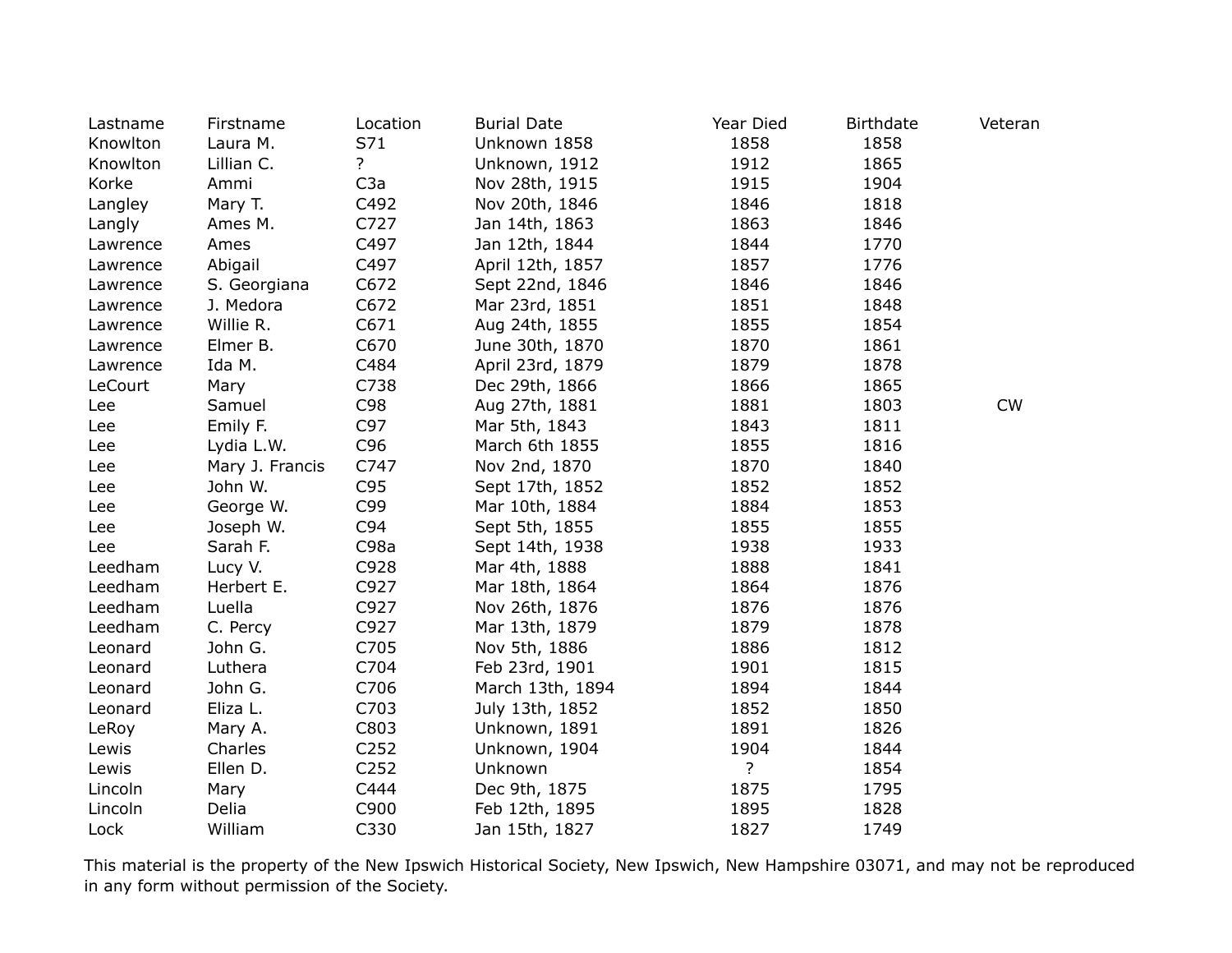| Lastname  | Firstname  | Location | <b>Burial Date</b> | Year Died | <b>Birthdate</b> | Veteran   |
|-----------|------------|----------|--------------------|-----------|------------------|-----------|
| Lock      | Hannah     | C329     | Nov 19th, 1828     | 1828      | 1766             |           |
| Locke     | Elizabeth  | H43      | Nov 25th, 1785     | 1785      | 1707             |           |
| Locke     | William D. | C874     | Mar 29th, 1886     | 1886      | 1807             |           |
| Locke     | Marinda A. | C874     | Jan 19th, 1879     | 1879      | 1810             |           |
| Locke     | Warren P.  | C873     | June 3rd, 1864     | 1864      | 1839             | CW        |
| Locke     | Louisa W.  | C873     | Mar 30th, 1855     | 1855      | 1854             |           |
| Loomis    | William    | C802     | Mar 11th, 1869     | 1869      | 1802             |           |
| Loomis    | Mary       | C801     | Mar 10th, 1856     | 1856      | 1803             |           |
| Loomis    | Alonzo     | C800     | Aug 6th, 1847      | 1847      | 1828             |           |
| Lorimer   | Matilda W. | ?        | July 11th, 1916    | 1916      | 1838             |           |
| Loring    | Thomas     | C726     | June 17th, 1857    | 1857      | 1797             |           |
| Loring    | Rebeckah   | C725     | April 29th, 1867   | 1867      | 1798             |           |
| Loring    | Mary A.    | C723     | May 1st, 1889      | 1889      | 1826             |           |
| Loring    | James F.   | C724     | Dec 15th, 1880     | 1880      | 1827             |           |
| Lovejoy   | Sarah B.   | C205     | Sept 29th, 1864    | 1864      | 1788             |           |
| Lowe      | Charles H. | C864     | Aug 16th, 1859     | 1859      | 1859             |           |
| Lowe      | Herbert N. | C863     | Aug 11th, 1871     | 1871      | 1871             |           |
| MacCawley | Annie D.   | C909     | Apr 11th, 1887     | 1887      | ?                |           |
| Mais      | Mary R.R.  | C946     | Mar 19th, 1906     | 1906      | 1869             |           |
| Manley    | Ralph W.   | C686     | July 17th, 1872    | 1872      | 1870             |           |
| Manley    | Loie E.    | C687     | Mar 27th, 1896     | 1896      | 1873             |           |
| Mansfield | Daniel     | C281     | Mar 29th, 1816     | 1816      | 1741             |           |
| Mansfield | Jane       | S115     | Apr 30th, 1833     | 1833      | 1745             |           |
| Mansfield | Israel     | C280     | Apr 2nd, 1825      | 1825      | 1781             |           |
| Mansfield | Supply W.  | C937     | Mar 8th, 1889      | 1889      | 1814             |           |
| Mansfield | Lydia      | C281     | Dec 21st 1815      | 1815      | 1815             |           |
| Mansfield | May Ann    | $C28-3$  | June 29th, 1906    | 1906      | 1828             |           |
| Mansfield | Frank L.   | $C14-1$  | March 18th, 1905   | 1905      | 1852             |           |
| Mansfield | George E.  | C865     | June 28th, 1890    | 1890      | 1883             |           |
| Mansfield | Elsie A.   | $C16-2a$ | May 19th, 1907     | 1907      | 1885             |           |
| Mansur    | William E. | C577     | Sept 24th, 1862    | 1862      | 1811             | <b>CW</b> |
| Mansur    | Lucinda M. | C576     | July 27th, 1897    | 1897      | 1816             |           |
| Mansur    | James P.   | C575     | Apr 17th, 1858     | 1858      | 1837             |           |
| Mansur    | Maria E.   | C574     | July 25th, 1845    | 1845      | 1844             |           |
| Mansur    | Frank R.   | C574     | Sept 13th, 1848    | 1848      | 1848             |           |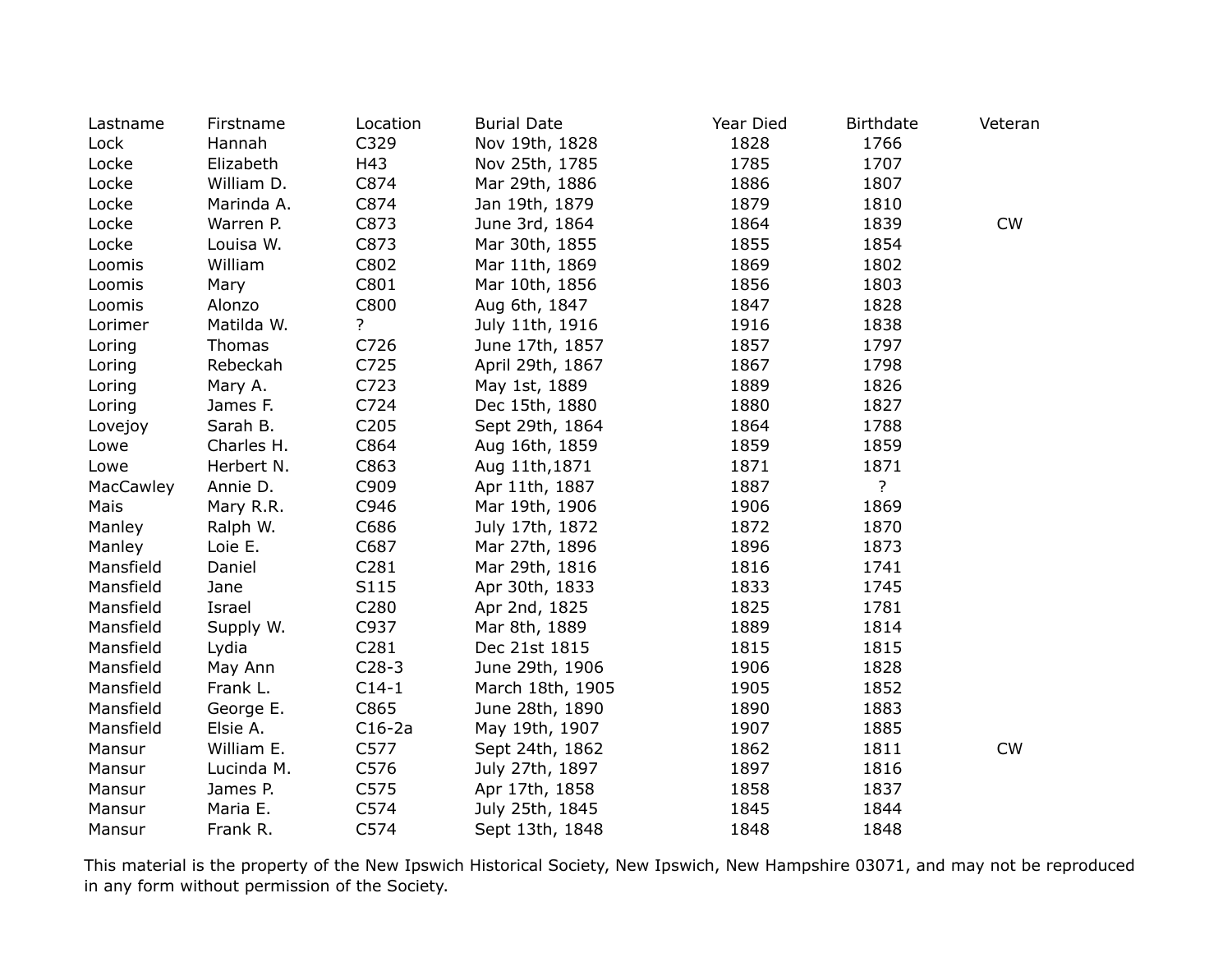| Lastname  | Firstname   | Location | <b>Burial Date</b> | Year Died      | <b>Birthdate</b> | Veteran |
|-----------|-------------|----------|--------------------|----------------|------------------|---------|
| Marble    | Oliver      | C744     | Feb 14th, 1852     | 1852           | 1782             |         |
| Marble    | Dolly       | C743     | Nov 12th, 1859     | 1859           | 1783             |         |
| Marshall  | Farnsworth  | H112     | Jan 1st, 1766      | 1766           | 1753             |         |
| Marshall  | John        | H111     | Dec 9th, 1765      | 1765           | 1754             |         |
| Marshall  | Lois        | H110     | Dec 22nd, 1765     | 1765           | 1757             |         |
| Marshall  | Sarah       | H109     | Dec 16th, 1765     | 1765           | 1759             |         |
| Marshall  | Orlando     | C753     | Jan 17th, 1869     | 1869           | 1805             |         |
| Marshall  | Eliza C.H.  | C752     | Nov 8th, 1898      | 1898           | 1807             |         |
| Marshall  | Eliza A.    | C754     | Dec 9th, 1872      | 1872           | 1830             |         |
| Marshall  | Bell        | C751     | Aug 13th, 1855     | 1855           | 1837             |         |
| Marshall  | Horace      | C750     | Unknown            | $\overline{?}$ | $\overline{?}$   |         |
| Mattilda  | Hugo        | $C24-9$  | Nov 28th, 1915     | 1915           | 1900             |         |
| Maxwell   | Susan P.    | C434     | Mar 14th, 1876     | 1876           | 1783             |         |
| Maxwell   | Francis B.  | C434     | May 14th, 1873     | 1873           | 1787             |         |
| Maxwell   | Edwin       | C563     | Unknown, 1897      | 1897           | 1814             |         |
| Maxwell   | Edra A.     | C561     | Jan 1st, 1844      | 1844           | 1843             |         |
| Maxwell   | George E.   | C562     | Aug 19th, 1849     | 1849           | 1848             |         |
| Maxwell   | Susan       | C434     | Unknown            | ?              | ?                |         |
| McConnell | Waldo W.    | C890     | July 30th, 1885    | 1885           | 1885             |         |
| McIntyre  | Nancy A.    | C428     | Aug, 1872          | 1872           | 1811             |         |
| McKenney  | Freddie O.  | C739     | Feb 7th, 1855      | 1855           | 1854             |         |
| McKown    | Annie       | C887     | June 16th, 1881    | 1881           | 1880             |         |
| Merrilees | Agnes       | C658     | Sept 8th, 1862     | 1862           | 1838             |         |
| Metcalf   | Nancy A.    | C189     | July 27th, 1829    | 1829           | 1813             |         |
| Miller    | James F.    | C45      | July 11th, 1868    | 1868           | 1805             |         |
| Miller    | Emily       | C44      | Dec 8th, 1846      | 1846           | 1809             |         |
| Miller    | Caroline F. | C43      | Oct 30th, 1890     | 1890           | 1819             |         |
| Miller    | Johanna     | C485     | Dec 21st, 1915     | 1915           | 1833             |         |
| Miller    | Ernest      | C485     | Aug 5th, 1867      | 1867           | 1866             |         |
| Miller    | Bernea      | C485     | May 27th, 1879     | 1879           | 1868             |         |
| Miller    | Emma        | C485     | May 23rd, 1879     | 1879           | 1871             |         |
| Miller    | Ellen       | C485     | May 18th, 1879     | 1879           | 1874             |         |
| Miller    | Cathrine E. | C42      | Aug 1st, 1874      | 1874           | ?                |         |
| Miller    | G.C.F.      | C485     | Unknown            | ?              | ?                |         |
| Mitchell  | Margaret    | C396     | Dec 3rd, 1828      | 1828           | 1752             |         |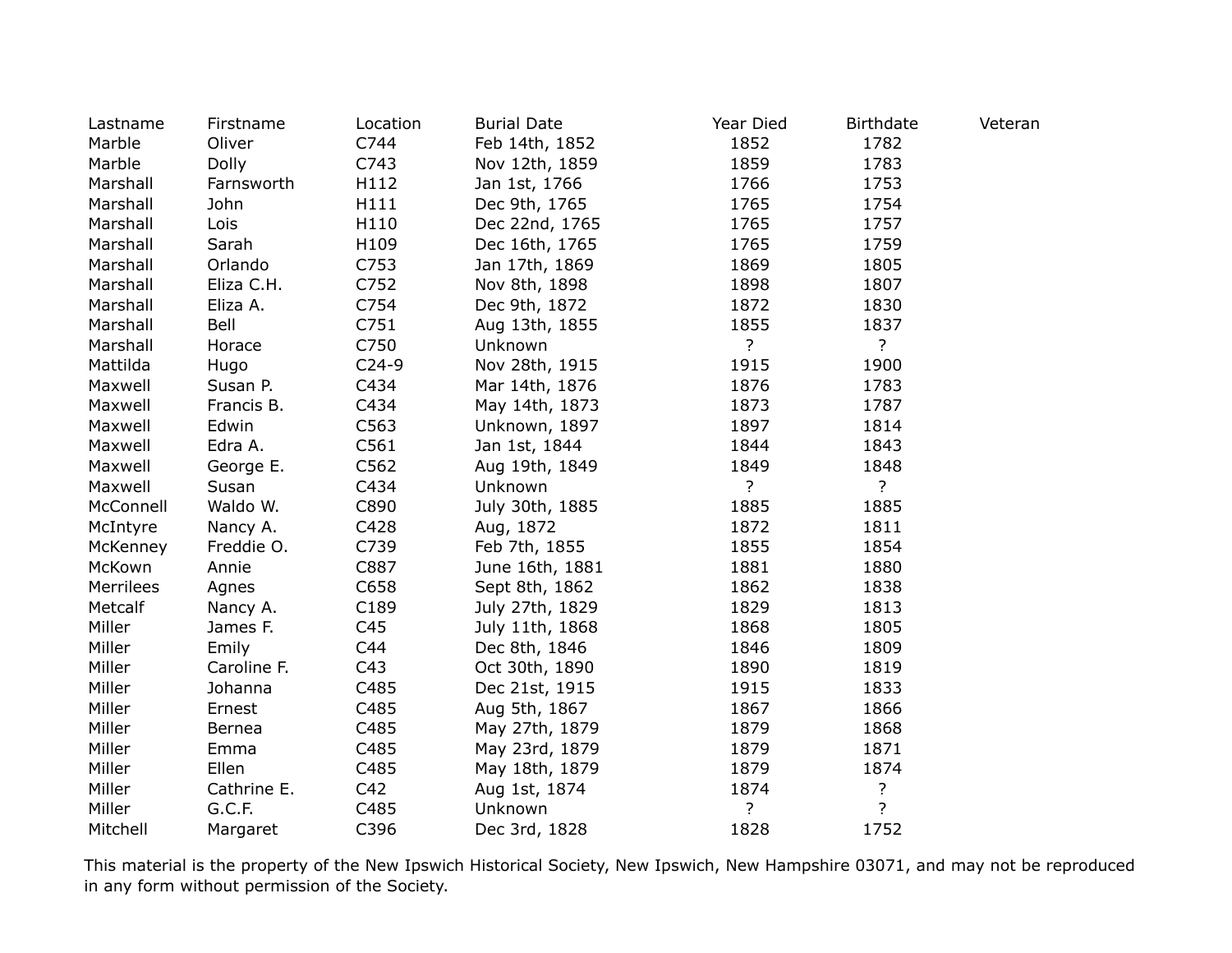| Lastname | Firstname     | Location         | <b>Burial Date</b> | Year Died | <b>Birthdate</b> | Veteran |
|----------|---------------|------------------|--------------------|-----------|------------------|---------|
| Moors    | David         | C496             | Unknown, 1880      | 1880      | 1792             |         |
| Moors    | Abigail L.    | C496             | Unknown, 1855      | 1855      | 1799             |         |
| Moors    | Timothy T.    | C496             | Unknown, 1848      | 1848      | 1821             |         |
| Moors    | Mary N.       | C496             | Unknown, 1853      | 1853      | 1837             |         |
| Mossey   | Isaiah        | C <sub>215</sub> | May 1st, 1882      | 1882      | 1844             |         |
| Munroe   | William       | C868             | Sept 13th, 1839    | 1839      | 1785             |         |
| Munroe   | Sally M.      | C868             | Apr 4th, 1859      | 1859      | 1791             |         |
| Murphy   | Sarah         | C761             | Aug 21st, 1871     | 1871      | 1608             |         |
| Murphy   | George        | C761             | July 4th, 1858     | 1858      | 1781             |         |
| Murphy   | Rebecca W.    | C761             | Apr 27th, 1870     | 1870      | 1785             |         |
| Murphy   | John          | C761             | Unknown, 1842      | 1842      | 1805             |         |
| Murphy   | George        | C761             | Sept 10th, 1828    | 1828      | 1810             |         |
| Murphy   | Jesse         | C761             | Nov 8th, 1812      | 1812      | 1812             |         |
| Murphy   | Rebecca R.    | C761             | Sept 29th, 1866    | 1866      | 1814             |         |
| Murphy   | A. Jackson    | C761             | Oct 13th, 1870     | 1870      | 1818             |         |
| Murphy   | Daniel S.     | C732             | Oct 11th, 1905     | 1905      | 1820             |         |
| Murphy   | Randilla B.F. | C731             | Dec 21st, 1886     | 1886      | 1821             |         |
| Murphy   | George        | C761             | Nov 18th, 1828     | 1828      | 1828             |         |
| Murphy   | Samuel P.     | C761             | Mar 4th, 1855      | 1855      | 1835             |         |
| Newell   | Joseph        | C197             | Feb 24th, 1862     | 1862      | 1780             |         |
| Newell   | Betsy T.      | C197             | Jan 17th, 1856     | 1856      | 1783             |         |
| Newell   | Mary C.       | C197             | Oct 9th, 1812      | 1812      | 1810             |         |
| Newell   | Joseph F.     | C197             | Mar 21st, 1817     | 1817      | 1815             |         |
| Newell   | Levi W.       | C934             | April 28th, 1903   | 1903      | 1847             |         |
| Newhall  | Onesimus      | C125             | April 16th, 1833   | 1833      | 1757             |         |
| Newhall  | Mehitabel     | C127             | Dec 27th, 1821     | 1821      | 1758             |         |
| Newhall  | William       | C625             | Dec 26th, 1845     | 1845      | 1790             |         |
| Newhall  | Seth          | C673             | Apr 9th, 1867      | 1867      | 1794             |         |
| Newhall  | Hannah        | C673             | Aug 12th, 1862     | 1862      | 1795             |         |
| Newhall  | Catherine     | C625             | Nov 15th, 1875     | 1875      | 1797             |         |
| Newhall  | Sarah         | C124             | Dec 4th, 1873      | 1873      | 1797             |         |
| Newhall  | Mary R.       | C625             | Sept 3rd, 1826     | 1826      | 1815             |         |
| Newhall  | Rebekah T.    | C625             | Aug 11th, 1845     | 1845      | 1817             |         |
| Newhall  | Milton P.     | C673             | Feb 27th, 1823     | 1823      | 1823             |         |
| Newhall  | Maria C.      | C673             | Sept 10th, 1850    | 1850      | 1829             |         |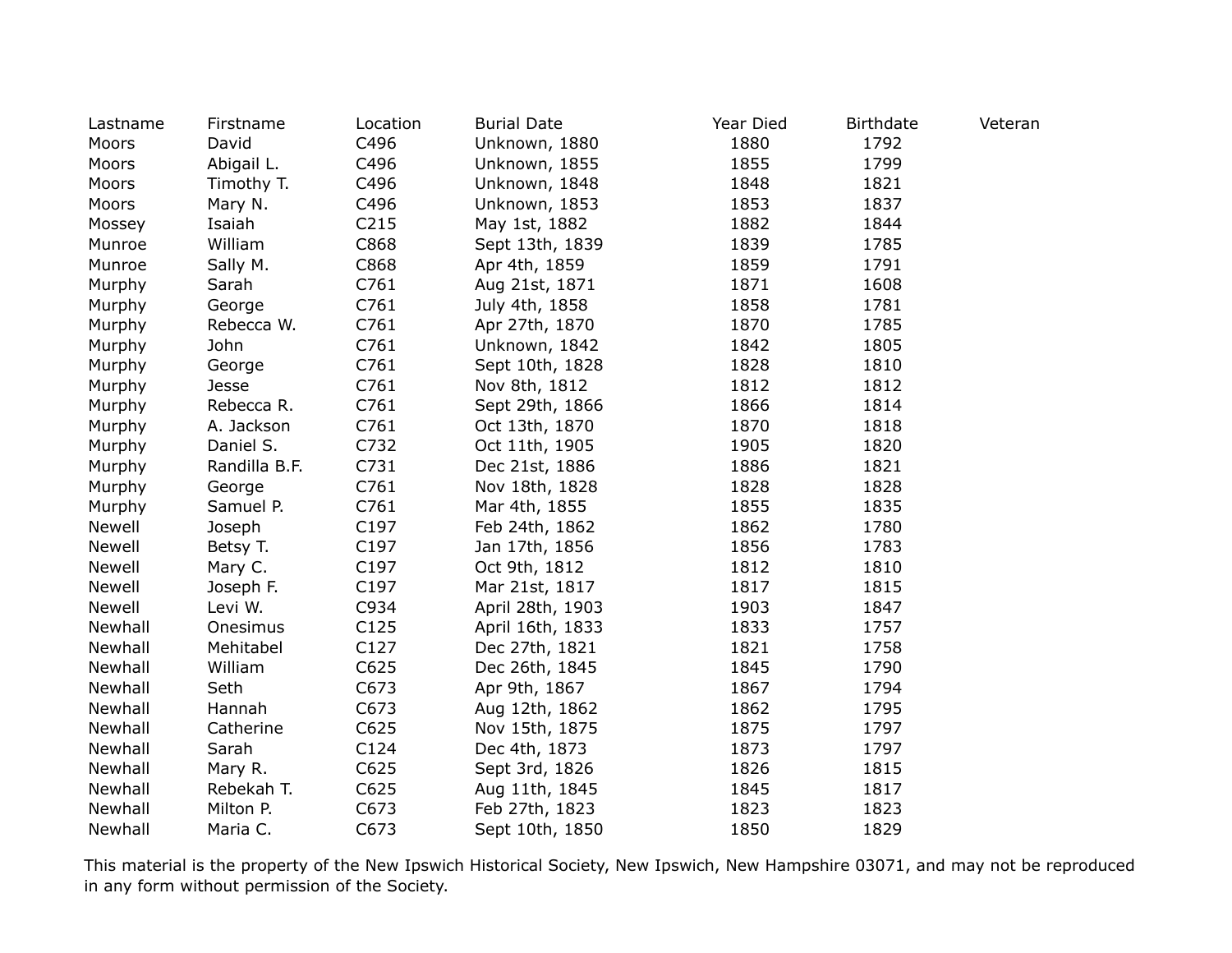| Lastname        | Firstname    | Location        | <b>Burial Date</b> | Year Died      | <b>Birthdate</b> | Veteran   |
|-----------------|--------------|-----------------|--------------------|----------------|------------------|-----------|
| Newhall         | Samuel       | C126            | Feb 6th, 1832      | 1832           | 1831             |           |
| Newhall         | J.           | C <sub>9</sub>  | Unknown            | ?              | ?                |           |
| Newhall         | W.           | C <sub>9</sub>  | Unknown            | $\overline{?}$ | ?                |           |
| Nicholas        | Polly        | C178            | Sept 23rd, 1834    | 1834           | 1771             |           |
| <b>Nicholas</b> | Robert       | C179            | July 22nd, 1852    | 1852           | 1771             |           |
| Nicholas        | Charles      | C177            | July 7th, 1845     | 1845           | 1807             |           |
| Nichols         | Symonds      | C538            | Aug 19th, 1885     | 1885           | 1798             |           |
| Nichols         | Harriet      | C538            | Mar 12th, 1892     | 1892           | 1802             |           |
| Nichols         | Louisa       | C538            | Oct 28th, 1843     | 1843           | 1822             |           |
| Nichols         | Andrew S.    | C538            | Nov 14th, 1885     | 1885           | 1824             |           |
| Nichols         | Sarah J.     | C538            | Jan 5th, 1903      | 1903           | 1835             |           |
| Nichols         | Minnie       | C778            | Unknown            | ?              | $\overline{?}$   |           |
| <b>Nichols</b>  | surname?     | ?               | ?                  | $\overline{?}$ | $\overline{?}$   |           |
| Noyes           | Edward L.    | C903            | Sept 17th, 1876    | 1876           | 1807             |           |
| <b>Noyes</b>    | Jane W.      | C903            | Dec 25th, 1894     | 1894           | 1814             |           |
| <b>Noyes</b>    | Edward A.    | C <sub>28</sub> | Oct 20th, 1843     | 1843           | 1843             |           |
| <b>Noyes</b>    | Frederick A. | C <sub>27</sub> | Aug 14th, 1846     | 1846           | 1846             |           |
| <b>Nutting</b>  | Reuben       | C669            | June 6th, 1855     | 1855           | 1778             |           |
| <b>Nutting</b>  | Mary         | S89             | May 1st, 1857      | 1857           | 1782             |           |
| Nutting         | Jonas        | S88             | Apr 23rd, 1842     | 1842           | 1784             |           |
| <b>Nutting</b>  | Sarah        | C668            | June 10th, 1871    | 1871           | 1787             |           |
| Nutting         | Ezekiel      | S91             | Unknown, 1892      | 1892           | 1806             |           |
| <b>Nutting</b>  | Jonas        | S16             | June 20th, 1873    | 1873           | 1806             | CW        |
| <b>Nutting</b>  | Sally M.     | S91             | Unknown, 1891      | 1891           | 1808             |           |
| <b>Nutting</b>  | Lucy S.      | S16             | Apr 20th, 1862     | 1862           | 1809             |           |
| <b>Nutting</b>  | Phineas S.   | S87             | June 1st, 1830     | 1830           | 1810             |           |
| <b>Nutting</b>  | Cynthia      | S86             | June 18th, 1867    | 1867           | 1816             |           |
| <b>Nutting</b>  | Mary         | S87             | Aug 6th, 1816      | 1816           | 1816             |           |
| <b>Nutting</b>  | John         | S85             | Mar 5th, 1876      | 1876           | 1818             | <b>CW</b> |
| <b>Nutting</b>  | Charles P.   | S73             | Mar 9th, 1895      | 1895           | 1836             | <b>CW</b> |
| <b>Nutting</b>  | George P.    | S16             | Mar 20th, 1874     | 1874           | 1836             | <b>CW</b> |
| <b>Nutting</b>  | George H.    | S90             | July 4th, 1864     | 1864           | 1837             | <b>CW</b> |
| <b>Nutting</b>  | Charles S.   | S <sub>16</sub> | Nov 29th, 1862     | 1862           | 1839             | <b>CW</b> |
| Nutting         | Allen A.     | S16             | June 9th, 1863     | 1863           | 1844             | <b>CW</b> |
| Nutting         | James F.     | S90             | Jan 15th, 1862     | 1862           | 1846             | CW        |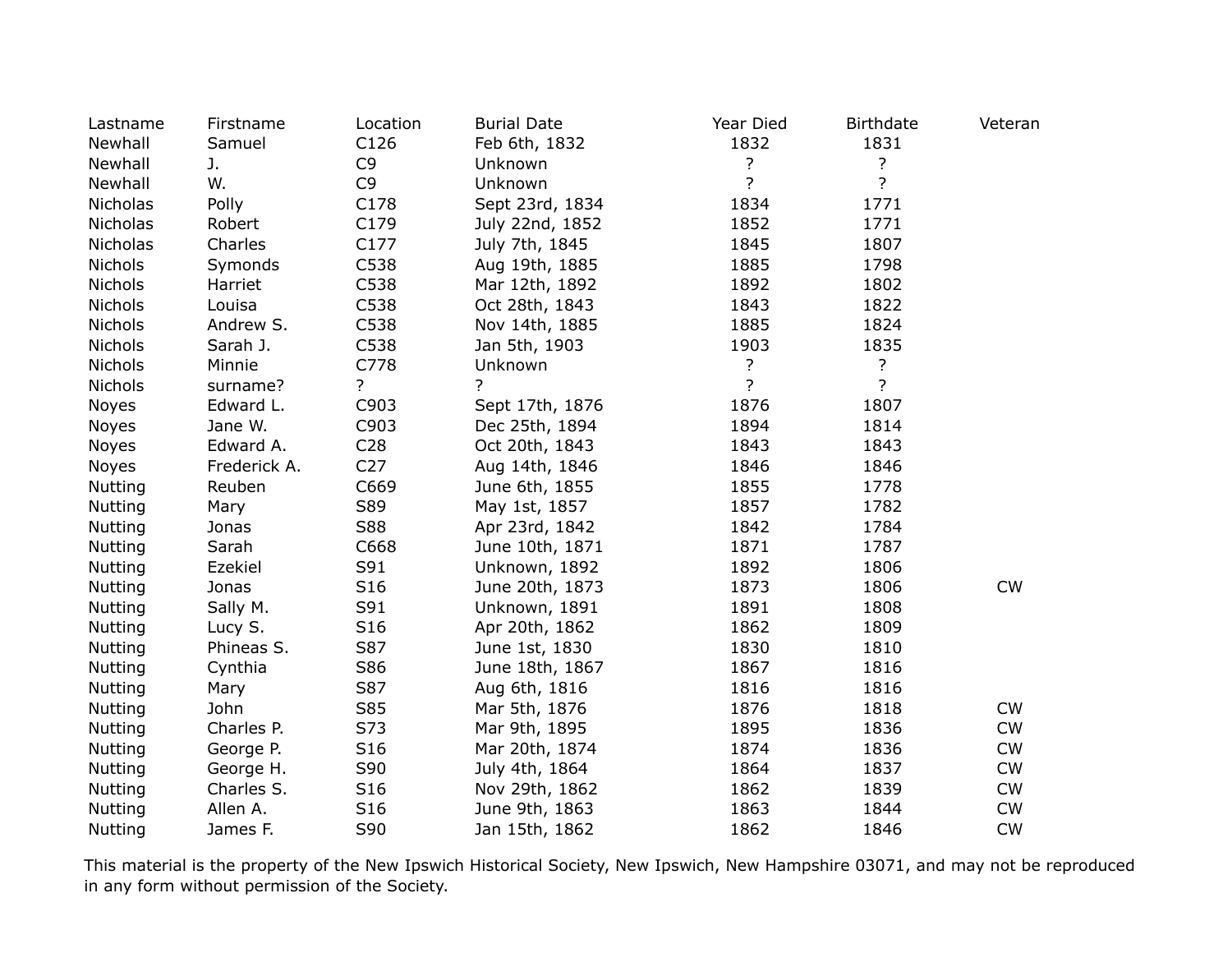| Lastname  | Firstname    | Location         | <b>Burial Date</b>    | Year Died      | <b>Birthdate</b> | Veteran   |
|-----------|--------------|------------------|-----------------------|----------------|------------------|-----------|
| Obear     | Josiah       | C352             | Feburary, 17th, 1820  | 1820           | 1747             |           |
| Obear     | Abigail C.   | C351             | October 28th, 1863    | 1863           | 1770             |           |
| Obear     | Abby J.      | C350             | September, 15th, 1853 | 1853           | 1807             |           |
| Obear     | Clark H.     | C349             | April, 1888           | 1888           | 1811             |           |
| Obear     | Lydia        | C348a            | January, 1919         | 1919           | 1820             |           |
| Oliver    | Sarah H.     | C618             | October 16th, 1876    | 1876           | 1843             |           |
| P         | J            | H55              | ?                     | $\overline{?}$ | $\overline{?}$   |           |
| Packard   | Almond       | C533             | December 19th, 1890   | 1890           | 1813             |           |
| Packard   | Maria A.     | C532             | September 14th, 1872  | 1872           | 1814             |           |
| Packard   | Eddie M.     | C531             | March 30th, 1846      | 1846           | 1844             |           |
| Packard   | Edwin A.     | C530             | March 24th, 1859      | 1859           | 1846             |           |
| Packard   | Willie M.    | C531             | October 10th, 1854    | 1854           | 1854             |           |
| Page      | Betsy        | S117             | May 27th, 1860        | 1860           | 1779             |           |
| Page      | Nathan       | S118             | Sept 4th, 1856        | 1856           | 1779             |           |
| Paisley   | Mary S.      | C794             | Mar 22nd, 1873        | 1873           | 1827             |           |
| Paisley   | Alexander    | C795             | May 2nd, 1867         | 1867           | 1832             |           |
| Parker    | Abial        | H173             | Sept 15th, 1786       | 1786           | 1727             |           |
| Parker    | Joseph       | S69              | Sept 22nd, 1807       | 1807           | 1741             | <b>AR</b> |
| Parker    | Jonathan     | S67              | Mar 19th, 1820        | 1820           | 1751             |           |
| Parker    | Sarah        | C <sub>152</sub> | Jan 20th, 1816        | 1816           | 1758             |           |
| Parker    | Ebenezer     | H163             | Feb 16th, 1804        | 1804           | 1759             |           |
| Parker    | Obadiah?     | H150             | Jan 27th, 1764        | 1764           | 1759             |           |
| Parker    | Margaret     | S68              | June 4th, 1808        | 1808           | 1777             |           |
| Parker    | Samuel       | C151             | Oct 3rd, 1812         | 1812           | 1784             |           |
| Parker    | Betsy        | H164             | July 2nd, 1807        | 1807           | 1792             |           |
| Parker    | Abigail      | C153             | Mar 24th, 1863        | 1863           | 1795             |           |
| Parker    | Benjamin     | C905             | Mar 2nd, 1899         | 1899           | 1832             |           |
| Parker    | Elizabeth C. | C904             | Jan 12th, 1905        | 1905           | 1835             |           |
| Parker    | Conant A.    | C590             | Unknown, 1913         | 1913           | 1844             |           |
| Parker    | Rosetta A.J. | C590             | Unknown, 1904         | 1904           | 1847             |           |
| Parkhurst | Lydia        | C86              | July 10th, 1818       | 1818           | 1790             |           |
| Parkhurst | Lydia M.     | C86              | Aug 5th, 1815         | 1815           | 1815             |           |
| Parton    | Lucy A.      | C893             | Aug 25th, 1878        | 1878           | 1812             |           |
| Parton    | Charles B.   | C893             | Oct 16th, 1866        | 1866           | 1844             |           |
| Parton    | Ella E.      | C893             | Oct 13th, 1872        | 1872           | 1850             |           |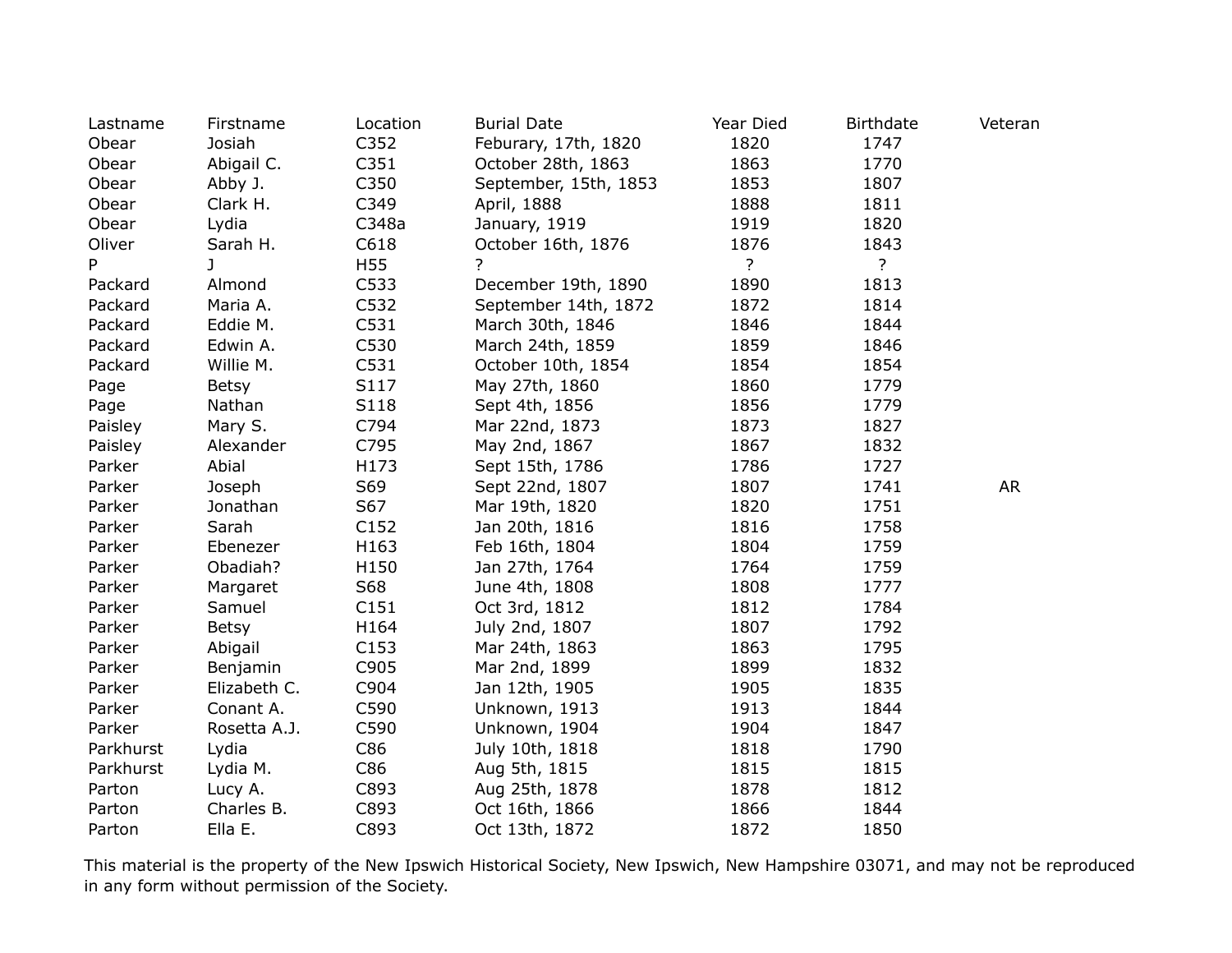| Lastname | Firstname    | Location       | <b>Burial Date</b> | Year Died | <b>Birthdate</b> | Veteran |
|----------|--------------|----------------|--------------------|-----------|------------------|---------|
| Peabody  | Ede          | C693           | Mar 15th, 1857     | 1857      | 1778             |         |
| Peabody  | John         | C693           | Dec 9th, 1852      | 1852      | 1781             |         |
| Peabody  | John         | C692           | July 16th, 1855    | 1855      | 1804             |         |
| Peabody  | Lucy A.      | C673           | June 8th, 1853     | 1853      | 1825             |         |
| Peabody  | Martha A.    | C702           | Aug 30th, 1854     | 1854      | 1834             |         |
| Peabody  | Infant       | C701           | May 11th, 1854     | 1854      | 1854             |         |
| Perkins  | Rhoda        | C390           | Nov 24th, 1826     | 1826      | 1772             |         |
| Perry    | Chauncey     | C721           | Mar 2nd, 1875      | 1875      | 1788             |         |
| Perry    | Abigail S.   | C720           | Apr 14th, 1853     | 1853      | 1793             |         |
| Perry    | John         | C697           | July 30th, 1886    | 1886      | 1819             |         |
| Perry    | William S.   | C796           | Jan 2nd, 1861      | 1861      | 1823             |         |
| Perry    | Maria        | C718           | April 20th, 1902   | 1902      | 1824             |         |
| Perry    | Orpah T.     | C719           | Mar 8th, 1856      | 1856      | 1833             |         |
| Perry    | Mary A.      | C793           | Jan 19th, 1852     | 1852      | 1849             |         |
| Perry    | George B.    | C338           | Unknown, 1930      | 1930      | 1861             |         |
| Perry    | Infant       | C696           | Unknown, 1876      | 1876      | 1876             |         |
| Petts    | Florence     | C925           | Sept 16th, 1893    | 1893      | 1892             |         |
| Pevey    | Nancy D.     | C554           | Mar 9th, 1881      | 1881      | 1812             |         |
| Phelps   | Eliza A.     | C553           | Dec 1st, 1851      | 1851      | 1821             |         |
| Phelps   | L.C.B.       | C774           | July 27th, 1898    | 1898      | 1826             |         |
| Phelps   | Augusta A.   | C552           | Aug 17th, 1848     | 1848      | 1848             |         |
| Phelps   | Lucy A.      | S <sub>8</sub> | Oct 2nd, 1889      | 1889      | 1852             |         |
| Phelps   | Charles H.   | C551           | Feb 28th, 1855     | 1855      | 1855             |         |
| Phelps   | Harrie E.    | C775           | Aug 20th, 1862     | 1862      | 1858             |         |
| Pierce   | Stephen      | H79            | Feb 1st, 1819      | 1819      | 1738             |         |
| Pierce   | Lydia        | H79            | Apr 2nd, 1806      | 1806      | 1743             |         |
| Pierce   | Olive        | H80            | Sept 29th, 1775    | 1775      | 1770             |         |
| Pierce   | Joseph       | C400           | Apr 22nd, 1872     | 1872      | 1787             |         |
| Pierce   | Eleanor G.   | C399           | Mar 28th, 1863     | 1863      | 1793             |         |
| Pierce   | Margaret A.  | C398           | Dec 3rd, 1827      | 1827      | 1817             |         |
| Pierce   | Elizabeth S. | C398           | Nov 11th, 1828     | 1828      | 1821             |         |
| Pierce   | Maria A.     | C646           | Sept 9th, 1876     | 1876      | 1822             |         |
| Pierce   | Stephen J.   | C647           | July 28th, 1858    | 1858      | 1824             |         |
| Pierce   | Margaret M.  | C397           | Nov 7th, 1877      | 1877      | 1830             |         |
| Pierce   | Mary E.      | C645           | Mar 8th, 1860      | 1860      | 1849             |         |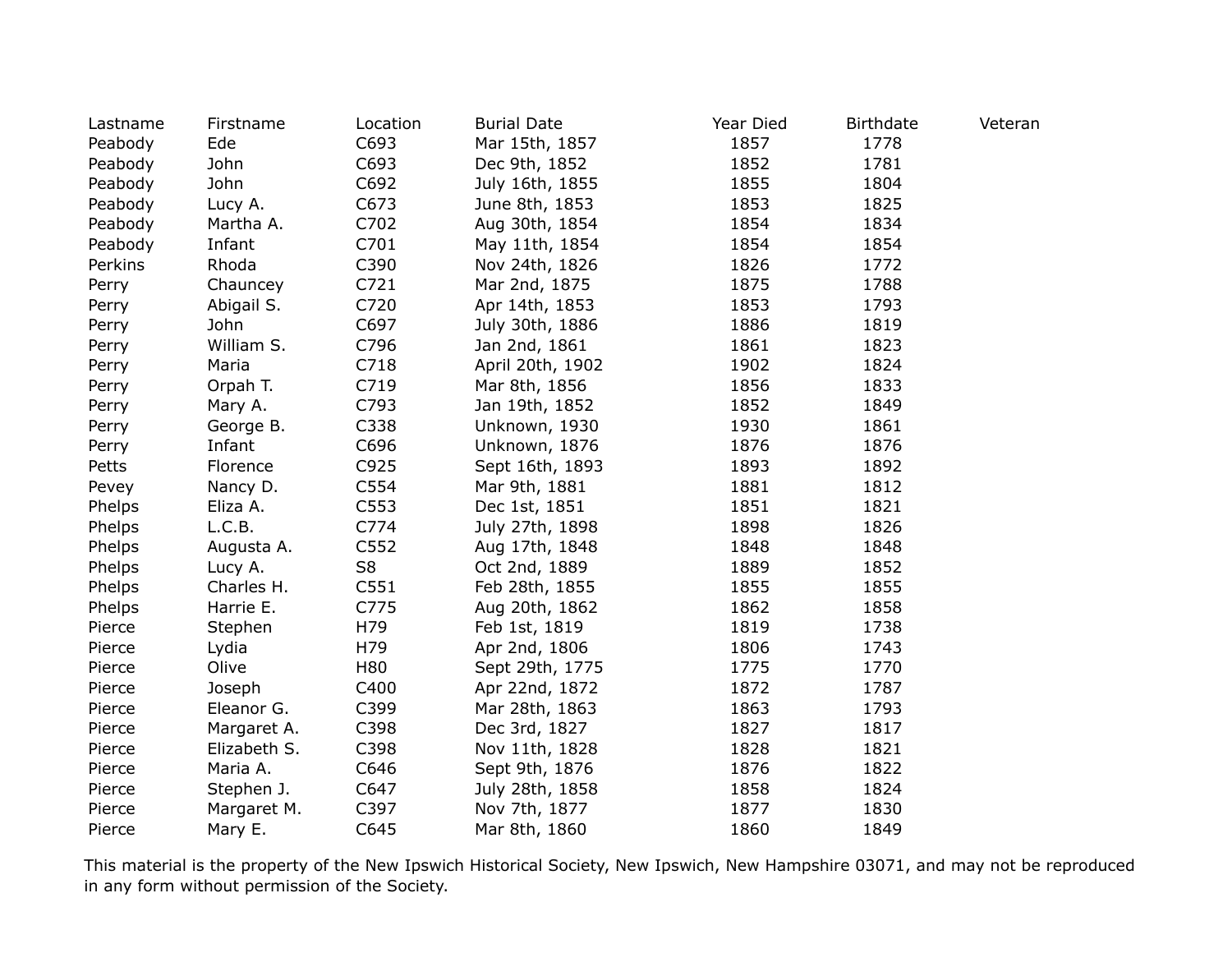| Lastname | Firstname    | Location        | <b>Burial Date</b> | Year Died      | <b>Birthdate</b> | Veteran   |
|----------|--------------|-----------------|--------------------|----------------|------------------|-----------|
| Pierce   | Frank M.     | C644            | Mar 8th, 1867      | 1867           | 1854             |           |
| Pike     | John         | C <sub>35</sub> | Unknown            | $\overline{?}$ | $\overline{?}$   | CW        |
| Pond     | Mary         | C853            | Oct 14th, 1838     | 1838           | 1770             |           |
| Porter   | Charles      | C474a           | Unknown, 1858      | 1858           | 1797             |           |
| Porter   | Susan        | C474a           | Unknown, 1887      | 1887           | 1798             |           |
| Porter   | Elvira       | C383            | Jan 31st, 1842     | 1842           | 1813             |           |
| Porter   | Albert L.    | C474            | Aug 4th, 1846      | 1846           | 1844             |           |
| Potter   | Amos         | C495            | Oct 14th, 1870     | 1870           | 1801             |           |
| Pratt    | Elizabeth    | H156            | July 12th, 1812    | 1812           | 1724             |           |
| Pratt    | John         | H155            | Dec 11th, 1799     | 1799           | 1724             |           |
| Pratt    | Hannah       | H153            | Feb 7th, 1816      | 1816           | 1742             |           |
| Pratt    | John         | H154            | Feb 4th, 1816      | 1816           | 1749             | <b>AR</b> |
| Pratt    | Edward       | H157            | Apr 27th, 1781     | 1781           | 1752             |           |
| Pratt    | Phineas      | C455            | Jan 17th, 1848     | 1848           | 1764             |           |
| Pratt    | Joanna       | C454            | July 26th, 1843    | 1843           | 1768             |           |
| Pratt    | Anna         | H158            | Feb 4th, 1794      | 1794           | 1775             |           |
| Pratt    | Mehitable    | H159            | Jan 31st, 1797     | 1797           | 1780             |           |
| Pratt    | John         | C451            | Apr 9th, 1848      | 1848           | 1781             |           |
| Pratt    | Mary         | C451            | Feb 25th, 1837     | 1837           | 1783             |           |
| Pratt    | Lucinda      | C452            | Apr 19th, 1879     | 1879           | 1797             |           |
| Pratt    | Louisa       | C453            | Jan 23rd, 1892     | 1892           | 1808             |           |
| Pratt    | Sophronia G. | C912            | Dec 4th, 1894      | 1894           | 1809             |           |
| Pratt    | Edward W.    | C941            | Feb 3rd, 1898      | 1898           | 1853             |           |
| Pratt    | Elsie        | C174            | Unknown, 1921      | 1921           | 1893             |           |
| Prescott | Melvina T.   | C599            | Aug 29th, 1861     | 1861           | 1861             |           |
| Preston  | John         | H60             | Feb 18th, 1803     | 1803           | 1739             |           |
| Preston  | Rebecca      | H61             | Apr 1st, 1829      | 1829           | 1742             |           |
| Preston  | Rebecca      | H78             | Oct 10th, 1807     | 1807           | 1766             |           |
| Preston  | John         | C608            | Oct 29th, 1828     | 1828           | 1770             |           |
| Preston  | Samuel T.    | H62             | Mar 6th, 1771      | 1771           | 1771             |           |
| Preston  | Mary         | C156            | Nov 5th, 1853      | 1853           | 1777             |           |
| Preston  | Elizabeth    | C608            | June 19th, 1867    | 1867           | 1779             |           |
| Preston  | Stephen T.   | C248            | Apr 27th, 1863     | 1863           | 1781             |           |
| Preston  | Hannah       | C247            | May 31st, 1858     | 1858           | 1783             |           |
| Preston  | Hannah       | C432            | Apr 23rd, 1861     | 1861           | 1785             |           |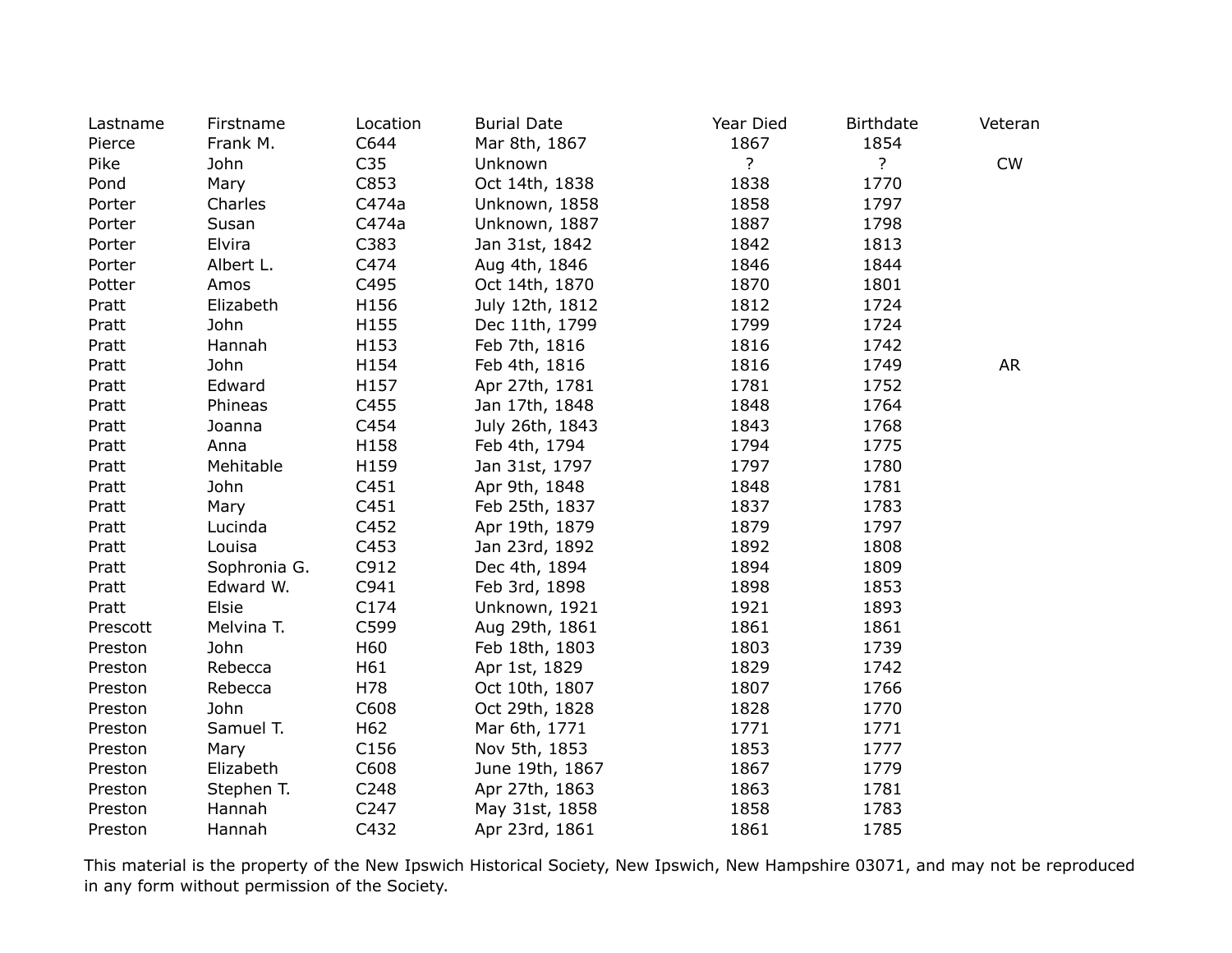| Lastname | Firstname    | Location         | <b>Burial Date</b> | Year Died | <b>Birthdate</b> | Veteran   |
|----------|--------------|------------------|--------------------|-----------|------------------|-----------|
| Preston  | Isaac        | C560             | Sept 29th, 1869    | 1869      | 1786             |           |
| Preston  | Sarah S.     | C560             | Aug 7th, 1844      | 1844      | 1787             |           |
| Preston  | Rebecca      | C608             | Oct 10th, 1807     | 1807      | 1800             |           |
| Preston  | John         | C635             | Mar 5th, 1867      | 1867      | 1802             |           |
| Preston  | Stephen H.   | C246             | Oct 27th, 1814     | 1814      | 1806             |           |
| Preston  | Elizabeth S. | C635             | Dec 20th, 1882     | 1882      | 1808             |           |
| Preston  | Maria        | C608             | May 1st, 1830      | 1830      | 1809             |           |
| Preston  | William H.   | C608             | Jan 21st, 1865     | 1865      | 1811             |           |
| Preston  | John H.      | C707             | Oct 15th, 1853     | 1853      | 1814             |           |
| Preston  | H. Otis      | C <sub>251</sub> | Dec 28th, 1902     | 1902      | 1820             |           |
| Preston  | Maria        | C433             | Jan 15th, 1829     | 1829      | 1823             |           |
| Preston  | Charles B.   | C629             | Dec 29th, 1897     | 1897      | 1825             |           |
| Preston  | Martha       | C433             | Jan 17th, 1829     | 1829      | 1825             |           |
| Preston  | Malissa      | C433             | June 1st, 1832     | 1832      | 1827             |           |
| Preston  | Clarissa N.  | C <sub>251</sub> | Jan 1st, 1903      | 1903      | 1828             |           |
| Preston  | John L.      | C635             | June 19th, 1836    | 1836      | 1829             |           |
| Preston  | Martha M.    | C635             | Dec 14th, 1902     | 1902      | 1833             |           |
| Preston  | Elizabeth A. | C635             | Feb 28th, 1837     | 1837      | 1834             |           |
| Preston  | William A.   | C635             | Dec 5th, 1902      | 1902      | 1834             |           |
| Preston  | Maria A.T.   | C635             | Mar 18th, 1851     | 1851      | 1836             |           |
| Preston  | Frank W.     | C635             | Aug 29th, 1905     | 1905      | 1838             |           |
| Preston  | Fannie H.    | C635             | Mar 29th, 1865     | 1865      | 1840             |           |
| Preston  | Sarah E.     | C635             | Mar 26th, 1842     | 1842      | 1840             |           |
| Preston  | Eddie        | C628             | Nov 4th, 1879      | 1879      | 1874             |           |
| Prichard | Paul         | H81              | Sept 29th, 1785    | 1785      | 1726             |           |
| Prichard | Hannah       | H82              | Dec 13th, 1810     | 1810      | 1729             |           |
| Prichard | Perley       | H84              | April 2nd, 1775    | 1775      | 1747             |           |
| Prichard | Anna         | H85              | Jan 1st, 1798      | 1798      | 1748             |           |
| Prichard | Amos         | H83              | Nov 23rd, 1782     | 1782      | 1751             | AR        |
| Prichard | Jeremiah     | C135             | Aug 10th, 1813     | 1813      | 1756             | <b>AR</b> |
| Prichard | William      | C14              | July 25th, 1835    | 1835      | 1759             | <b>AR</b> |
| Prichard | John         | C <sub>211</sub> | Jan 17th, 1843     | 1843      | 1767             |           |
| Prichard | Louisa       | C210             | Sept 9th, 1850     | 1850      | 1779             |           |
| Prichard | Hannah       | C <sub>254</sub> | Aug 25th, 1850     | 1850      | 1780             |           |
| Prichard | Nancy        | C133             | July 9th, 1857     | 1857      | 1784             |           |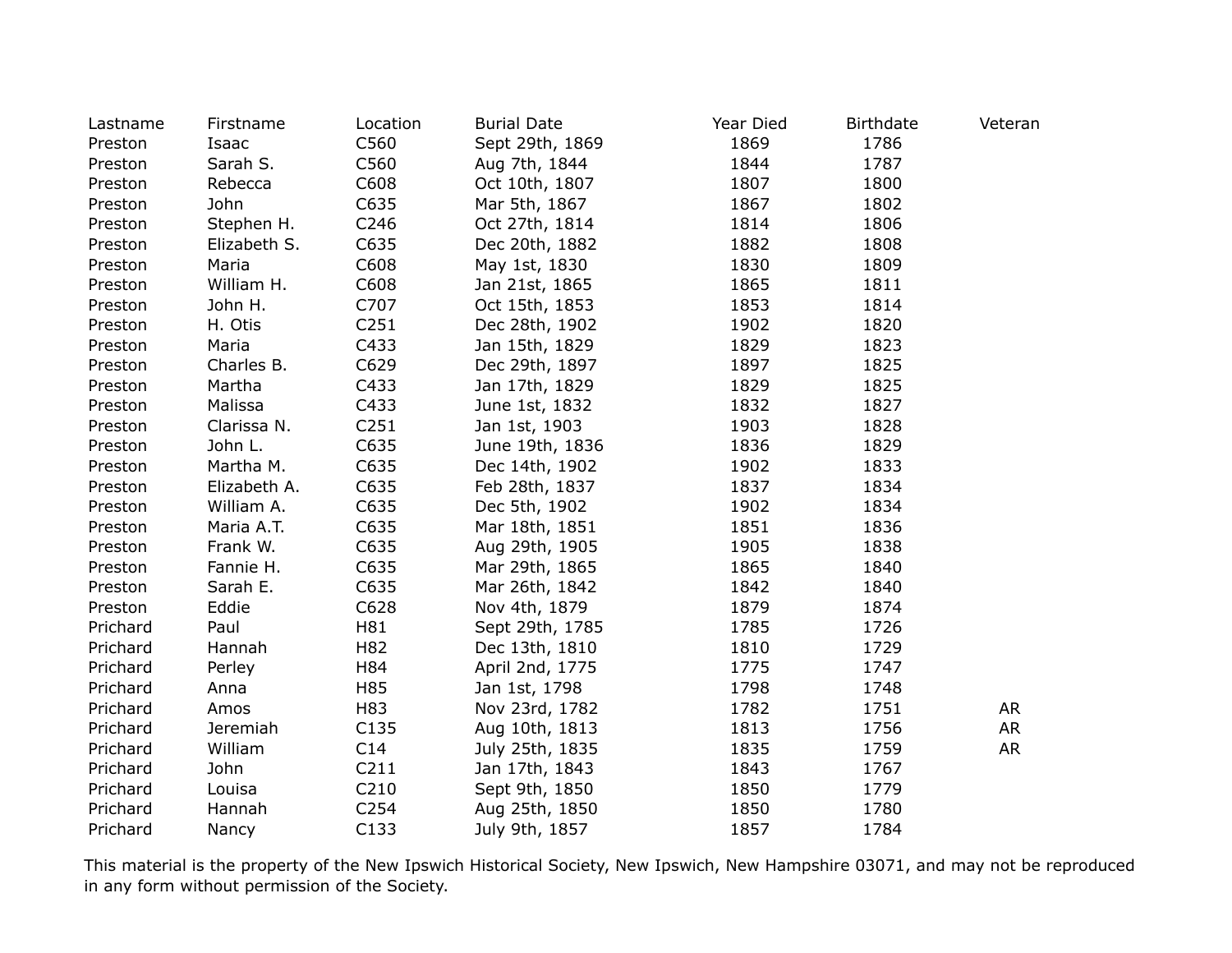| Lastname | Firstname    | Location         | <b>Burial Date</b> | Year Died | <b>Birthdate</b> | Veteran |
|----------|--------------|------------------|--------------------|-----------|------------------|---------|
| Prichard | Jeremiah     | C134             | Jan 30th, 1866     | 1866      | 1785             | $\vee$  |
| Prichard | Asa          | C797             | Aug 31st, 1858     | 1858      | 1793             |         |
| Prichard | Caroline M.  | C797             | Oct 3th, 1874      | 1874      | 1794             |         |
| Prichard | Francis P.   | C214             | Nov 4th, 1850      | 1850      | 1807             |         |
| Prichard | Deidamia     | C73              | Jan 18th, 1832     | 1832      | 1808             |         |
| Prichard | Lucy W.      | C <sub>213</sub> | Aug 22nd, 1854     | 1854      | 1809             |         |
| Prichard | Sumner       | C842             | Feb 27th, 1855     | 1855      | 1810             |         |
| Prichard | Hartwell P.  | C12              | Oct 18th, 1831     | 1831      | 1812             |         |
| Prichard | Mary A.      | C55              | Dec 14th, 1905     | 1905      | 1812             |         |
| Prichard | William      | C839             | Jan 7th, 1873      | 1873      | 1812             |         |
| Prichard | Mary M.      | C841             | Oct 15th, 1862     | 1862      | 1814             |         |
| Prichard | Gilman       | C128             | Sept 8th, 1818     | 1818      | 1817             |         |
| Prichard | Emily D.     | C130             | Oct 23rd, 1847     | 1847      | 1818             |         |
| Prichard | Lucinda D.   | C838             | Nov 9th, 1881      | 1881      | 1818             |         |
| Prichard | James B.     | C131             | Dec 30th, 1850     | 1850      | 1826             |         |
| Prichard | Martha E.    | C797             | Apr 11th, 1890     | 1890      | 1831             |         |
| Prichard | Andrew W.    | C797             | Dec 25th, 1836     | 1836      | 1835             |         |
| Prichard | George M.    | C797             | Nov 7th, 1839      | 1839      | 1837             |         |
| Prichard | Sarah L.     | C212             | Aug 21st, 1840     | 1840      | 1839             |         |
| Prichard | Elizabeth T. | C212             | Sept 7th, 1847     | 1847      | 1846             |         |
| Prichard | Francis W.   | C7               | Unknown, 1899      | 1899      | 1851             |         |
| Prichard | Laura        | C7               | Unknown, 1942      | 1942      | 1851             |         |
| Proctor  | Mehitable    | C303             | Apr 6th, 1832      | 1832      | 1790             |         |
| Proctor  | William G.   | C302             | Sept 11th, 1842    | 1842      | 1816             |         |
| Proctor  | Haney A.     | C907             | Feb 25th, 1867     | 1867      | 1828             |         |
| Proctor  | Juliette C.  | C781             | Dec 16th, 1858     | 1858      | 1830             |         |
| Proctor  | Stephen W.   | C781             | Aug 4th, 1862      | 1862      | 1835             |         |
| Proctor  | Lucy Ann     | C322             | Jan 24th, 1908     | 1908      | ?                |         |
| Putnam   | Elizabeth    | C517             | June 22nd, 1823    | 1823      | 1741             |         |
| Putnam   | Mary E.      | S184             | Feb 26th, 1868     | 1868      | 1867             |         |
| Ramsdell | Relief H.    | C8               | Unknown, 1840      | 1840      | 1760             |         |
| Ramsdell | Phebe H.     | C <sub>8</sub>   | Oct 23rd, 1861     | 1861      | 1775             |         |
| Ramsdell | Amos         | C8               | Dec 17th, 1852     | 1852      | 1786             |         |
| Ramsdell | Amos         | C <sub>8</sub>   | Mar 5th, 1862      | 1862      | 1801             |         |
| Ramsdell | George       | S185             | Oct 1st, 1890      | 1890      | 1803             |         |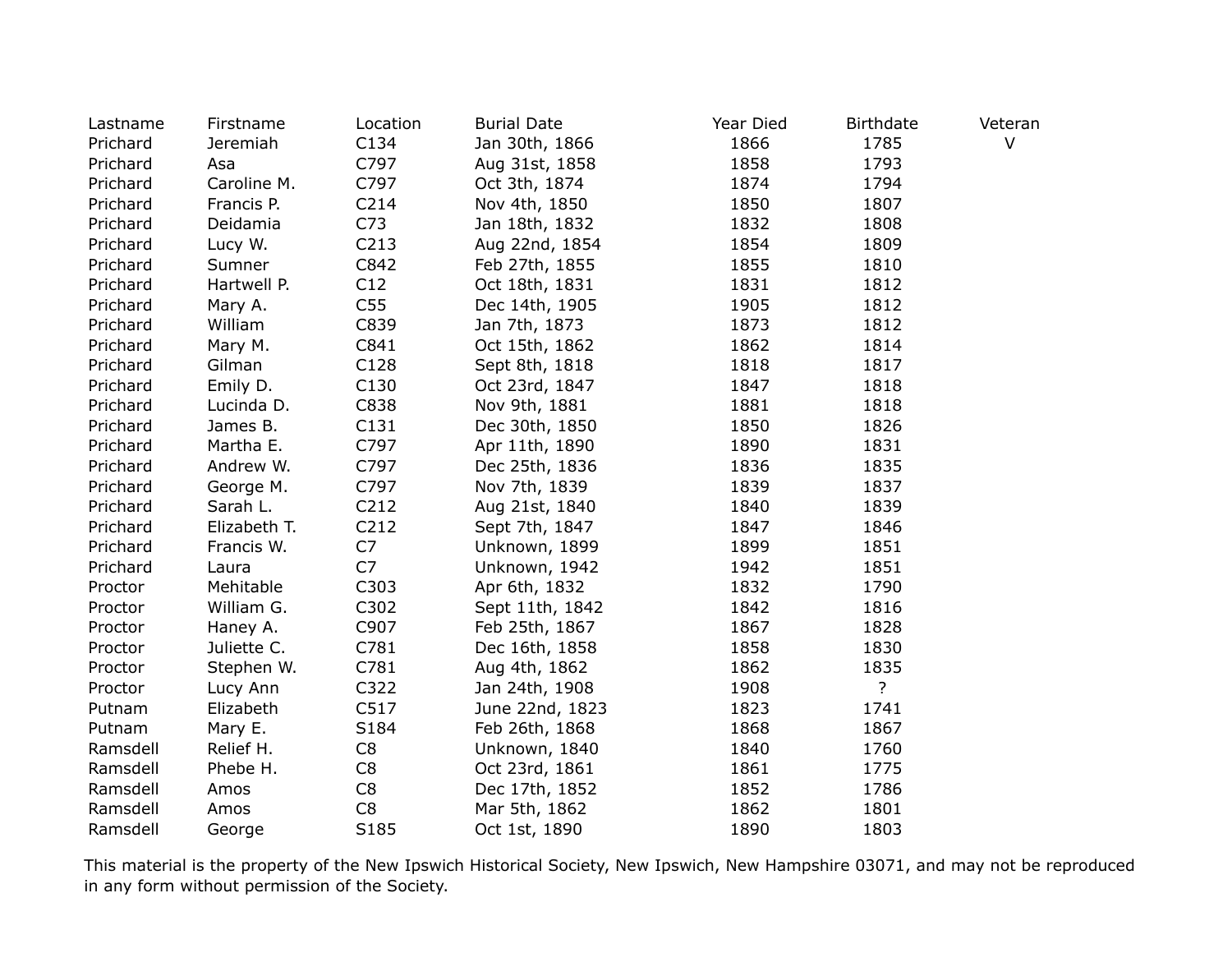| Lastname   | Firstname    | Location         | <b>Burial Date</b> | Year Died | <b>Birthdate</b> | Veteran   |
|------------|--------------|------------------|--------------------|-----------|------------------|-----------|
| Ramsdell   | Daniel       | C <sub>8</sub>   | Nov 11th, 1877     | 1877      | 1805             |           |
| Ramsdell   | Lucy P.      | S185             | June 6th, 1893     | 1893      | 1805             |           |
| Ramsdell   | Mary A. S.   | C <sub>8</sub>   | June 17th, 1865    | 1865      | 1807             |           |
| Ramsdell   | Phebe H.     | C <sub>8</sub>   | Apr 16th, 1838     | 1838      | 1816             |           |
| Ramsdell   | George       | C807             | Unknown, 1906      | 1906      | 1825             | CW        |
| Ramsdell   | Sarah A.C.   | C807             | Unknown, 1899      | 1899      | 1825             |           |
| Ramsdell   | Sarah J.A.   | C <sub>8</sub>   | Mar 31st, 1860     | 1860      | 1827             |           |
| Ramsdell   | Henrietta L. | C <sub>8</sub>   | Feb 4th, 1842      | 1942      | 1836             |           |
| Ramsdell   | Mary A.      | C <sub>8</sub>   | Feb 8th, 1842      | 1842      | 1838             |           |
| Ramsdell   | Charles H.   | C <sub>8</sub>   | Feb 22nd, 1864     | 1864      | 1841             |           |
| Ramsdell   | Ann E.       | C <sub>8</sub>   | May 20th, 1856     | 1856      | 1843             |           |
| Ramsdell   | William H.   | C <sub>24a</sub> | Dec 3rd, 1907      | 1907      | 1845             |           |
| Ramsdell   | Etta F.      | C806             | Aug 2nd, 1881      | 1881      | 1855             |           |
| Ramsdell   | Lucy T.      | C <sub>8</sub>   | Mar 6th, 1856      | 1856      | 1856             |           |
| Ramsdell   | Helen        | C805             | Unknown            | ?         | ?                |           |
| Reed       | Louisa       | H131             | July 16th, 1810    | 1810      | 1800             |           |
| Reed       | Josiah R.    | C639             | Jan 24th, 1872     | 1872      | 1806             |           |
| Reed       | Lucinda G.   | C638             | June 11th, 1898    | 1898      | 1810             |           |
| Reed       | Susan        | S163             | Jan 29th, 1846     | 1846      | 1813             |           |
| Reed       | Helen E.     | C637             | Aug 17th, 1864     | 1864      | 1844             |           |
| Remington  | Lake         | C691             | Mar 4th, 1879      | 1879      | 1813             |           |
| Remington  | Sarah A.     | C691             | Nov 8th, 1879      | 1879      | 1817             |           |
| Remington  | Charles A.   | C689             | Dec 21st, 1870     | 1870      | 1842             |           |
| Remington  | Walter D.    | C690             | Mar 22nd, 1868     | 1868      | 1847             |           |
| Rice       | Emma M.      | C771             | Mar 18th, 1854     | 1854      | 1852             |           |
| Richardson | <b>Silas</b> | H <sub>28</sub>  | Mar 25th, 1775     | 1775      | 1734             |           |
| Richardson | Sarah        | C175             | Dec 10th, 1836     | 1836      | 1750             |           |
| Richardson | Ebenezer     | C176             | Mar 18th, 1827     | 1827      | 1755             |           |
| Robbins    | Naomi        | C456             | May 11th, 1887     | 1887      | 1795             |           |
| Robinson   | Charles E.   | C <sub>250</sub> | Mar 1st, 1905      | 1905      | 1845             | <b>CW</b> |
| Robinson   | Ellen L.P.   | C <sub>250</sub> | Feb 26th, 1920     | 1920      | 1845             |           |
| Robinson   | Mamie E.     | C249             | July 16th, 1879    | 1879      | 1871             |           |
| Robinson   | Henry        | C252b            | June 13th, 1954    | 1954      | 1876             |           |
| Robinson   | Margaret     | C252b            | Nov 30th, 1935     | 1935      | 1880             |           |
| Robinson   | Edward       | C252a            | July 23rd, 1927    | 1927      | 1908             |           |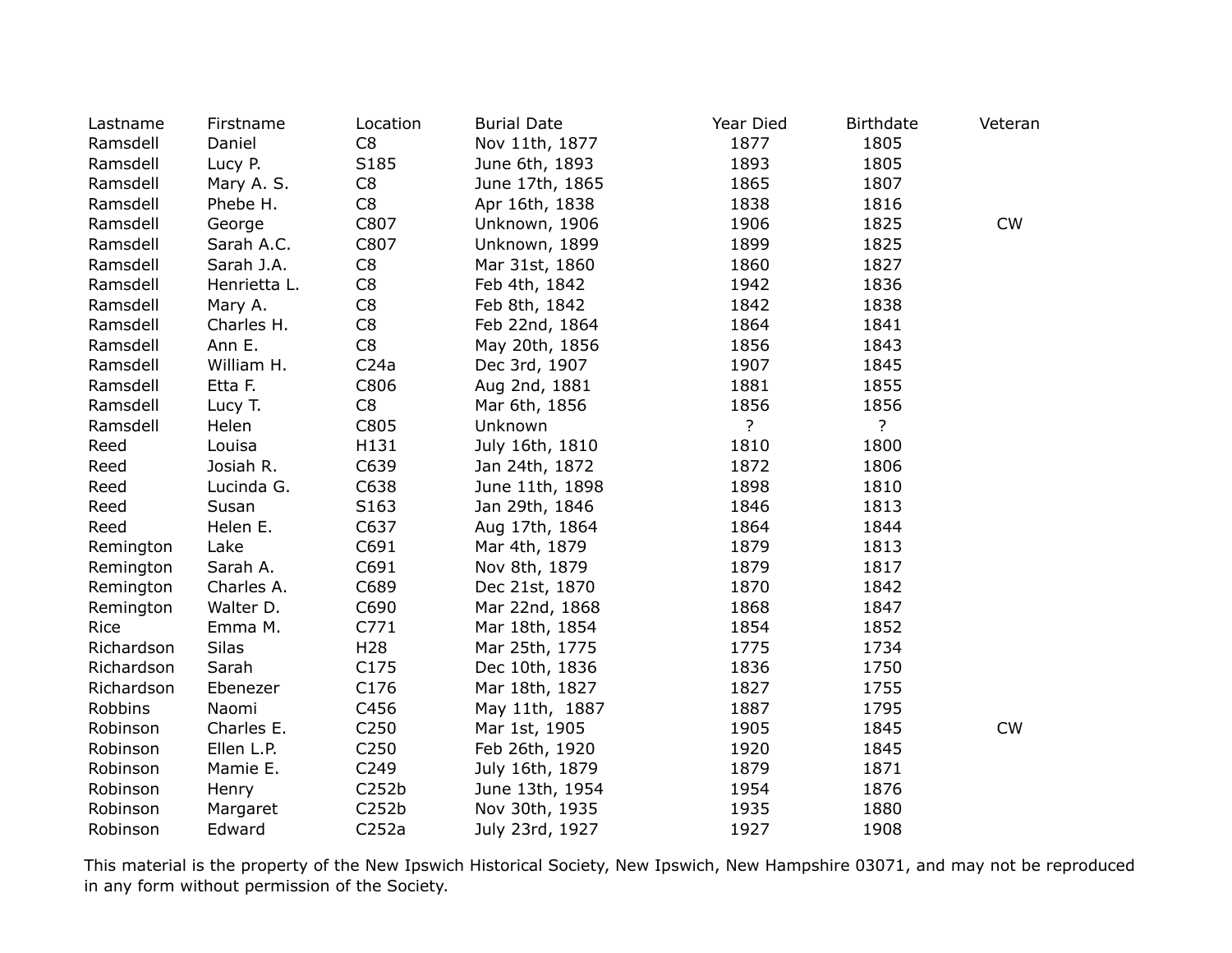| Lastname  | Firstname    | Location        | <b>Burial Date</b> | Year Died | <b>Birthdate</b> | Veteran |
|-----------|--------------|-----------------|--------------------|-----------|------------------|---------|
| Royce     | Arthur E.    | C880            | Oct 9th, 1890      | 1890      | 1886             |         |
| Royce     | Ethel M.     | C880            | Sept 8th, 1873     | 1873      | 1892             |         |
| Russell   | Soloman      | C652            | Nov 18th, 1875     | 1875      | 1788             |         |
| Russell   | Mary         | C198            | May 20th, 1814     | 1814      | 1791             |         |
| Russell   | Mary         | C651            | Nov 4th, 1879      | 1879      | 1793             |         |
| Russell   | S.A.         | C504            | Unknown, 1890      | 1890      | 1821             |         |
| Russell   | Emily        | C504            | Unknown, 1912      | 1912      | 1823             |         |
| Russell   | Lysander E.  | C649            | July 12th, 1857    | 1857      | 1824             |         |
| Russell   | Emily        | C648            | May 18th, 1875     | 1875      | 1826             |         |
| Russell   | Mary E.      | C856            | May 27th, 1857     | 1857      | 1833             |         |
| Russell   | Lewis E.     | C650            | June 5th, 1853     | 1853      | 1838             |         |
| Russell   | Mary E.      | C855            | Aug 4th, 1879      | 1879      | 1857             |         |
| Russell   | Cassie M.    | C919            | Nov 22nd, 1893     | 1893      | 1889             |         |
| Ryan      | Rodgers      | S <sub>15</sub> | July 11th, 1853    | 1853      | 1785             |         |
| Ryan      | Mary         | S15             | May 29th, 1832     | 1832      | 1792             |         |
| Ryan      | William L.   | S15             | Sept 30th, 1824    | 1824      | 1822             |         |
| Ryan      | George W.    | S15             | Oct 25th, 1847     | 1847      | 1825             |         |
| Safford   | Benjamin     | H180            | April 25th, 1810   | 1810      | 1717             |         |
| Safford   | Prudence     | H180            | Sept 8th, 1784     | 1784      | 1718             |         |
| Safford   | Hannah       | H181            | Dec 10th, 1807     | 1807      | 1762             |         |
| Safford   | John W.      | C138            | Feb 10th, 1813     | 1813      | 1812             |         |
| Sanders   | George       | C40             | Nov 3rd, 1867      | 1867      | 1803             |         |
| Sanders   | Caroline     | C39             | Feb 8th, 1849      | 1849      | 1805             |         |
| Sanders   | N. Edwin     | C345            | Oct 21st, 1849     | 1849      | 1832             |         |
| Sanders   | Clasendon M. | C36             | Aug 14th, 1896     | 1896      | 1834             |         |
| Sanders   | L. Preston   | C344            | Mar 25th, 1842     | 1842      | 1840             |         |
| Sanders   | Mary H.      | C37             | Mar 4th, 1842      | 1842      | 1840             |         |
| Sanders   | Ellen F.     | C342            | Mar 23rd, 1853     | 1853      | 1845             |         |
| Sanders   | Willie       | C343            | Oct 18th, 1847     | 1847      | 1847             |         |
| Sanders   | Eugene G.    | C38             | June 23rd, 1865    | 1865      | 1852             |         |
| Sanderson | James        | C315            | Feb 10th, 1830     | 1830      | 1751             |         |
| Sanderson | Grace        | C314            | April 2nd, 1825    | 1825      | 1756             |         |
| Sanderson | Lucy L.      | C546            | June 4th, 1883     | 1883      | 1793             |         |
| Sanderson | Isaac        | C547            | Mar 22nd, 1845     | 1845      | 1794             |         |
| Sanderson | John         | C313            | May 4th, 1858      | 1858      | 1800             |         |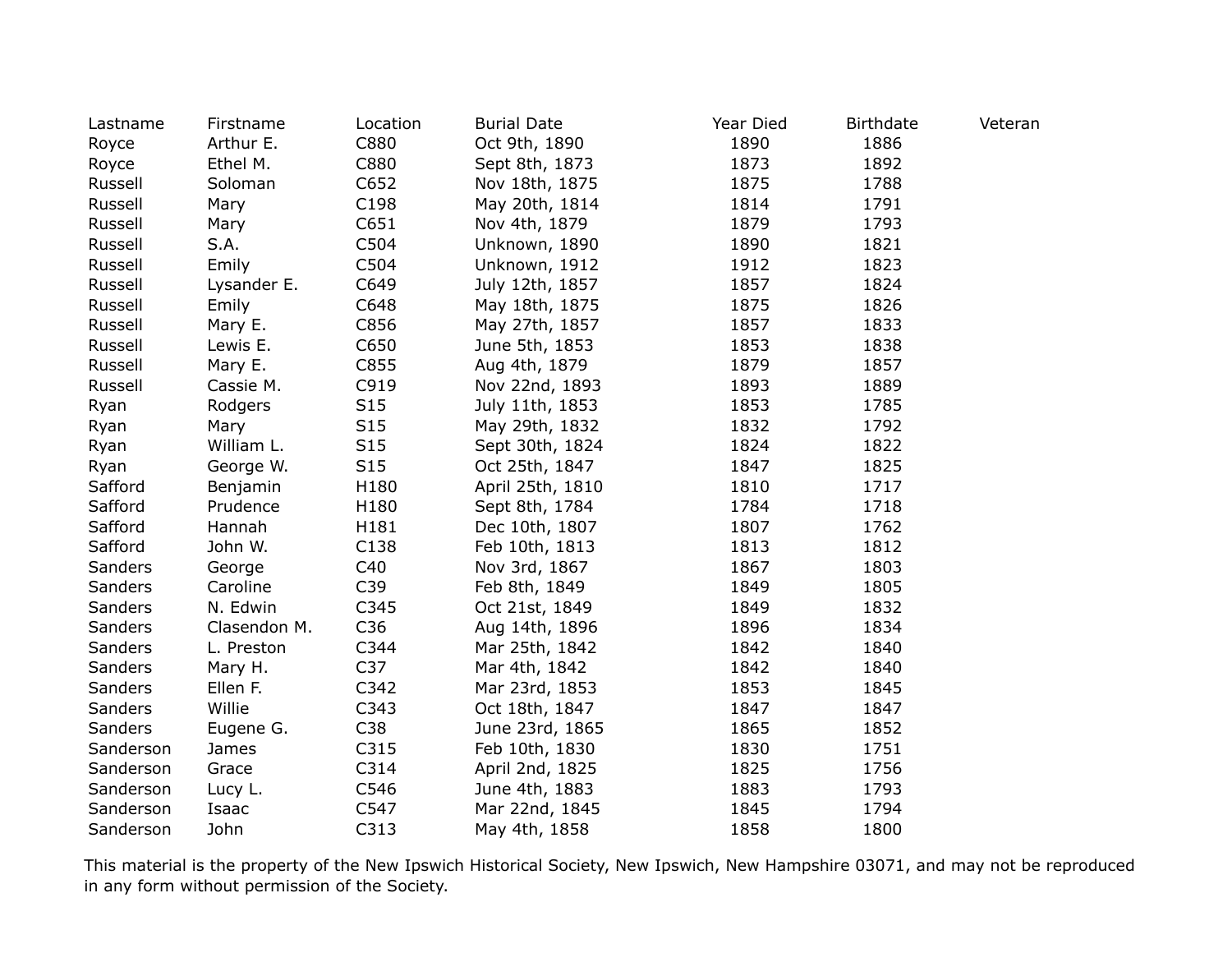| Lastname          | Firstname    | Location | <b>Burial Date</b> | Year Died      | <b>Birthdate</b> | Veteran |
|-------------------|--------------|----------|--------------------|----------------|------------------|---------|
| Sanderson         | Elizabeth T. | C545     | Sept 28th, 1844    | 1844           | 1816             |         |
| Sanderson         | Sophia       | C544     | June 30th, 1845    | 1845           | 1825             |         |
| Sanderson         | James T.     | C311     | April 23rd, 1826   | 1826           | 1826             |         |
| Sanderson         | George T.    | C312     | Sept 19th, 1833    | 1833           | 1831             |         |
| Sargent           | Emaline A.T. | C932     | Unknown, 1904      | 1904           | 1836             |         |
| Sargent           | Miland       | C932     | Unknown            | ?              | 1838             |         |
| Sargent           | Ida B.       | C932     | Unknown            | $\overline{?}$ | 1860             |         |
| Sargent           | Frank E.     | C932     | Unknown, 1907      | 1907           | 1861             |         |
| Sargent           | Henry G.     | C932     | Unknown, 1897      | 1897           | 1871             |         |
| Sawtell           | Hannah       | H149     | Oct 7th, 1775      | 1775           | 1699             |         |
| Sawtell           | John         | C883     | April 5th, 1861    | 1861           | 1779             |         |
| Sawtell           | Mary         | C883     | July 15th, 1875    | 1875           | 1791             |         |
| Sawyer            | Louisa       | C549     | Dec 8th, 1833      | 1833           | 1811             |         |
| Sawyer            | Lois         | C548     | Oct 10th, 1836     | 1836           | 1818             |         |
| Scripture         | Oliver       | C294     | July 27th, 1821    | 1821           | 1750             |         |
| Scripture         | Jane         | C293     | Apr 22nd, 1837     | 1837           | 1757             |         |
| <b>Scriptures</b> | James P.     | H148     | July 3rd, 1804     | 1804           | 1794             |         |
| Searle            | Calvin E.    | C199     | Unknown, 1903      | 1903           | 1825             |         |
| Searle            | Harriet      | C199     | Unknown, 1913      | 1913           | 1826             |         |
| Searle            | Henry        | C199     | Unknown, 1919      | 1919           | 1849             |         |
| Searle            | Willie L.    | C199     | Sept 19th, 1890    | 1890           | 1857             |         |
| Shattuck          | John         | C337     | April 21st, 1816   | 1816           | 1757             |         |
| Shattuck          | <b>Betsy</b> | H183     | Jan 3rd, 1798      | 1798           | 1759             |         |
| Shattuck          | <b>Betsy</b> | C335     | Aug 26th, 1822     | 1822           | 1762             |         |
| Shattuck          | Francis      | C444     | Apr 8th, 1842      | 1842           | 1794             |         |
| Shattuck          | Rebecca      | C336     | May 4th, 1817      | 1817           | 1797             |         |
| Shattuck          | Shebuel      | C447     | Unknown, 1846      | 1846           | 1797             |         |
| Shattuck          | Eliza H.     | C447     | Unknown, 1863      | 1863           | 1799             |         |
| <b>Shattuck</b>   | Harriet M.   | C444     | Jan 17th, 1843     | 1843           | 1819             |         |
| Shattuck          | Charles H.   | C16      | April 19th, 1827   | 1827           | 1827             |         |
| Shattuck          | Charles T.   | C444     | Aug 20th, 1855     | 1855           | 1829             |         |
| Shattuck          | A. Franklin  | C871     | Unknown, 1895      | 1895           | 1832             |         |
| Shattuck          | Charles H.   | C346     | Mar 19th, 1847     | 1847           | 1835             |         |
| Shattuck          | John B.      | C446     | Aug 9th, 1863      | 1863           | 1835             | CW      |
| Shattuck          | Mary C.L.    | C872     | Unknown, 1903      | 1903           | 1846             |         |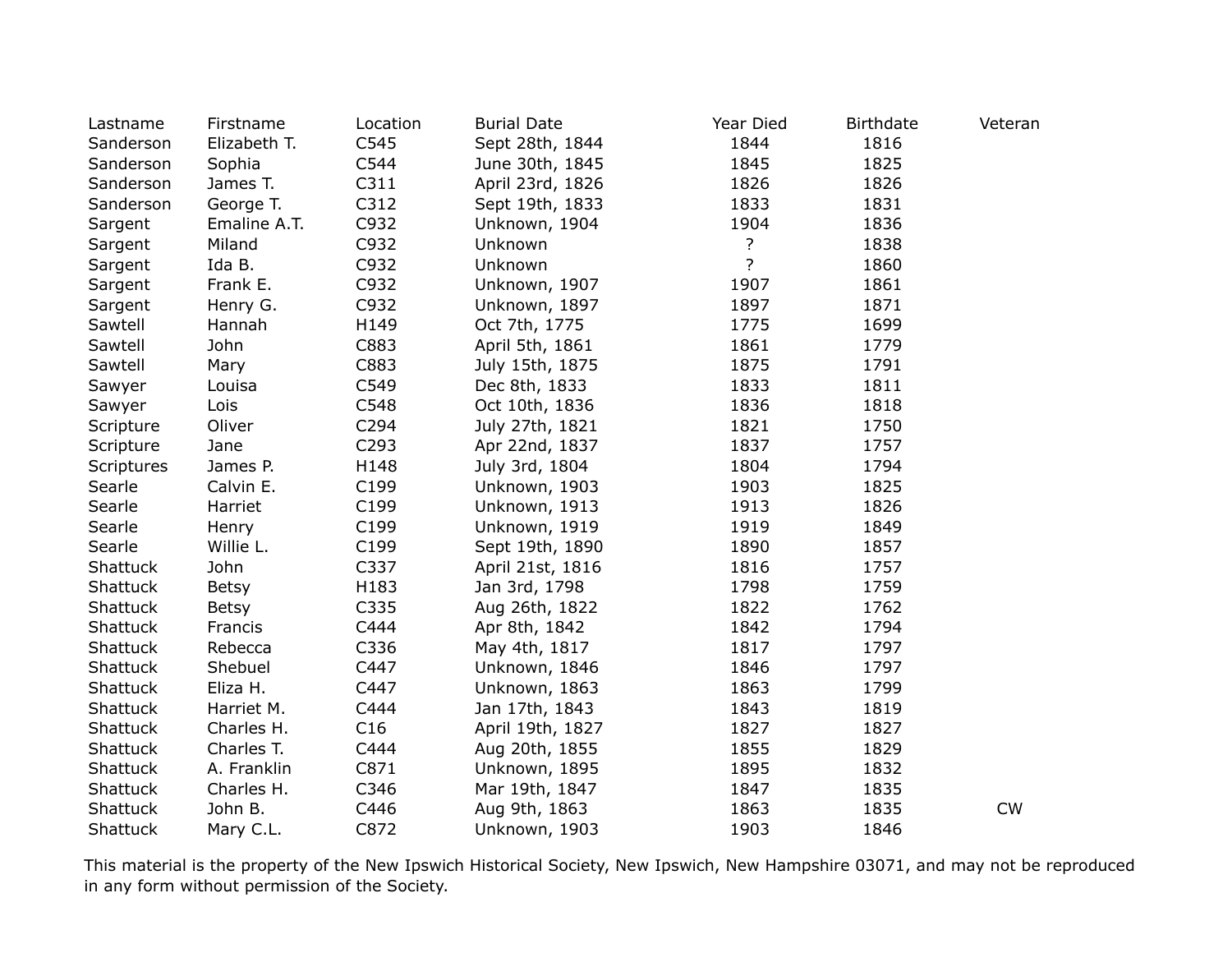| Lastname  | Firstname    | Location         | <b>Burial Date</b> | Year Died | <b>Birthdate</b> | Veteran |
|-----------|--------------|------------------|--------------------|-----------|------------------|---------|
| Shepard   | Harriet A.   | C673             | Jan 30th, 1872     | 1872      | 1831             |         |
| Silver    | Francis J.   | C924             | Nov 9th, 1887      | 1887      | 1887             |         |
| Simonds   | Charles T.   | S10              | Aug 17th, 1850     | 1850      | 1749             |         |
| Simonds   | James        | S12              | Oct 9th, 1882      | 1882      | 1802             |         |
| Simonds   | Hannah W.    | S11              | May 18th, 1888     | 1888      | 1810             |         |
| Simonds   | Josephine W. | C790             | April 7th, 1915    | 1915      | 1839             |         |
| Smith     | Moses        | C132             | Oct 22nd, 1810     | 1810      | 1761             |         |
| Smith     | Abijah       | C307             | Nov 9th, 1825      | 1825      | 1765             |         |
| Smith     | Hannah       | C306             | Oct 10th, 1829     | 1829      | 1775             |         |
| Smith     | Betsy        | C436             | Feb 2nd, 1840      | 1840      | 1788             |         |
| Smith     | Jeremiah     | S183             | July 4th, 1872     | 1872      | 1797             |         |
| Smith     | Lucy         | C394             | April 22nd, 1827   | 1827      | 1797             |         |
| Smith     | Betsy S.     | S182             | May 6th, 1885      | 1885      | 1802             |         |
| Smith     | Fanny W.     | C607             | Sept 10th, 1860    | 1860      | 1809             |         |
| Smith     | Albert       | C304             | Sept 5th, 1831     | 1831      | 1812             |         |
| Smith     | N.M.         | C502             | Apr 17th, 1885     | 1885      | 1814             |         |
| Smith     | Isabel       | C503             | Jan 10th, 1892     | 1892      | 1821             |         |
| Smith     | Mary B.      | C428a            | June 23rd, 1908    | 1908      | 1826             |         |
| Smith     | Cyrus F.     | C428a            | May 15th, 1903     | 1903      | 1831             |         |
| Smith     | Frederick B. | C606             | Feb 27th, 1904     | 1904      | 1834             |         |
| Smith     | Jane         | S179             | Feb 19th, 1842     | 1842      | 1836             |         |
| Smith     | Jane         | S180             | Feb 4th, 1844      | 1844      | 1844             |         |
| Smith     | Marcia       | S181             | Aug 9th, 1845      | 1845      | 1845             |         |
| Spafford  | Hannah       | C139             | July 9th, 1810     | 1810      | 1754             |         |
| Spalding  | Althina B.   | C308             | Mar 2nd, 1831      | 1831      | 1768             |         |
| Spalding  | Daniel       | C <sub>235</sub> | Jan 9th, 1840      | 1840      | 1788             |         |
| Spalding  | Abigail B.   | C234             | Oct 21st, 1873     | 1873      | 1790             |         |
| Spalding  | Abby T.      | C <sub>233</sub> | Aug 19th, 1840     | 1840      | 1813             |         |
| Spaulding | James        | S74              | June 6th, 1832     | 1832      | 1742             |         |
| Spaulding | Hannah       | S75              | Sept 4th, 1814     | 1814      | 1746             |         |
| Spaulding | Elizabeth    | C216             | Mar 2nd, 1841      | 1841      | 1749             |         |
| Spaulding | Stephen      | C143             | Feb 27th, 1826     | 1826      | 1767             |         |
| Spaulding | Lucy         | C142             | June 27th, 1852    | 1852      | 1780             |         |
| Spaulding | Lydia B.     | C100             | Feb 6th, 1836      | 1836      | 1780             |         |
| Spaulding | Isaac        | C100             | Aug 24th, 1871     | 1871      | 1783             |         |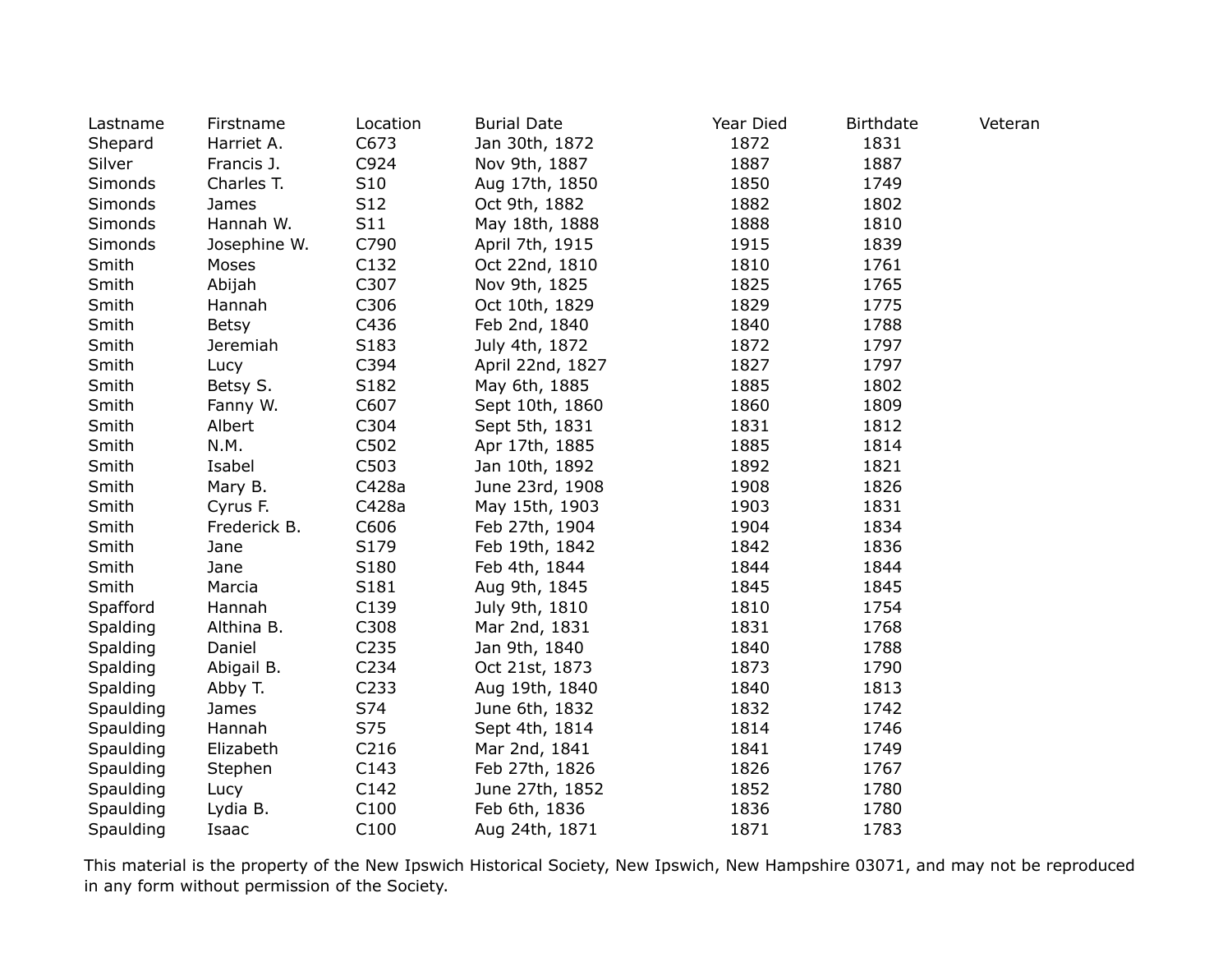| Lastname       | Firstname    | Location          | <b>Burial Date</b> | Year Died      | <b>Birthdate</b> | Veteran |
|----------------|--------------|-------------------|--------------------|----------------|------------------|---------|
| Spaulding      | James        | C766              | Aug 11th, 1874     | 1874           | 1796             |         |
| Spaulding      | John         | C140              | Feb 8th, 1807      | 1807           | 1800             |         |
| Spaulding      | Sophia       | C765              | Feb 20th, 1854     | 1854           | 1801             |         |
| Spaulding      | Lucy         | C140              | April 4th, 1817    | 1817           | 1803             |         |
| Spaulding      | Gilman       | C141              | Sept 19th, 1842    | 1842           | 1804             |         |
| Spaulding      | John         | C140              | March, 1811        | 1811           | 1810             |         |
| Spaulding      | Henry        | C140              | July, 1814         | 1814           | 1812             |         |
| Spaulding      | James M.     | C764              | Oct 6th, 1854      | 1854           | 1823             |         |
| Spaulding      | Maria K.     | C764              | Oct 27th, 1854     | 1854           | 1823             |         |
| Spaulding      | Hannah A.    | C722              | Dec 11th, 1905     | 1905           | 1828             |         |
| Spaulding      | Ellen H.     | C763              | Sept 11th, 1853    | 1853           | 1853             |         |
| Spear          | Joseph       | C317              | Aug 14th, 1818     | 1818           | 1774             |         |
| Spear          | Elizabeth    | C317              | Feb 22nd, 1868     | 1868           | 1779             |         |
| Spear          | Samuel       | C72               | Dec 10th, 1881     | 1881           | 1800             |         |
| Spear          | Lyman        | C571              | July 30th, 1874    | 1874           | 1804             |         |
| Spear          | Eliza        | C71               | Sept 29th, 1891    | 1891           | 1805             |         |
| Spear          | Almerine     | C570              | April 6th, 1869    | 1869           | 1808             |         |
| Spear          | Joseph A.    | C316              | Jan 11th, 1848     | 1848           | 1808             |         |
| Spear          | Emily P.     | C316              | Mar 30th, 1837     | 1837           | 1811             |         |
| Spoor          | William A.   | C185              | Oct 11th, 1812     | 1812           | 1812             |         |
| Spoor          | Anna         | C <sub>1</sub> 85 | Aug 17th, 1816     | 1816           | 1814             |         |
| Spoor          | Juilet       | C186              | April 19th, 1827   | 1827           | 1824             |         |
| <b>Stacy</b>   | Charlie A.   | S24               | Unknown            | $\overline{?}$ | ?                |         |
| <b>Stacy</b>   | Doris O.     | S24               | Unknown            | ?              | ?                |         |
| <b>Stacy</b>   | Eva M.       | S24               | Unknown            | $\overline{?}$ | $\overline{?}$   |         |
| <b>Stark</b>   | Mary J.      | C <sub>252</sub>  | Unknown, 1894      | 1894           | 1824             |         |
| <b>Stark</b>   | Clifton C.   | C <sub>252</sub>  | Unknown, 1877      | 1877           | 1825             |         |
| <b>Stearns</b> | Mary         | C471              | Oct 24th, 1839     | 1839           | 1754             |         |
| <b>Stearns</b> | <b>Betsy</b> | C470              | Nov 6th, 1854      | 1854           | 1778             |         |
| <b>Stearns</b> | Isaac        | C582              | Dec 30th, 1863     | 1863           | 1781             |         |
| <b>Stearns</b> | Jesse        | C51               | Nov 18th, 1866     | 1866           | 1784             |         |
| <b>Stearns</b> | Lucinda D.   | C54               | Oct 9th, 1868      | 1868           | 1789             |         |
| <b>Stearns</b> | Belinda      | C581              | Dec 9th, 1848      | 1848           | 1791             |         |
| <b>Stearns</b> | Almira H.    | S <sub>155</sub>  | Nov 23rd, 1878     | 1878           | 1803             |         |
| <b>Stearns</b> | William C.   | C256              | Feb 19th, 1815     | 1815           | 1813             |         |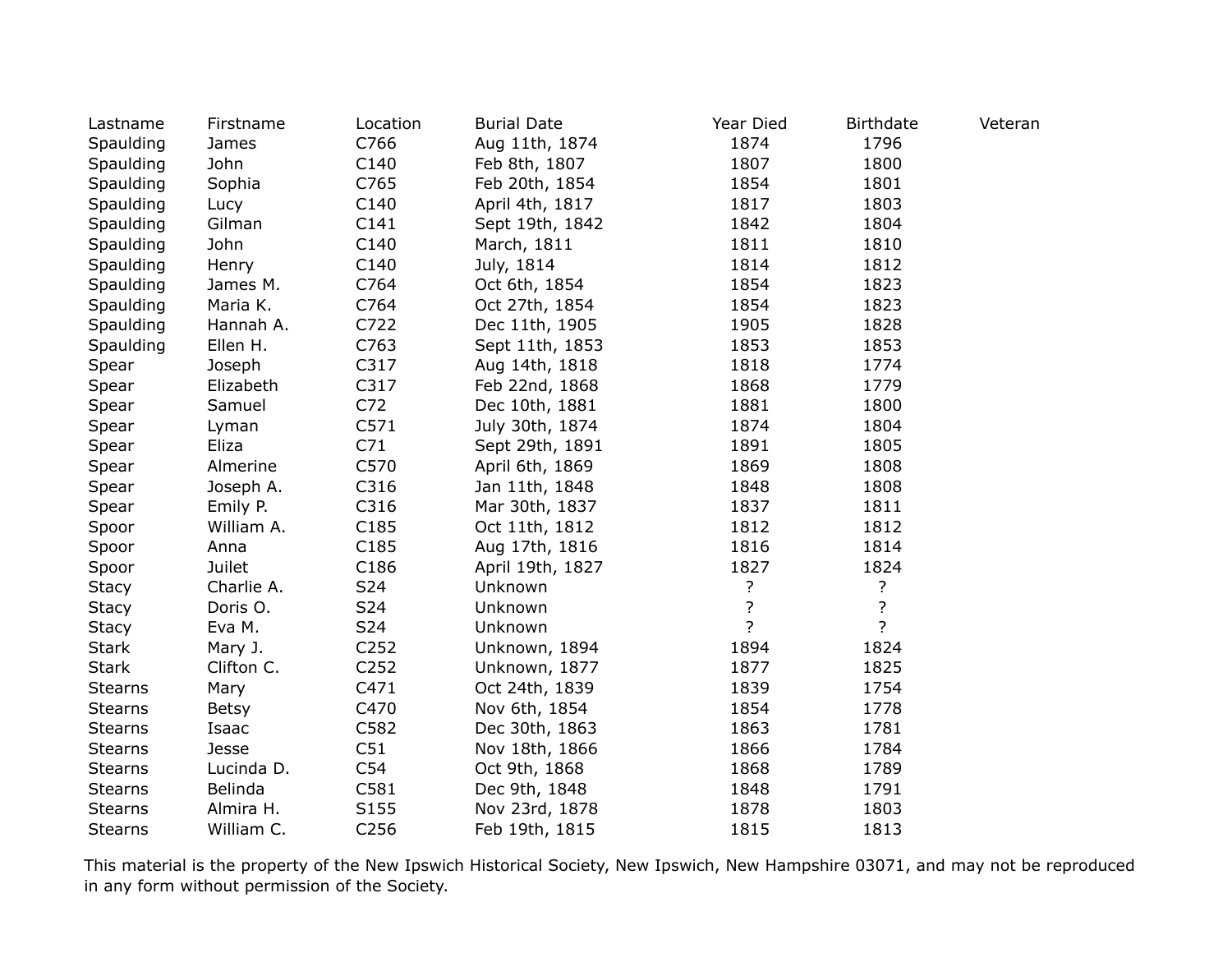| Lastname       | Firstname   | Location        | <b>Burial Date</b> | Year Died      | <b>Birthdate</b> | Veteran |
|----------------|-------------|-----------------|--------------------|----------------|------------------|---------|
| <b>Stearns</b> | Samuel J.   | C255            | Aug 8th, 1816      | 1816           | 1815             |         |
| <b>Stearns</b> | Josiah M.   | C53             | June 12th, 1853    | 1853           | 1818             |         |
| <b>Stearns</b> | Susan E.    | C522            | Oct 26th, 1839     | 1839           | 1839             |         |
| <b>Stearns</b> | Abby M.     | C47             | May 29th, 1860     | 1860           | 1848             |         |
| Stickney       | Joseph      | C348            | Apr 20th, 1818     | 1818           | 1733             |         |
| Stickney       | Moody       | C347            | Nov 15th, 1820     | 1820           | 1767             |         |
| <b>Stiles</b>  | David T.    | C940            | Unknown, 1898      | 1898           | 1827             |         |
| <b>Stiles</b>  | Eddie S.    | C940            | Unknown, 1860      | 1860           | 1857             |         |
| <b>Stiles</b>  | Frank A.    | C940            | Unknown, 1890      | 1890           | 1863             |         |
| Stone          | Ruthy K.    | H46             | June 21st, 1854    | 1854           | 1762             |         |
| Stone          | Jonas       | S124            | Oct 18th, 1853     | 1853           | 1766             |         |
| Stone          | Relief      | S123            | May 27th, 1848     | 1848           | 1771             |         |
| Stone          | Grace W.    | H182            | Nov 4th, 1807      | 1807           | 1774             |         |
| Stone          | Limri       | S125            | Mar 20th, 1859     | 1859           | 1810             |         |
| Stone          | Timothy     | S122            | April 8th, 1814    | 1814           | 1813             |         |
| Stone          | John P.     | S121            | Mar 13th, 1840     | 1840           | 1815             |         |
| Stone          | Jane        | S119            | Jan 5th, 1859      | 1859           | 1840             |         |
| Stone          | Mary        | S120            | Dec 10th, 1855     | 1855           | 1854             |         |
| Stowe          | Aaron W.    | C891            | Unknown, 1902      | 1902           | 1828             |         |
| Stowe          | Joan C.     | C891            | Unknown, 1913      | 1913           | 1831             |         |
| Stratton       | Sarah S.    | H106            | July 1st, 1784     | 1784           | 1745             |         |
| Stratton       | Daniel      | H107            | July 22nd, 1832    | 1832           | 1747             |         |
| Stratton       | Sarah W.    | H108            | Oct 5th, 1825      | 1825           | 1753             |         |
| Stratton       | Mary J.P.   | C173            | Oct 15th, 1878     | 1878           | 1789             |         |
| Stratton       | Raymond     | C173            | Sept 14th, 1838    | 1838           | 1790             |         |
| Stratton       | George      | C617            | Nov 13th, 1896     | 1896           | 1818             |         |
| Stratton       | Sarah J.    | C616            | Aug 9th, 1870      | 1870           | 1818             |         |
| Stratton       | Emagene A.? | C615            | Nov 20th, 1862     | 1862           | 1849             |         |
| Stratton       | H.M.        | C889            | Unknown            | $\overline{?}$ | $\overline{?}$   | CW      |
| Strong         | George A.   | C <sub>24</sub> | Sept 6th, 1847     | 1847           | 1842             |         |
| Sylvester      | Eliza       | S172            | Apr 8th, 1847      | 1847           | 1788             |         |
| Sylvester      | Stephen T.  | S171            | Oct 11th, 1861     | 1861           | 1790             |         |
| Sylvester      | Stephen     | S98             | Oct 24th, 1871     | 1871           | 1817             |         |
| Sylvester      | Merrick     | S173            | Oct 23rd, 1850     | 1850           | 1819             |         |
| Sylvester      | Phebe J.    | S95             | Sept 8th, 1864     | 1864           | 1819             |         |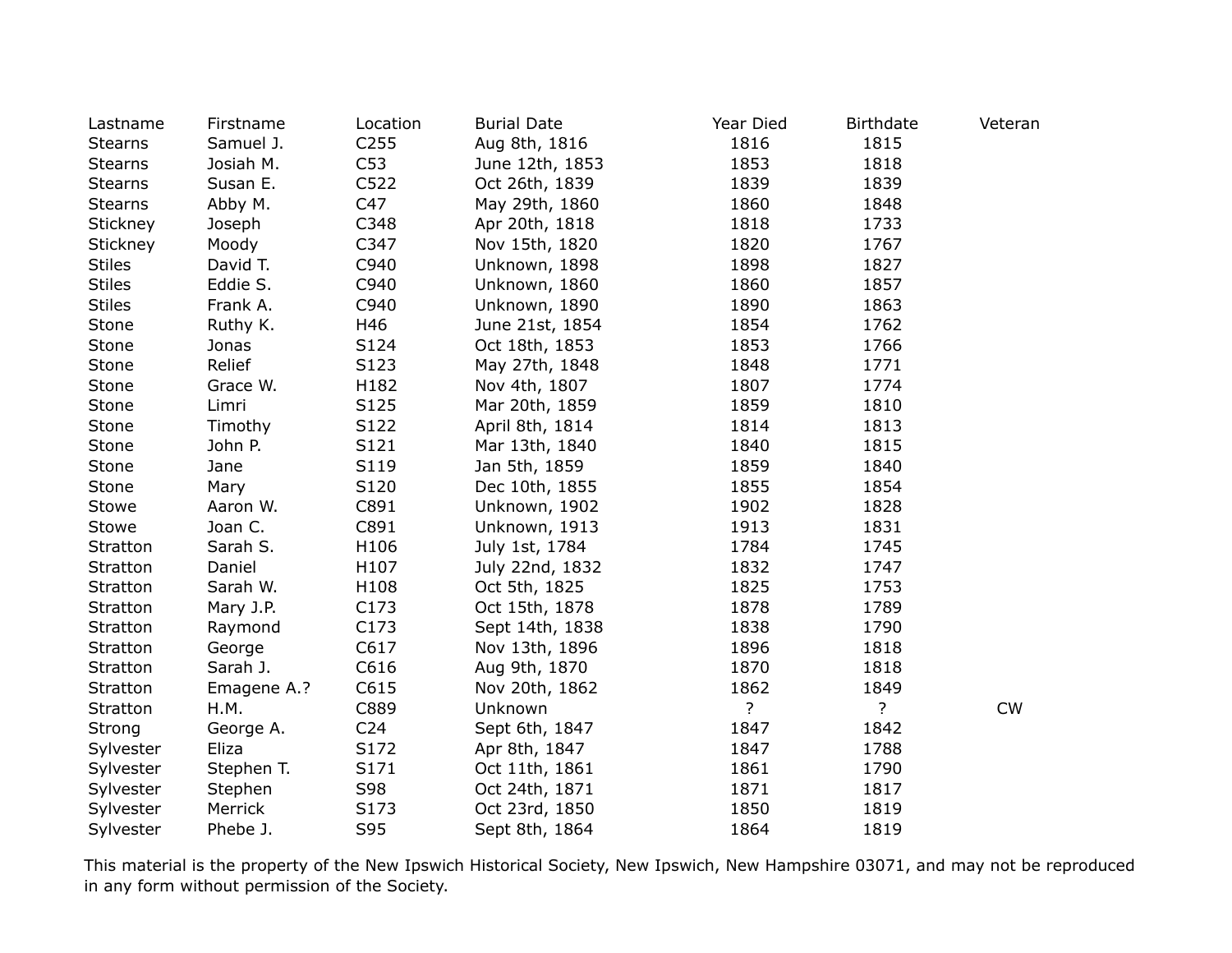| Lastname  | Firstname      | Location         | <b>Burial Date</b> | Year Died | <b>Birthdate</b> | Veteran |
|-----------|----------------|------------------|--------------------|-----------|------------------|---------|
| Sylvester | Eliza A.       | S97              | Jan 10th, 1851     | 1851      | 1820             |         |
| Sylvester | Edwin          | S93              | Aug 21st, 1877     | 1877      | 1824             |         |
| Sylvester | George B.      | S97              | Mar 24th, 1851     | 1851      | 1846             |         |
| Sylvester | Clara T.       | S94              | June 21st 1869     | 1869      | 1854             |         |
| Sylvester | George M.      | S96              | Mar 24th, 1863     | 1863      | 1860             |         |
| Symonds   | Emma J.        | C621             | Feb 17th, 1863     | 1863      | 1863             |         |
| Tabraham  | Robert J.      | C636             | Apr 27th, 1900     | 1900      | $\overline{?}$   |         |
| Tappan    | S.S.           | C <sub>52</sub>  | Unknown, 1890      | 1890      | 1809             |         |
| Tappan    | Eveline L.     | C <sub>52</sub>  | Mar 27th, 1850     | 1850      | 1814             |         |
| Tarbell   | Eliza A.       | C809             | Nov 18th, 1874     | 1874      | 1850             |         |
| Tarbell   | Ina E          | C808             | June 20th, 1874    | 1874      | 1873             |         |
| Taylor    | Reuben         | C <sub>150</sub> | May 9th, 1813      | 1813      | 1736             |         |
| Taylor    | Lucy           | C149             | July 1st, 1814     | 1814      | 1738             |         |
| Taylor    | Thaddeus       | S48              | Sept 11th, 1825    | 1825      | 1744             |         |
| Taylor    | <b>Bridget</b> | S49              | Jan 22nd, 1831     | 1831      | 1746             |         |
| Taylor    | Lebedee        | C148             | Dec 14th, 1845     | 1845      | 1765             |         |
| Taylor    | Lydia          | S136             | Mar 30th, 1849     | 1849      | 1767             |         |
| Taylor    | Ruth           | C147             | Jan 17th, 1853     | 1853      | 1770             |         |
| Taylor    | Abigail        | C325             | Dec 17th, 1864     | 1864      | 1780             |         |
| Taylor    | <b>Betsy</b>   | C558             | Mar 27th, 1861     | 1861      | 1780             |         |
| Taylor    | Perris G.      | S47              | Sept 1st, 1869     | 1869      | 1782             |         |
| Taylor    | Samuel         | S46              | Jan 4th, 1864      | 1864      | 1782             |         |
| Taylor    | Davis          | C833             | Nov 11th, 1859     | 1859      | 1789             |         |
| Taylor    | William        | C558             | June 6th, 1879     | 1879      | 1791             |         |
| Taylor    | Jonathan       | S <sub>2</sub> 3 | Apr 23rd, 1876     | 1876      | 1793             |         |
| Taylor    | Elizabeth      | C832             | July 12th, 1868    | 1868      | 1795             |         |
| Taylor    | Sarah W.       | S23              | Feb 11th, 1877     | 1877      | 1799             |         |
| Taylor    | Sophia         | C145             | Oct 28th, 1837     | 1837      | 1799             |         |
| Taylor    | Asenath        | C146             | July 24th, 1827    | 1827      | 1801             |         |
| Taylor    | Myra           | S42              | Nov 5th, 1827      | 1827      | 1806             |         |
| Taylor    | Warren         | S45              | Mar 15th, 1826     | 1826      | 1808             |         |
| Taylor    | Reuben         | C772             | Nov 19th, 1892     | 1892      | 1809             |         |
| Taylor    | Cynthia        | S44              | Mar 30th, 1816     | 1816      | 1812             |         |
| Taylor    | Henry          | C144             | Apr 12th, 1885     | 1885      | 1812             |         |
| Taylor    | Elizabeth F.   | C772             | Dec 4th, 1898      | 1898      | 1818             |         |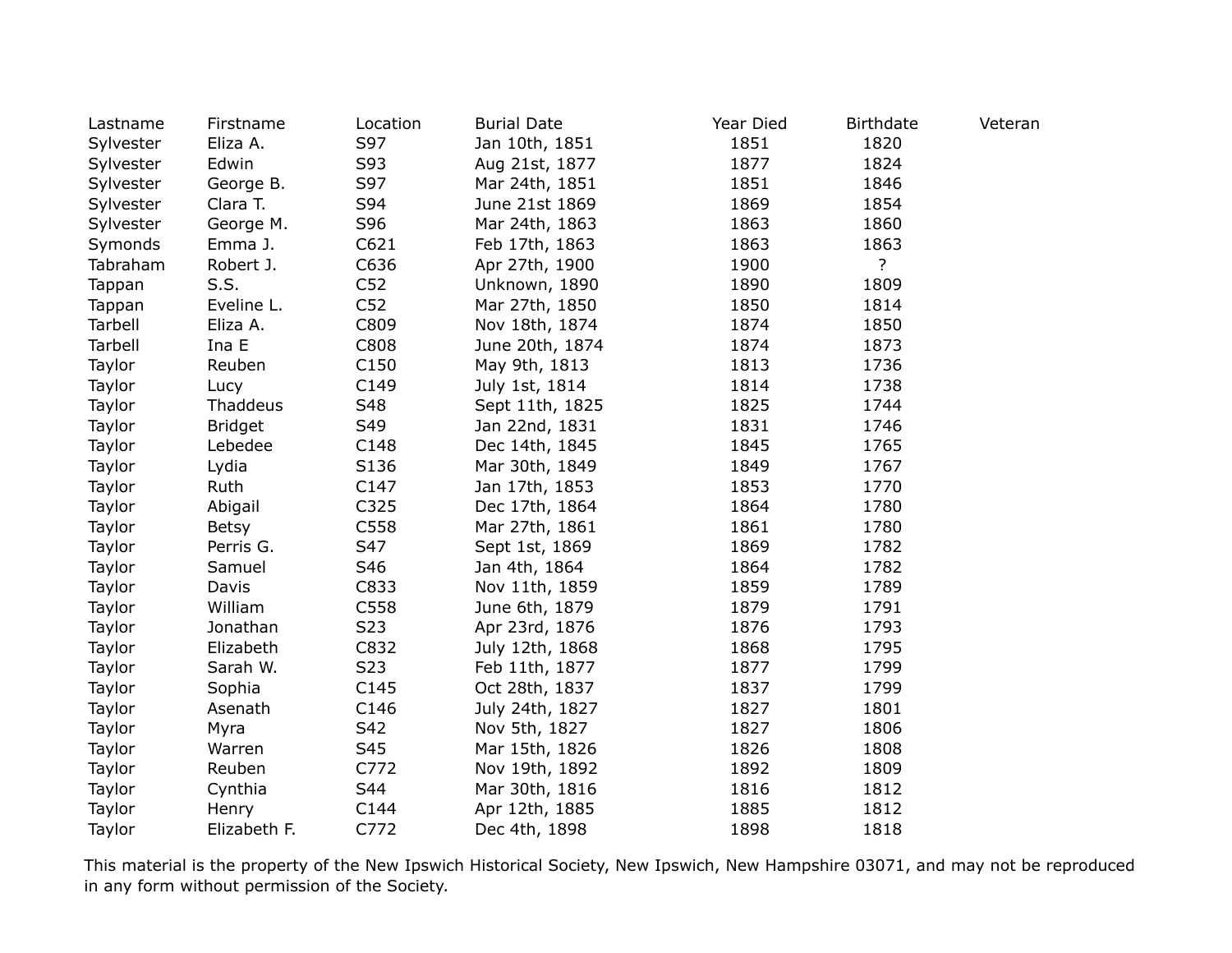| Lastname | Firstname        | Location | <b>Burial Date</b> | Year Died | <b>Birthdate</b> | Veteran |
|----------|------------------|----------|--------------------|-----------|------------------|---------|
| Taylor   | Charles          | S61      | April 12th, 1905   | 1905      | 1820             |         |
| Taylor   | Harriet N.       | S60      | Mar 29th, 1867     | 1867      | 1821             |         |
| Taylor   | David M.         | S22      | Jan 18th, 1853     | 1853      | 1828             |         |
| Taylor   | Alfred           | C945     | Nov 26th, 1899     | 1899      | 1829             |         |
| Taylor   | Albert           | C596     | Mar 22nd, 1883     | 1883      | 1830             |         |
| Taylor   | Lydia M.         | S21      | Feb 5th, 1874      | 1874      | 1830             |         |
| Taylor   | Lizzie R.        | S19      | Mar 14th, 1883     | 1883      | 1834             |         |
| Taylor   | Julia A. F.      | C944     | Dec 29th, 1905     | 1905      | 1835             |         |
| Taylor   | Mary E.          | C595     | May 18th, 1895     | 1895      | 1836             |         |
| Taylor   | Clinton C.       | S58      | Oct 17th, 1861     | 1861      | 1843             |         |
| Taylor   | Mariana          | S59      | Feb 26th, 1851     | 1851      | 1849             |         |
| Taylor   | Charles E.       | S43      | Aug 18th, 1852     | 1852      | 1851             |         |
| Taylor   | Harriet L.       | C772     | Jan 27th, 1859     | 1859      | 1854             |         |
| Taylor   | Mabel L.         | S18      | Feb 11th, 1874     | 1874      | 1873             |         |
| Taylor   | Minnie M.        | C943     | Feb 21st, 1891     | 1891      | 1888             |         |
| Tenney   | Joseph           | S66      | Apr 5th, 1842      | 1842      | 1746             |         |
| Tenney   | Elizabeth        | S65      | June 16th, 1831    | 1831      | 1755             |         |
| Tenney   | Joseph           | S64      | Aug 23rd, 1866     | 1866      | 1774             |         |
| Tenney   | Judith           | S63      | May 11th, 1855     | 1855      | 1774             |         |
| Tenney   | Emmela           | S62      | April 28th, 1808   | 1808      | 1805             |         |
| Tenney   | George E.        | C897     | April 4th, 1866    | 1866      | 1859             |         |
| Tenny    | Barnard          | C745     | July 20th, 1898    | 1898      | 1809             |         |
| Tenny    | Harriet W.       | C745     | Sept 7th, 1881     | 1881      | 1821             |         |
| Tenny    | Alfred           | C174     | July 16th, 1917    | 1917      | 1835             |         |
| Tenny    | Harriet A.       | C174     | Unknown, 1940      | 1940      | 1842             |         |
| Tenny    | Ann <sub>S</sub> | C174     | Dec 11th, 1881     | 1881      | 1845             |         |
| Tenny    | Theodore         | C745     | May 24th, 1873     | 1873      | 1845             |         |
| Tenny    | Eurania          | C745     | June 10th, 1851    | 1851      | 1849             |         |
| Thayer   | Abigail          | C427     | Mar 23rd, 1839     | 1839      | 1771             |         |
| Thayer   | Stephen          | C858     | Jan 11th, 1890     | 1890      | 1807             |         |
| Thayer   | Joanna           | C857     | Apr 15th, 1878     | 1878      | 1808             |         |
| Thayer   | Albert G.        | C498     | Unknown, 1880      | 1880      | 1809             |         |
| Thayer   | Sarah            | C498     | Unknown, 1906      | 1906      | 1816             |         |
| Thayer   | Willie S.        | C854     | Nov 2nd, 1851      | 1851      | 1845             |         |
| Thompson | William R.       | C933     | Unknown, 1916      | 1916      | 1837             |         |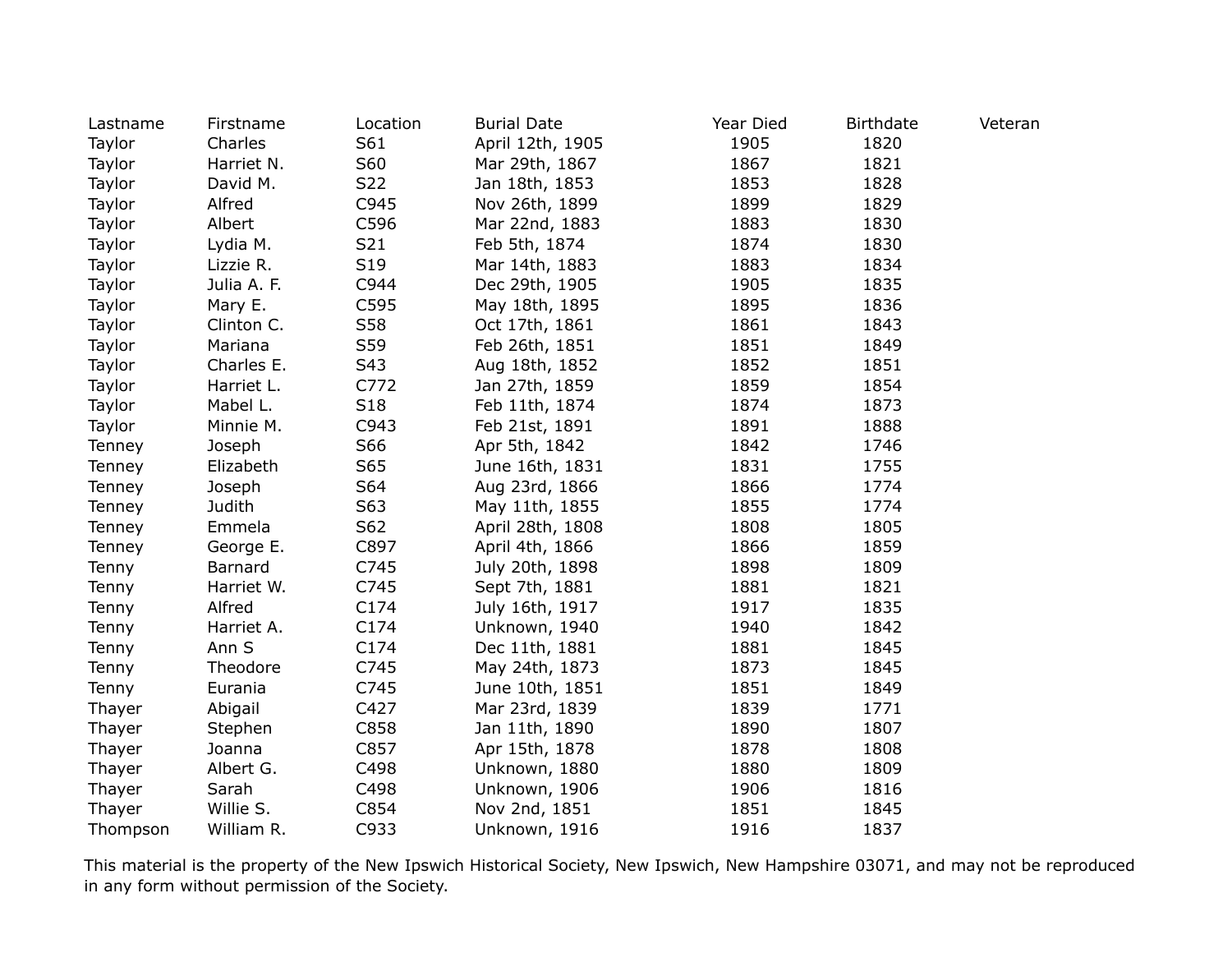| Lastname     | Firstname    | Location | <b>Burial Date</b> | Year Died | <b>Birthdate</b> | Veteran   |
|--------------|--------------|----------|--------------------|-----------|------------------|-----------|
| Thompson     | Dora S. McG. | C933     | Unknown, 1877      | 1877      | 1839             |           |
| Thompson     | Walter N.    | C933     | Unknown, 1901      | 1901      | 1867             |           |
| Tolman       | Charles      | C493     | Aug 5th, 1834      | 1834      | 1828             |           |
| Tolman       | George       | C386     | Mar 10th, 1831     | 1831      | 1829             |           |
| Tolman       | Charles      | C613     | April 4th, 1863    | 1863      | 1830             |           |
| Tower        | Nancy C.     | C491     | Feb 27th, 1844     | 1844      | 1843             |           |
| Towne        | Ezra         | H101     | Dec 24th, 1795     | 1795      | 1736             | <b>AR</b> |
| Tucker       | Moses        | H53      | Jan 6th, 1769      | 1769      | 1704             | <b>AR</b> |
| Tucker       | Martha       | H54      | June 1st, 1775     | 1775      | 1753             |           |
| <b>Tufts</b> | Peter        | C818     | Dec 19th, 1854     | 1854      | 1798             |           |
| <b>Tufts</b> | Susan A.     | C817     | Apr 9th, 1860      | 1860      | 1802             |           |
| Tufts        | Hattie       | C834     | June 15th, 1865    | 1865      | 1838             |           |
| Walker       | John         | S99      | April 25th, 1800   | 1800      | 1724             |           |
| Walker       | Elizabeth    | S99      | Nov 21st, 1811     | 1811      | 1730             |           |
| Walker       | Rachel       | C393     | Jan 4th, 1829      | 1829      | 1756             |           |
| Walker       | Jesse        | S100     | June 3rd, 1832     | 1832      | 1760             | <b>AR</b> |
| Walker       | Sarah H.     | S100     | Aug 18th, 1786     | 1786      | 1760             |           |
| Walker       | Sarah E.     | S100     | Nov 6th, 1846      | 1846      | 1762             |           |
| Walker       | Nancy        | S100     | Oct 9th, 1791      | 1791      | 1789             |           |
| Walker       | <b>Betsy</b> | S100     | Sept 18th, 1791    | 1791      | 1791             |           |
| Walker       | Nancy W.     | S100     | Dec 24th, 1853     | 1853      | 1793             |           |
| Walker       | Daniel       | S100     | Mar 27th, 1802     | 1802      | 1794             |           |
| Walker       | Fanny        | C392     | May 27th, 1811     | 1811      | 1796             |           |
| Walker       | <b>Betsy</b> | C510     | Mar 2nd, 1851      | 1851      | 1798             |           |
| Walker       | Isaac K.     | C391     | Jan 13th, 1820     | 1820      | 1798             |           |
| Walker       | Milly        | S100     | June 28th, 1799    | 1799      | 1798             |           |
| Walker       | Martha       | C168     | July 30th, 1834    | 1834      | 1800             |           |
| Walker       | Daniel       | C511     | Aug 13th, 1848     | 1848      | 1805             |           |
| Walker       | Jesse E.     | S100     | Dec 30th, 1807     | 1807      | 1807             |           |
| Walker       | William D.   | C816     | Unknown, 1883      | 1883      | 1809             |           |
| Walker       | Mary G.      | C816     | Unknown, 1897      | 1897      | 1812             |           |
| Walker       | Silas B.     | C813     | Feb 9th, 1867      | 1867      | 1813             |           |
| Walker       | Elizabeth    | C812     | Mar 15th, 1880     | 1880      | 1818             |           |
| Walker       | Henry L.     | C167     | June 11th, 1833    | 1833      | 1830             |           |
| Walker       | Horace E.    | C463     | May 21st, 1831     | 1831      | 1830             |           |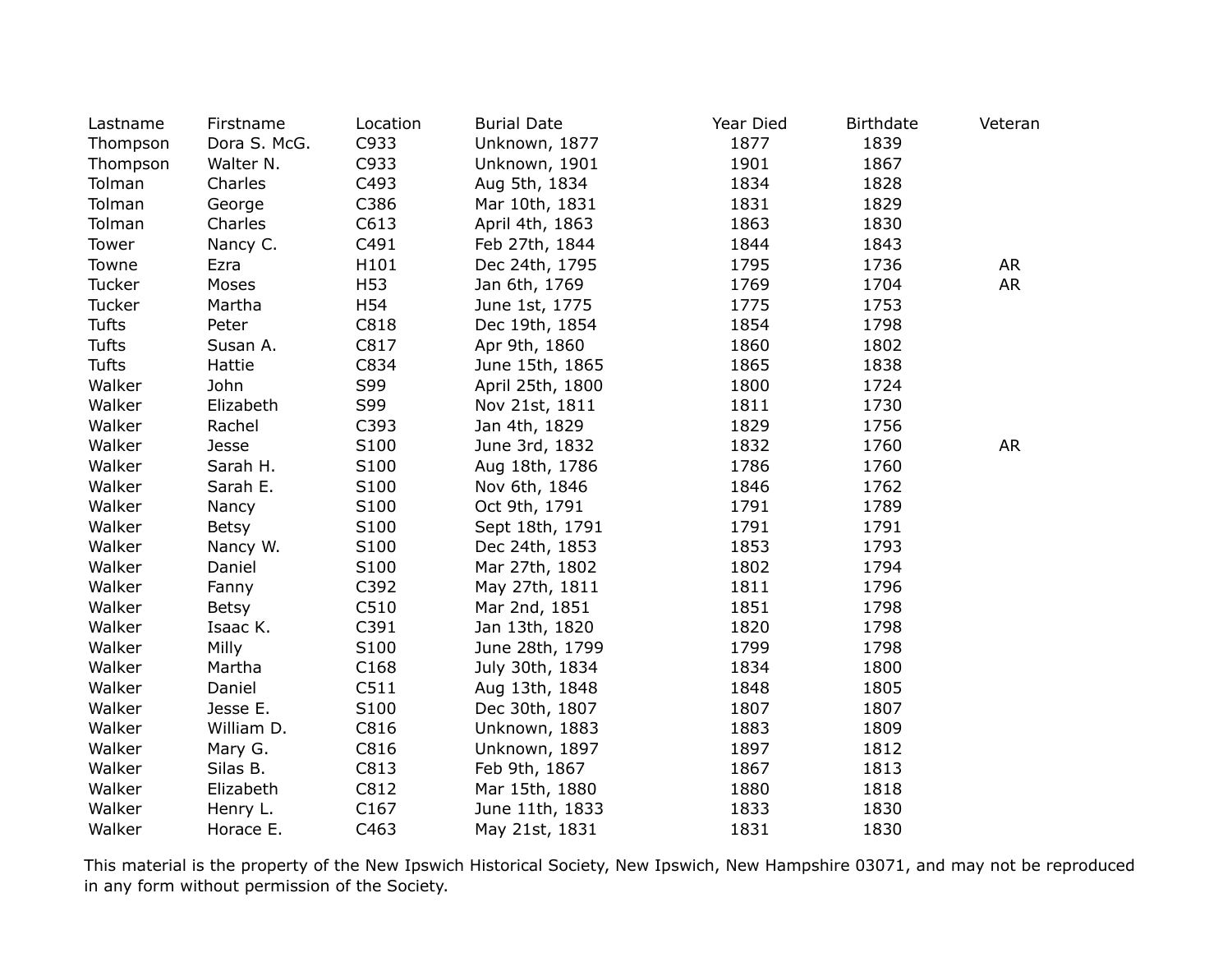| Lastname  | Firstname    | Location         | <b>Burial Date</b> | Year Died      | <b>Birthdate</b> | Veteran   |
|-----------|--------------|------------------|--------------------|----------------|------------------|-----------|
| Walker    | John K.      | C815             | Oct 21st, 1861     | 1861           | 1835             | CW        |
| Walker    | Maria A.     | C814             | Dec 8th, 1895      | 1895           | 1852             |           |
| Walker    | Euletta M.   | C810             | May 13th, 1875     | 1875           | 1854             |           |
| Walker    | Alberto S.   | C811             | Apr 27th, 1878     | 1878           | 1859             |           |
| Walker    | Jesse        | S100             | April 19th, 1800   | 1800           | $\overline{?}$   |           |
| Wallace   | Charles T.   | C <sub>52</sub>  | Unknown, 1858      | 1858           | 1858             |           |
| Walton    | Josiah       | H <sub>57</sub>  | June 21st, 1831    | 1831           | 1736             | <b>AR</b> |
| Walton    | Elizabeth    | H56              | Nov 5th, 1871      | 1871           | 1792             |           |
| Ward      | Levi         | C161             | Mar 22nd, 1836     | 1836           | 1813             |           |
| Warner    | Priscilla    | H67              | Feb 17th, 1777     | 1777           | 1753             |           |
| Weatherby | Elmira A.    | C901             | Dec 16th, 1879     | 1879           | 1841             |           |
| Weatherby | Frank H.     | C901             | Sept 24th, 1863    | 1863           | 1863             |           |
| Webber    | Luseba W.C.  | C758             | Feb 2nd, 1859      | 1859           | 1812             |           |
| Webber    | Josiah       | C757             | July 9th, 1898     | 1898           | 1815             |           |
| Webber    | Ezra         | C760             | Unknown, 1853      | 1853           | 1821             |           |
| Webber    | Elizabeth A. | C759             | June 21st, 1892    | 1892           | 1824             |           |
| Webber    | Infant       | C760             | Unknown, 1852      | 1852           | 1852             |           |
| Weston    | James A.     | C299             | Unknown, 1852      | 1852           | 1810             |           |
| Weston    | Cyra L.      | C666             | Dec 30th, 1890     | 1890           | 1813             |           |
| Weston    | Amos         | C784             | Jan 11th, 1856     | 1856           | 1817             |           |
| Weston    | Rebecca      | C783             | May 11th, 1889     | 1889           | 1822             |           |
| Weston    | John         | C331             | Sept 3rd, 1831     | 1831           | 1830             |           |
| Weston    | Harlan M.    | C297             | Oct 20th, 1838     | 1838           | 1836             |           |
| Weston    | Sarah A.C.   | C665             | Sept 22nd, 1893    | 1893           | 1843             |           |
| Weston    | Harlan A.    | C297             | June 6th, 1847     | 1847           | 1844             |           |
| Weston    | Charles A.   | C298             | Aug 30th, 1867     | 1867           | 1850             |           |
| Weston    | Eliza R.     | C782             | Sept 22nd, 1865    | 1865           | 1853             |           |
| Weston    | W.L.         | C664             | Unknown            | $\overline{?}$ | $\overline{?}$   | <b>CW</b> |
| Wetherbee | Abijah       | C262             | July 31st, 1835    | 1835           | 1781             |           |
| Wetherbee | Elizabeth    | C <sub>261</sub> | Oct 28th, 1861     | 1861           | 1784             |           |
| Wetherbee | Charles      | C260             | July 17th, 1815    | 1815           | 1806             |           |
| Wheeler   | Aaron        | H136             | Dec 3rd, 1806      | 1806           | 1740             |           |
| Wheeler   | Seth         | C80              | Unknown, 1822      | 1822           | 1750             |           |
| Wheeler   | Lydia        | S131             | Jan 22nd, 1817     | 1817           | 1753             |           |
| Wheeler   | Rachael B    | C80              | Unknown, 1841      | 1841           | 1754             |           |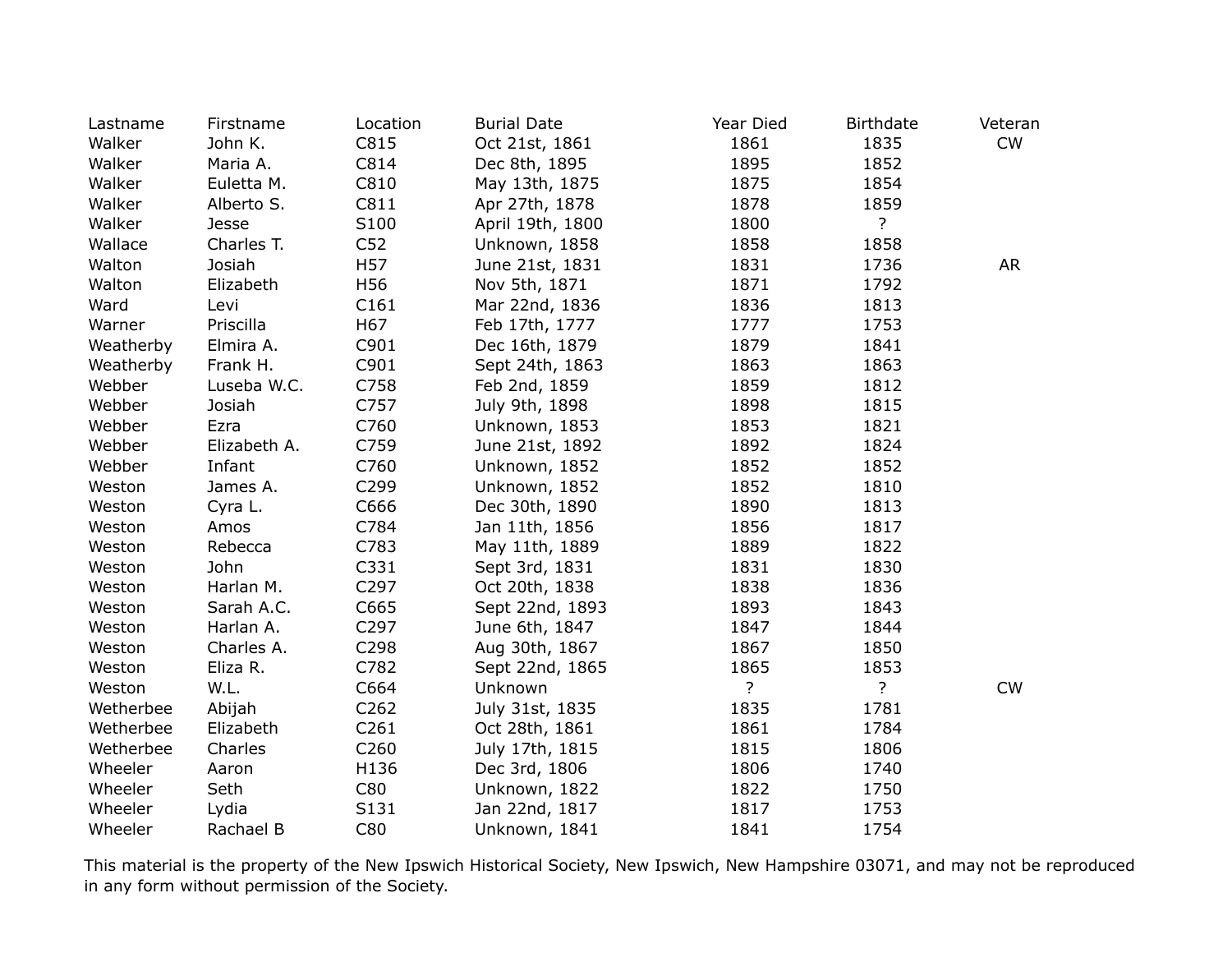| Lastname | Firstname | Location         | <b>Burial Date</b> | Year Died | <b>Birthdate</b> | Veteran |
|----------|-----------|------------------|--------------------|-----------|------------------|---------|
| Wheeler  | Richard   | S130             | June 13th, 1832    | 1832      | 1760             |         |
| Wheeler  | Samuel    | C <sub>268</sub> | Feb 14th, 1839     | 1839      | 1763             |         |
| Wheeler  | William   | S135             | July 30th, 1842    | 1842      | 1764             |         |
| Wheeler  | Sarah     | S134             | July 8th, 1855     | 1855      | 1765             |         |
| Wheeler  | Aaron     | H137             | April 30th, 1803   | 1803      | 1768             |         |
| Wheeler  | Elizabeth | C <sub>267</sub> | Jan 1st, 1864      | 1864      | 1769             |         |
| Wheeler  | Joseph    | C368             | May 6th, 1859      | 1859      | 1778             |         |
| Wheeler  | Rebecca   | H138             | Apr 7th, 1799      | 1799      | 1779             |         |
| Wheeler  | Stephen   | C80              | Unknown, 1859      | 1859      | 1784             |         |
| Wheeler  | Jothom    | H140             | Sept 22nd, 1811    | 1811      | 1785             |         |
| Wheeler  | Hannah S  | C80              | Unknown, 1871      | 1871      | 1787             |         |
| Wheeler  | Rachel    | C367             | July 11th, 1853    | 1853      | 1791             |         |
| Wheeler  | Richard   | C787             | May 25th, 1882     | 1882      | 1791             |         |
| Wheeler  | Lewis     | S81              | Aug 12th, 1859     | 1859      | 1793             |         |
| Wheeler  | Prescot   | H139             | June 3rd, 1807     | 1807      | 1794             |         |
| Wheeler  | Mary S    | S81              | July 26th, 1879    | 1879      | 1795             |         |
| Wheeler  | Rebecca   | C786             | May 18th, 1882     | 1882      | 1795             |         |
| Wheeler  | Jonathan  | C <sub>266</sub> | Jan 14th, 1830     | 1830      | 1797             |         |
| Wheeler  | William   | S137             | June 22nd, 1873    | 1873      | 1802             |         |
| Wheeler  | Elizabeth | S138             | July 20th, 1884    | 1884      | 1805             |         |
| Wheeler  | Lydia T   | S133             | July 30th, 1862    | 1862      | 1806             |         |
| Wheeler  | Hannah    | S132             | Nov 7th, 1886      | 1886      | 1807             |         |
| Wheeler  | George W  | $C264-8$         | Unknown, 1892      | 1892      | 1813             |         |
| Wheeler  | Elvira B  | C265             | Jan 3rd, 1876      | 1876      | 1815             |         |
| Wheeler  | Joseph O  | C368a            | Unknown, 1910      | 1910      | 1818             |         |
| Wheeler  | Nancy J   | C843             | July 15th, 1856    | 1856      | 1819             |         |
| Wheeler  | Stephen D | C843             | May 19th, 1856     | 1856      | 1819             |         |
| Wheeler  | Mary A    | S79              | Dec 21st, 1881     | 1881      | 1820             |         |
| Wheeler  | Emily     | C363             | May 16th, 1876     | 1876      | 1821             |         |
| Wheeler  | Almira    | C364             | Nov 30th, 1857     | 1857      | 1823             |         |
| Wheeler  | Emily M   | C80              | Unknown, 1826      | 1826      | 1823             |         |
| Wheeler  | Sophronia | C369             | April 13th, 1825   | 1825      | 1824             |         |
| Wheeler  | Louisa    | C365             | Jan, 1826          | 1826      | 1826             |         |
| Wheeler  | Charles   | C365             | Jan, 1829          | 1829      | 1827             |         |
| Wheeler  | George W  | C862             | Nov 15th, 1896     | 1896      | 1828             |         |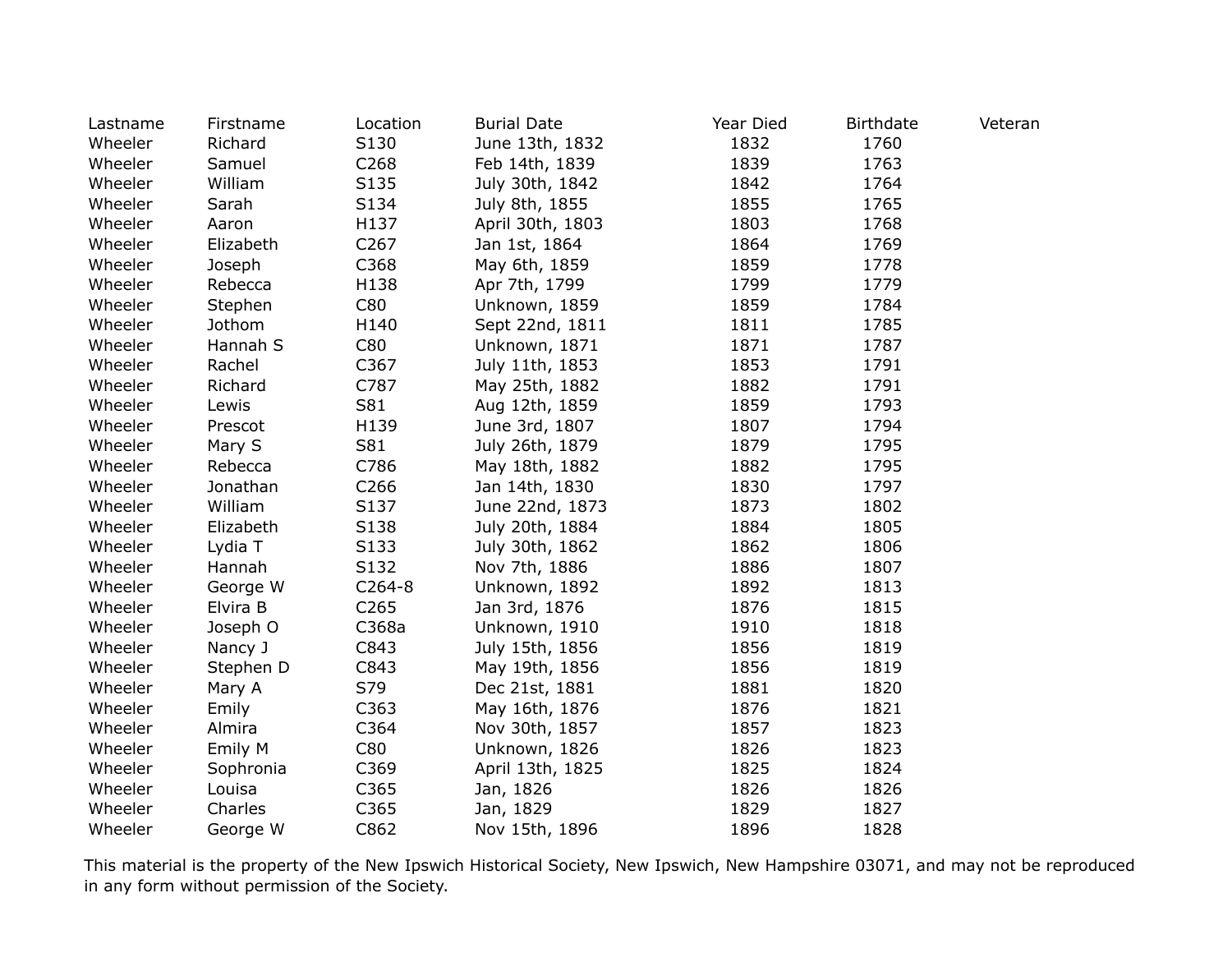| Lastname  | Firstname    | Location         | <b>Burial Date</b>  | Year Died | <b>Birthdate</b> | Veteran   |
|-----------|--------------|------------------|---------------------|-----------|------------------|-----------|
| Wheeler   | Louisa       | C366             | Nov 8th, 1855       | 1855      | 1830             |           |
| Wheeler   | William      | S141             | Oct 29th, 1905      | 1905      | 1831             |           |
| Wheeler   | Harriett E   | C785             | Dec 26th, 1867      | 1867      | 1832             |           |
| Wheeler   | Josiah P     | S80              | May 20th, 1864      | 1864      | 1832             | <b>CW</b> |
| Wheeler   | Mary C       | C861             | Nov 7th, 1870       | 1870      | 1835             |           |
| Wheeler   | Charles F    | S140             | May 17th, 1903      | 1903      | 1837             |           |
| Wheeler   | George S     | C264-68          | Unknown, 1932       | 1932      | 1840             |           |
| Wheeler   | George E     | S139             | Feb 19th, 1899      | 1899      | 1843             |           |
| Wheeler   | Ella O       | C922             | Oct 20th, 1898      | 1898      | 1858             |           |
| Wheeler   | Henry S      | S7               | May 9th, 1859       | 1859      | 1858             |           |
| Wheeler   | Katie M      | C860             | Dec 26th, 1894      | 1894      | 1858             |           |
| Wheeler   | Allen S      | S <sub>6</sub>   | Feburary 21st, 1861 | 1861      | 1860             |           |
| Wheeler   | Daisy        | C877             | Dec 6th, 1875       | 1875      | 1875             |           |
| Wheeler   | Charles F    | $C264-8$         | Unknown, 1932       | 1932      | 1898             |           |
| Wheeler   | Frank A      | S9               | January 2nd, 1903   | 1903      | 1902             |           |
| Wheeler   | Willie E.    | S <sub>5</sub>   | April 1st, 1870     | 1870      | ?                |           |
| Wheelock  | Timothy      | C208             | Sept 24th, 1827     | 1827      | 1756             |           |
| Wheelock  | Matilda C.   | C207             | Aug 27th, 1833      | 1833      | 1767             |           |
| Whipple   | Minerva H.   | C879             | Dec 4th, 1870       | 1870      | 1821             |           |
| Whitcomb  | Lefy         | C305             | July 7th, 1841      | 1841      | 1809             |           |
| White     | Ella         | C597             | June 9th, 1886      | 1886      | 1869             |           |
| Whitmarsh | Mary A.      | C263             | June 23rd, 1816     | 1816      | 1816             |           |
| Whitney   | Christopher  | C699             | Apr 24th, 1873      | 1873      | 1795             | V         |
| Whitney   | <b>Betsy</b> | C698             | July 31st, 1861     | 1861      | 1806             |           |
| Whitney   | Charles A.   | C756             | May 23rd, 1878      | 1878      | 1821             |           |
| Whitney   | Sarah D.     | S17              | Aug 15th, 1831      | 1831      | 1830             |           |
| Whitney   | Luceba       | C480             | Sept 8th, 1848      | 1848      | 1845             |           |
| Wilder    | Peter        | C259             | Apr 25th, 1841      | 1841      | 1761             |           |
| Wilder    | Tamer R.     | C <sub>259</sub> | Jan 9th, 1843       | 1843      | 1763             |           |
| Wilder    | Salmon       | C301             | Feb 18th, 1832      | 1832      | 1779             |           |
| Wilder    | Peter        | C <sub>257</sub> | Nov 20th, 1814      | 1814      | 1792             |           |
| Wilder    | Andrew       | C <sub>258</sub> | Aug 17th, 1822      | 1822      | 1794             |           |
| Wilder    | Amanda G.    | C515             | Jan 1st, 1851       | 1851      | 1798             |           |
| Wilder    | Josiah P.    | C516             | Jan 23rd, 1873      | 1873      | 1802             |           |
| Wilder    | Solomon      | C300             | Oct 13th, 1839      | 1839      | 1810             |           |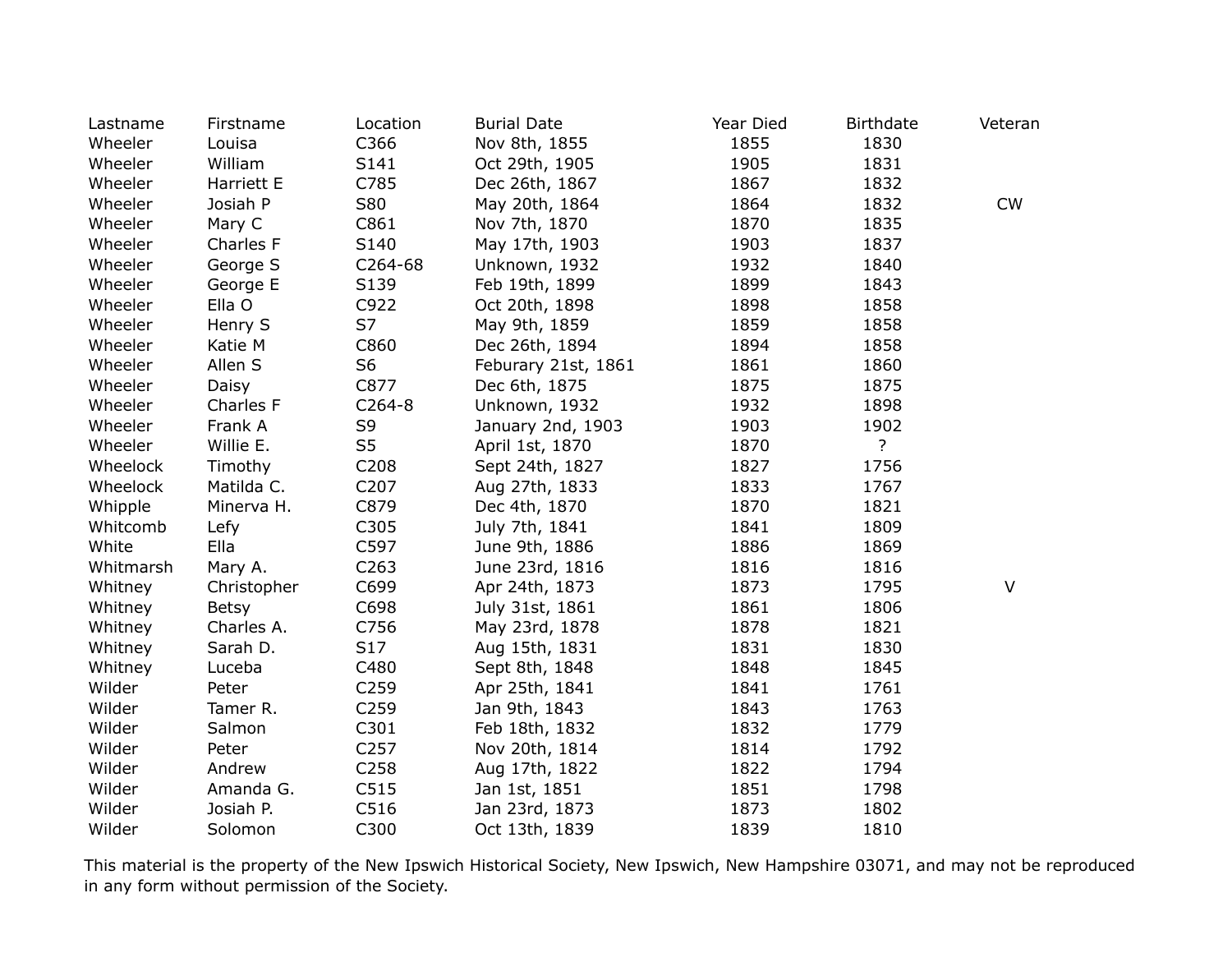| Lastname  | Firstname    | Location        | <b>Burial Date</b> | Year Died      | <b>Birthdate</b> | Veteran   |
|-----------|--------------|-----------------|--------------------|----------------|------------------|-----------|
| Wilder    | Mary A.      | C514            | Feb 1st, 1888      | 1888           | 1814             |           |
| Wilder    | Susan M.     | C300            | May 7th, 1839      | 1839           | 1815             |           |
| Wilder    | Josiah P.    | C513            | Nov 13th, 1863     | 1863           | 1832             |           |
| Wilder    | Milton A.    | C512            | Feb 8th, 1842      | 1842           | 1837             |           |
| Wilder    | Lyman A.     | C512            | Feb 2nd, 1842      | 1842           | 1841             |           |
| Wilkins   | Josiah       | C <sub>34</sub> | Mar 15th, 1834     | 1834           | 1753             |           |
| Wilkins   | Abigail      | C <sub>34</sub> | June 7th, 1848     | 1848           | 1761             |           |
| Wilkins   | Moses        | C34             | Aug 5th, 1876      | 1876           | 1798             |           |
| Wilkins   | Almira       | C34             | July 3rd, 1832     | 1832           | 1822             |           |
| Wilkins   | Ann G.       | C <sub>34</sub> | July 9th, 1832     | 1832           | 1826             |           |
| Wilkins   | Mary J.G.    | C34             | Jan 5th, 1842      | 1842           | 1833             |           |
| Wilkins   | John         | C217            | Unknown            | $\overline{?}$ | ?                |           |
| Wilkinson | Lizzie M.    | C593            | May 11th, 1882     | 1882           | 1864             |           |
| Wilkinson | Carrie F.    | C588            | Aug 19th, 1880     | 1880           | 1880             |           |
| Willard   | George       | C <sub>32</sub> | Dec 16th, 1873     | 1873           | 1786             | $\vee$    |
| Willard   | Mary A.      | C30             | July 5th, 1830     | 1830           | 1786             |           |
| Willard   | Hannah       | C <sub>31</sub> | Apr 7th, 1864      | 1864           | 1791             |           |
| Willard   | Susan C.     | C29             | June 10th, 1841    | 1841           | 1811             |           |
| Willard   | George       | C123            | Sept 12th, 1876    | 1876           | 1812             |           |
| Willard   | Abby J.      | C123            | Jan 18th, 1902     | 1902           | 1820             |           |
| Willard   | Maria N.     | C <sub>26</sub> | Apr 9th, 1883      | 1883           | 1822             |           |
| Willard   | Henry A.     | C <sub>25</sub> | Mar 2nd, 1898      | 1898           | 1829             |           |
| Willard   | Mary E.McL.  | C915            | June 22nd, 1888    | 1888           | 1855             |           |
| Willard   | Charlie      | C121            | Mar 26th, 1873     | 1873           | 1870             |           |
| Willard   | Eddie        | C916            | Nov 9th, 1880      | 1880           | 1879             |           |
| Willard   | Marion       | C122            | July 1st, 1891     | 1891           | 1890             |           |
| Williams  | Hepzibah     | C223            | Jan 12th, 1814     | 1814           | 1746             |           |
| Williams  | Ruth         | C222            | Oct 10th, 1813     | 1813           | 1788             |           |
| Williams  | Isaiah H.    | C896            | Dec 9th, 1888      | 1888           | 1824             |           |
| Williams  | N. Elizabeth | C895            | Jan 2nd, 1870      | 1870           | 1838             |           |
| Williams  | Fred M.      | C894            | Sept 21st, 1868    | 1868           | 1857             |           |
| Williams  | Josephine B. | C844            | Unknown, 1905      | 1905           | 1868             |           |
| Wilson    | Supply       | C231            | July 21st, 1835    | 1835           | 1750             | <b>AR</b> |
| Wilson    | Susanna      | C230            | Aug 17th, 1815     | 1815           | 1759             |           |
| Wilson    | Elizabeth B. | C158            | Feb 11th, 1835     | 1835           | 1762             |           |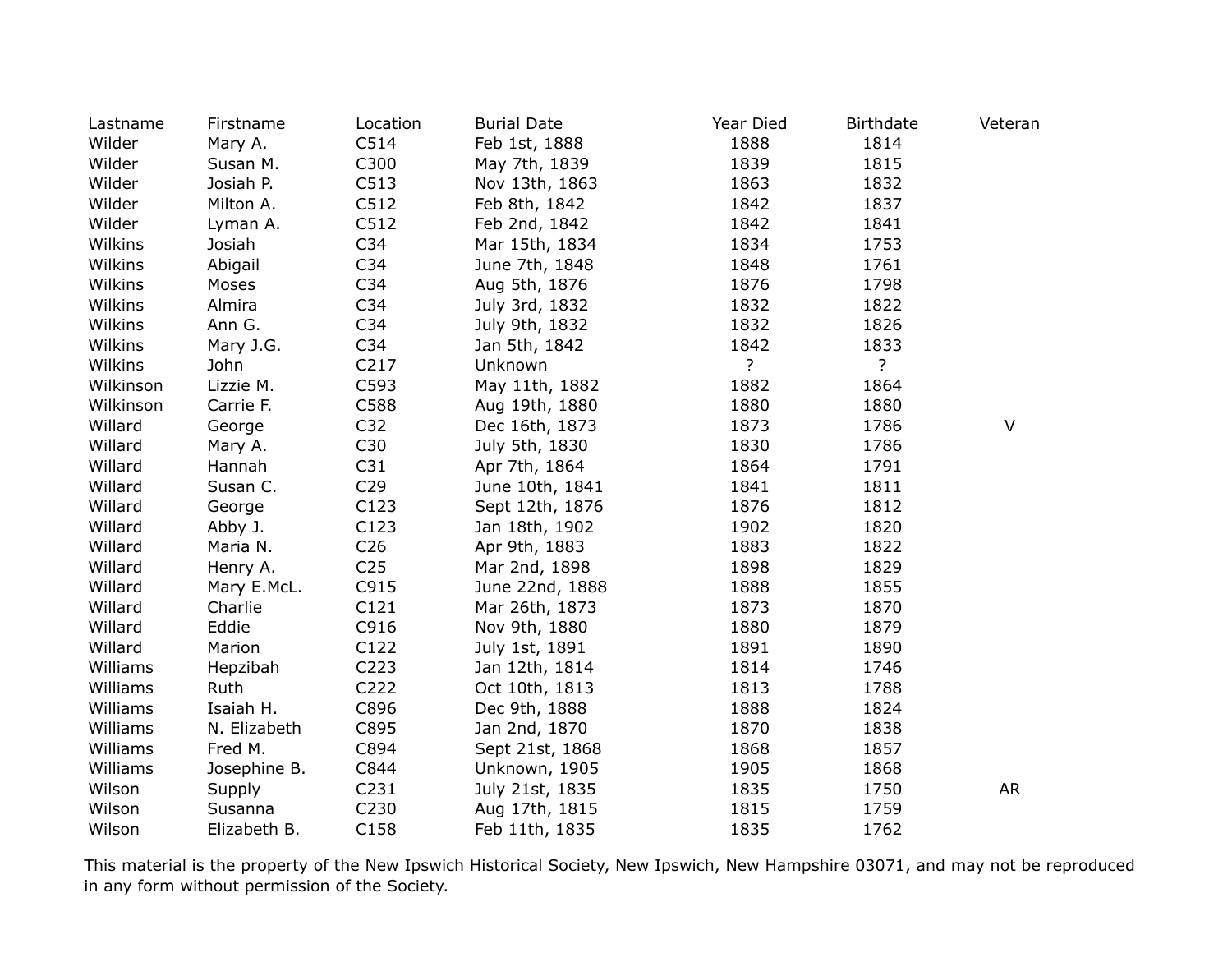| Lastname | Firstname    | Location | <b>Burial Date</b> | Year Died      | <b>Birthdate</b> | Veteran |
|----------|--------------|----------|--------------------|----------------|------------------|---------|
| Wilson   | John         | C229     | Apr 3rd, 1869      | 1869           | 1780             |         |
| Wilson   | Sally S.     | C286     | July 3rd, 1837     | 1937           | 1780             |         |
| Wilson   | Mary A.      | C743     | Nov 12th, 1859     | 1859           | 1783             |         |
| Wilson   | Anna D.      | C228     | Dec 6th, 1851      | 1851           | 1785             |         |
| Wilson   | Mary         | H128     | Oct 1st, 1805      | 1805           | 1797             |         |
| Wilson   | Supply       | C287     | Sept 12th, 1852    | 1852           | 1805             |         |
| Wilson   | Matthias S.  | C292     | Unknown, 1880      | 1880           | 1806             |         |
| Wilson   | Maria E.     | C327     | Mar 18th, 1856     | 1856           | 1808             |         |
| Wilson   | James        | C284     | May 3rd, 1840      | 1840           | 1810             |         |
| Wilson   | <b>Betsy</b> | C225     | Feb 6th, 1815      | 1815           | 1814             |         |
| Wilson   | Laura M.     | C291     | Unknown, 1880      | 1880           | 1814             |         |
| Wilson   | B. Adaline   | C224     | Jan 30th, 1892     | 1892           | 1816             |         |
| Wilson   | George       | C226     | July 1st, 1826     | 1826           | 1818             |         |
| Wilson   | Sophronia    | C283     | March 25th, 1819   | 1819           | 1818             |         |
| Wilson   | Edward       | C224     | Aug 12th, 1889     | 1889           | 1820             |         |
| Wilson   | Edwin        | C227     | Aug 2nd, 1826      | 1826           | 1820             |         |
| Wilson   | Augustus     | C282     | June 21st, 1832    | 1832           | 1822             |         |
| Wilson   | Sophronia    | C285     | July 23rd, 1852    | 1852           | 1824             |         |
| Wilson   | Alfred G.    | C288     | Sep 8th, 1840      | 1840           | 1829             |         |
| Wilson   | Joseph T.    | C921     | Aug 17th, 1873     | 1873           | 1830             |         |
| Wilson   | Josephine    | C920     | Sept 28th, 1906    | 1906           | 1830             |         |
| Wilson   | William E.   | C326     | Dec 27th, 1847     | 1847           | 1834             |         |
| Wilson   | Braman G.    | C734     | Oct 23th, 1862     | 1862           | 1836             |         |
| Wilson   | Charles T.   | C949     | Oct 13th, 1901     | 1901           | 1837             |         |
| Wilson   | William H.   | C947     | Unknown            | $\overline{?}$ | 1840             | CW      |
| Wilson   | Irene P.     | C947     | Unknown, 1905      | 1905           | 1841             |         |
| Wilson   | Mary E.      | C290     | Feb 15th, 1867     | 1867           | 1846             |         |
| Wilson   | Viola M.     | C918     | Sept 26th, 1898    | 1898           | 1850             |         |
| Wilson   | Fredrick M.  | C289     | Oct 6th, 1854      | 1854           | 1853             |         |
| Wilson   | Katie M.     | C949     | Jan 2nd, 1887      | 1887           | 1866             |         |
| Wilson   | Harry A.     | C948     | Dec 30th, 1901     | 1901           | 1885             |         |
| Wilson   | Mary         | C948     | Unknown            | ?              | 1885             |         |
| Wilson   | Emmarette    | C733     | Unknown            | $\overline{?}$ | ?                |         |
| Wilson   | Maryette     | C733     | Unknown            | ?              | ?                |         |
| Wood     | Salome       | C614     | Oct 5th, 1897      | 1897           | 1808             |         |